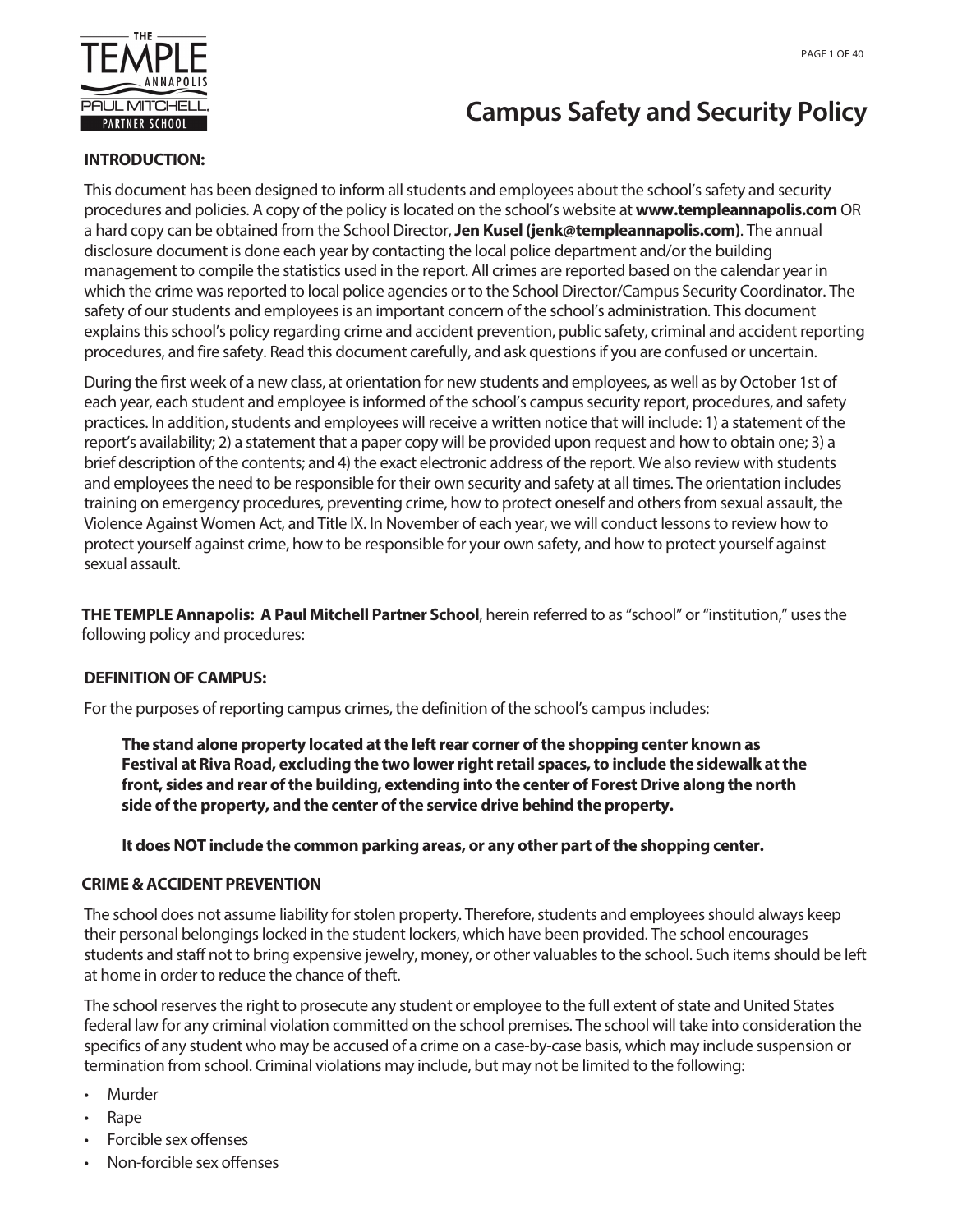

# **Campus Safety and Security Policy**

- Robbery/theft
- Simple or aggravated assault
- Unlawful consumption or possession of alcohol or other controlled or illegal substance
- Hate crime including larceny-theft, simple assault, intimidation, or vandalism
- Burglary There must be evidence of both trespass and intent to commit a felony or theft.
- Larceny Larceny is the illegal taking and carrying away of personal property belonging to another with the purpose of depriving the owner of its possession.

#### *Further preventative measures include:*

- 1. Students and/or employees shall *not* be permitted to consume illegal or controlled substances, including alcoholic beverages, during school hours or at school functions.
- 2. Students and/or employees shall *not* be permitted to have any illegal or otherwise dangerous weapons in their possession or on school property. Such a violation will result in the confiscation of the weapon, possible prosecution, and possible termination from enrollment or employment.
- 3. Students and/or employees must keep their property securely locked in the designated areas in order to prevent theft.
- 4. Students and/or employees must park in the designated areas and should always keep their cars securely locked.
- 5. Students and/or employees must never remain alone within the facility after closing without administrative approval. If approval has been given, the outside door must remain locked at **ALL** times, and the student/ employee must not allow any unauthorized individual entrance.
- 6. All employees should make certain that the offices remain securely locked at *all* times. When leaving the office, employees *must* always check the door to ensure it is secure.
- 7. Employees should never lock the facility alone. Two people *must* always be present during locking procedures. The individuals should check to ensure that both have entered their vehicles safely upon leaving the school premises.
- 8. Students and/or employees shall report hazardous conditions (i.e., faulty or broken equipment, water leaks, chemical spills, exposed electrical wires, etc.) to the School Director for immediate attention.
- 9. The School Director shall handle all such hazards with appropriate caution and expedience. Proper procedures may require the School Director to notify the appropriate agencies (i.e., the poison control center, the fire department, the power company, etc.)
- 10. Students and/or employees shall not attempt to repair damaged electrical equipment or exposed wires. Instead, such problems should be reported to the administration.
- 11. Damaged or dangerous structural conditions shall be reported to the School Director immediately.
- 12. Students and/or employees should handle all equipment within the manufacturer's specifications. The school will not be responsible for accidents caused by the inappropriate or negligent use of any of its equipment.
- 13. Students and/or employees shall not be permitted to use unauthorized equipment. The school will not accept liability for accidents involving unapproved equipment.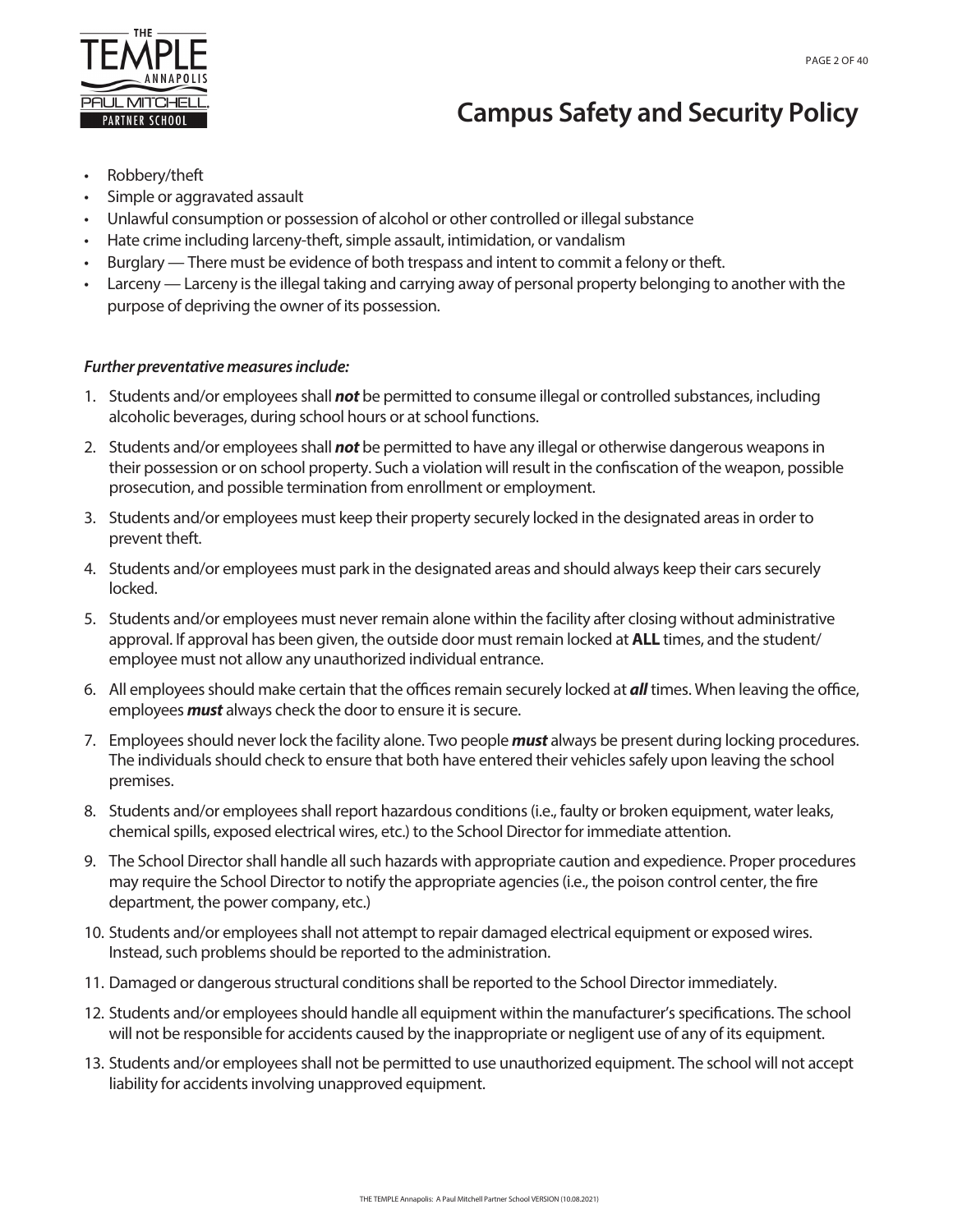

# **Campus Safety and Security Policy** PAGE 3 OF 40

- 14. Students and/or employees with unusual or serious health conditions are encouraged to report such conditions upon admission or employment. Arrangements must be made with his or her physician for appropriate preventative measures. All such conditions *will* be kept confidential among school management.
- 15. Employees shall be required to attend a workshop on first-aid care. The workshop will be organized by the administration and will involve accepted professional organizations.

## **SECURITY AND ACCESS TO CAMPUS FACILITIES:**

Only authorized individuals are permitted on the school premises, which includes students, staff, and service guests. Individuals who are not a part of the school or receiving a guest service will be considered trespassing and will be prosecuted. All students and staff have name badges that clearly identify who they are and their role. Service guests are permitted in the building; however, they must at all times be escorted by either a student or staff member and are limited to the clinic classroom and restroom facilities.

Maintenance personnel wear identification badges and have access during normal school hours and in the evening to clean the school or conduct maintenance of the facility. All non-staff service providers must check in at the service desk and have a badge clearly indicating their purpose on school premises.

**THE TEMPLE Annapolis: A Paul Mitchell Partner School** maintains its campus facilities in a manner that minimizes hazardous and unsafe conditions. Parking lots and pathways are illuminated. Trees and shrubberies are trimmed away from the walkway and buildings. The school works closely with the facilities management to address burned out lights promptly as well as malfunctioning door locks or other physical conditions that are designed to enhance security.

## **CRIMINAL & ACCIDENT REPORTING PROCEDURES:**

The school does not have individual campus security. All crimes are reported to the local police department for investigation and action. We encourage all students and employees to timely report all crimes to **Jen Kusel**, the School Director, who will promptly contact the local authorities to address the issue. Victims and witnesses are encouraged to report crimes, but it is solely on a voluntary basis. If you need to seek professional help after having been a victim of a crime, contact the following counseling center:

**AnneArundle County Mental Health Association Truman Parkway, Suite 101 Annapolis, MD 21401 HOTLINE: 410-768-5522**

- 1. In the event of a burglary or robbery:
	- a. Remain calm and agreeable with the culprit(s).
	- b. Do *not* attempt any heroic measures.
	- c. Report all burglaries to the local police.
	- d. When reporting a burglary or robbery:
		- 1. Indicate the name of the institution.
		- 2. Indicate your name.
		- 3. Indicate the date and time of the incident.
		- 4. Indicate any injuries if known.
		- 5. Indicate the number of suspects involved.
		- 6. Indicate any descriptive information.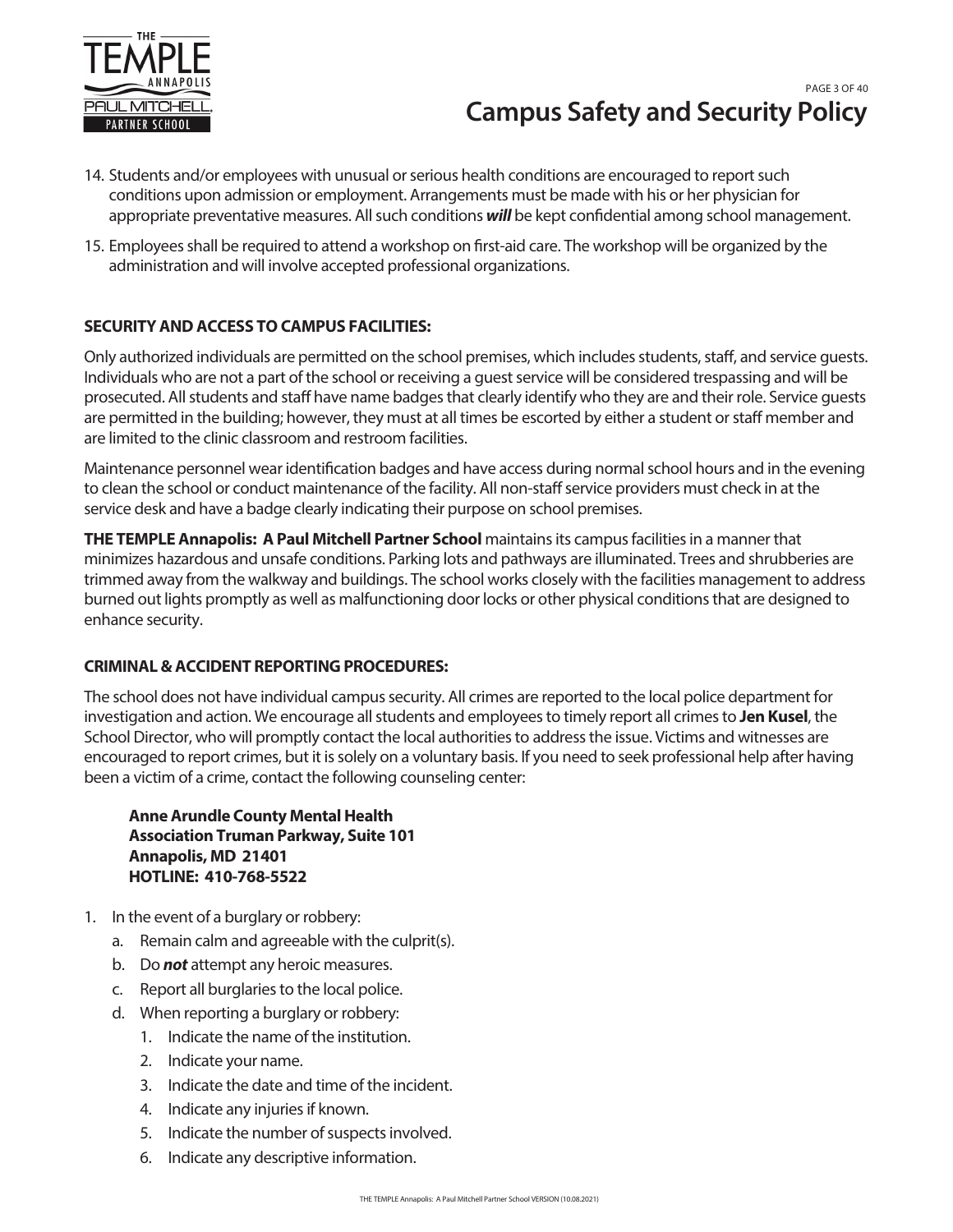

# **Campus Safety and Security Policy** PAGE 4 OF 40

- 2. In the event of larceny:
	- a. Remain calm and agreeable with those involved.
	- b. Do not attempt to determine if any person is innocent or guilty.
	- c. Report all larceny to the local police department for investigation.
		- 1. Indicate the name and address of the school.
		- 2. Indicate your name.
		- 3. Indicate the date and time of the incident.
		- 4. Indicate any injuries if known.
		- 5. Indicate the name(s) of those involved or any witnesses.
		- 6. Indicate any descriptive information.
- 3. In the event of an accident:
	- a. Report the event to the School Director or manager on duty.
	- b. The School Director or manager on duty will do the following:
		- 1. Determine if emergency help is needed. If so, he or she will call the appropriate agency.
		- 2. Complete an accident report. Include the cause, the name(s) of those involved, the date, the time, the circumstances, and the explanation of any witnesses.
		- 3. Report all information to the management.
		- 4. If necessary, notify parents and family of the victim(s).
- 4. In the event of a general emergency within the school's premises, please notify the school's administration immediately and remain calm. The school personnel are trained in emergency response and evacuation procedures. The School Director will determine whether a significant emergency exists by evaluating the situation and consulting with local police authorities. *If the School Director is not available, contact the Education Leader. If the Education Leader is not available, contactthe Future Professional Advisor. If the Future Professional Advisor is not available, contact the Financial Aid Leader, Admissions Leader, or Operations Leader. If any of those individuals are not available, please contact a Learning Leader.* If a significant emergency or dangerous situation involving an immediate threat to the health or safety of students or staff occurring on campus exists in which students and staff are in danger, an immediate announcement will be made via our student communication system OR vocally via general classroom announcements and the student body and staff will be informed of the emergency and the steps to follow. The safety of our students and staff is of the utmost importance to us; if in the judgment of the police, it is better to postpone making the announcement in order to assist a victim, or to contain, respond to, or otherwise mitigate the emergency, we will do so until it is determined to be safe. Police authorities will be contacted for assistance. Do not exit the building unless you have been directly instructed to do so. It may be safer to stay in the school premises in a lockdown mode. Please listen to all announcements from the School Director and follow the directions given over the intercom; remain calm. The staff will direct you where to go in the event of an emergency in order to ensure your safety.

The school will review its evacuation plans and procedures during the orientation on the first day of class or hire, as well as yearly with the student body and staff. The school will also conduct announced emergency response and evacuation tests annually in order for the staff and students to clearly understand the procedures.

Students and staff are expected to be present on those days. Each test will be documented in the school's records as to the date, time, and whether it was an announced or unannounced test.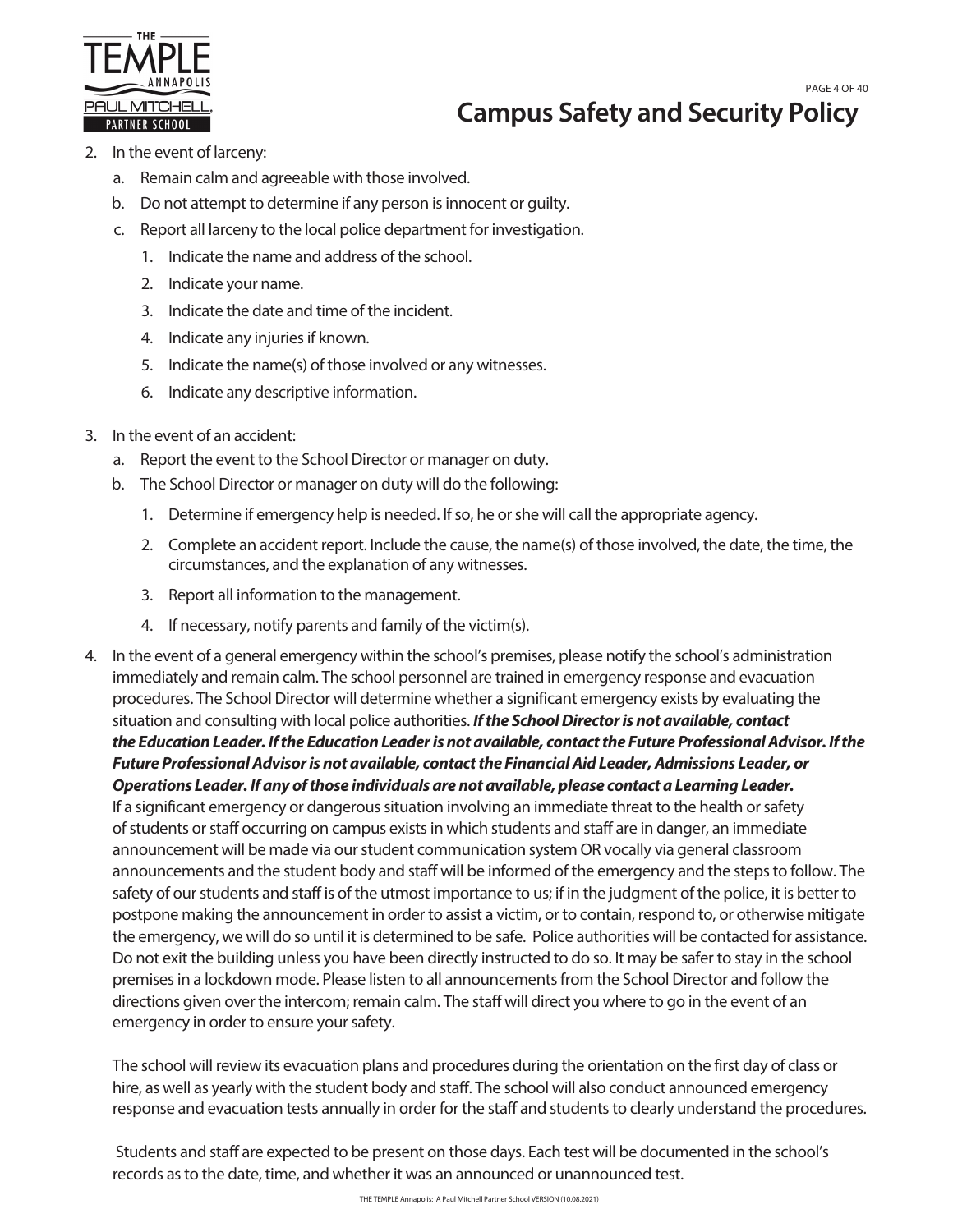

# **Campus Safety and Security Policy** PAGE 5 OF 40

In the last reporting period the school conducted zero (0) announced and zero (0) unannounced emergency response and evacuation tests in order to ensure that students and staff are aware of the procedures to be used in case of a real emergency.

The test will be conducted by the School Director with the assistance of the school's staff in a minimum of once per calendar year. The tests will be documented in the school's permanent record and will include an indication of whether the test was announced or unannounced, the date, the time, and the duration of the test.

#### **EMERGENCY PROCEDURES**

In an emergency, evacuation of the school should proceed as rapidly and safely as possible. The plan accounts for two scenarios of evacuation, which are:

- 1. In-place evacuation: keeping students and staff members in place, but securing the location for the emergency at hand.
- 2. On-site evacuation: movement of students and staff members out of the building affected and relocation to another area near the school.

#### **FIRE**

- 1. Evacuate the area of the fire. (Always stay low as smoke and heated gasses collect near the ceiling first.)
- 2. Activate the fire alarm (if so equipped).
- 3. Call 911, indicating the need for assistance from the fire department and law enforcement. Other communication networks should be identified and utilized in the event that the fire has caused the telephone system to become out of order.
- 4. Evaluate the situation; determine quickly, if possible, the size, nature, and location of the fire within the facility.
- 5. Upon the arrival of the fire department, the School Director shall establish contact with the senior fire \_ department official and coordinate subsequent activities with him or her.
- 6. Make certain that all students and staff members are accounted for and safe. Move to another location as required. A fire deemed in any way to be a threat to the safety of the students or the staff calls for evacuation to the outside area, away from the building.
- 7. Any of the steps above may be done simultaneously as the number of staff members on duty permits. The decision not to follow any of these steps is justifiable only when there is certainty that there is no imminent danger.
- 8. If the fire is small, any of the facility's fire extinguishers may be used to extinguish it, if the staff member has received proper training. Although there should be no hesitation regarding the use of fire extinguishers, the fighting of any fire by staff members should be undertaken only if there is no imminent danger.

## **ILLNESS OR INJURY**

#### *A. MINOR*

- 1. Treat with medical supplies on hand.
- 2. Evaluate periodically to see if further medical attention is required.

## *B. MAJOR*

- 1. Employ first aid techniques as trained, if needed.
- 2. Contact 911 if immediate medical attention is required.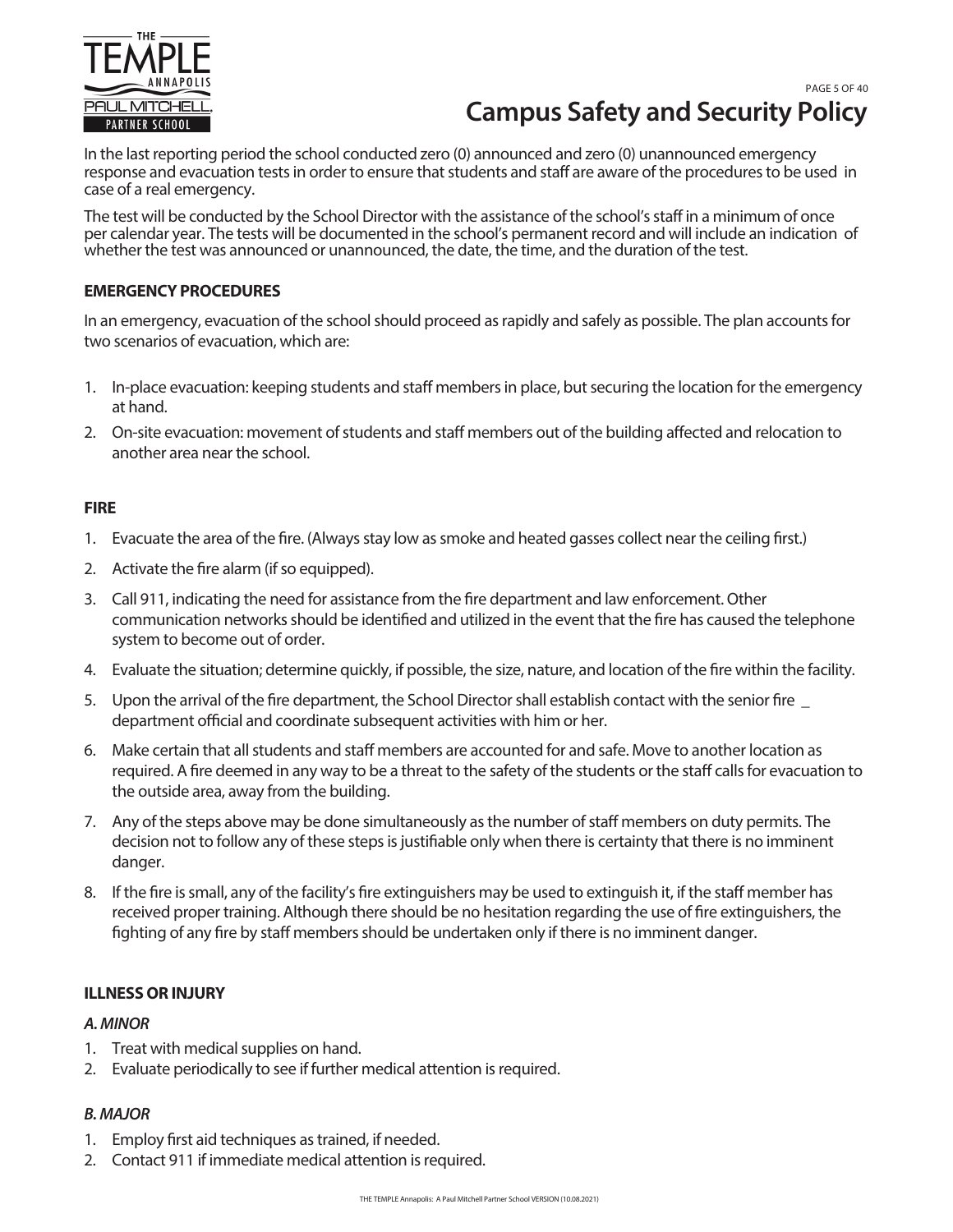

# **Campus Safety and Security Policy**

3. If an illness or an injury requires a doctor's care, but emergency services are not required, the staff members should then arrange for transportation to the emergency room, clinic, or hospital.

#### **BOMB THREATS**

- 1. Any bomb threat should be treated as real until proven otherwise.
- 2. Unidentified or suspicious objects should be reported to the authorities.
- 3. Evacuation should be to an outdoor area as far from the building as safely possible. The area to be evacuated should be searched quickly before evacuation.
- 4. Upon arrival of law enforcement authorities, the facility director, or designee, will assist with the search (i.e., unlocking doors, identifying strange or suspicious objects, etc.)
- 5. The appropriate authorities should be consulted prior to reentry into the building.

#### **UTILITIES AND MAINTENANCE EMERGENCIES**

#### *A. GAS LEAK*

- 1. If any staff member or student smells gas, act quickly.
- 2. Open windows immediately.
- 3. Call 911 and report the possible gas leak.
- 4. Do not turn any electrical switches on **OR** off. Eliminate all flames.
- 5. Check all gas taps and turn them off.
- 6. If necessary, turn off the gas main. The shutoff valve is next to the meter.
- 7. If the gas odor remains strong, evacuate the area immediately.
- 8. Do not return to the building until the fire department announces it is safe.

#### **EMERGENCY EVACUATION**

In the event of a fire, bomb threat, active shooter, electrical, chemical, or other emergency that would require the evacuation of the building, all staff members should adhere to the following:

- 1. Call 911, indicating the need for assistance from the local fire department and law enforcement.
- 2. Make certain all students and staff members are accounted for and are safe.
- 3. Evacuate all students and staff members to an area as far from the building as safely practical.
	- a. Adhere to predetermined evacuation routes, if possible; however, do not hesitate to adjust these routes to avoid dangerous areas.
	- b. All students and staff members with special needs are to be assisted as needed.
- 4. Conduct a second head count for students and staff members.
- 5. Notify the School Director as soon as possible.
- 6. Do not approach or reenter the building until consultation with the proper authorities.

#### **TORNADO/SEVERE WEATHER WATCHES AND WARNING PROCEDURES**

- 1. The safe place designated by the School Director is the classroom the student is located in.
	- a. All students and staff will be moved to the designated location.
	- b. Maintain flashlight and voice contact among staff members at all times.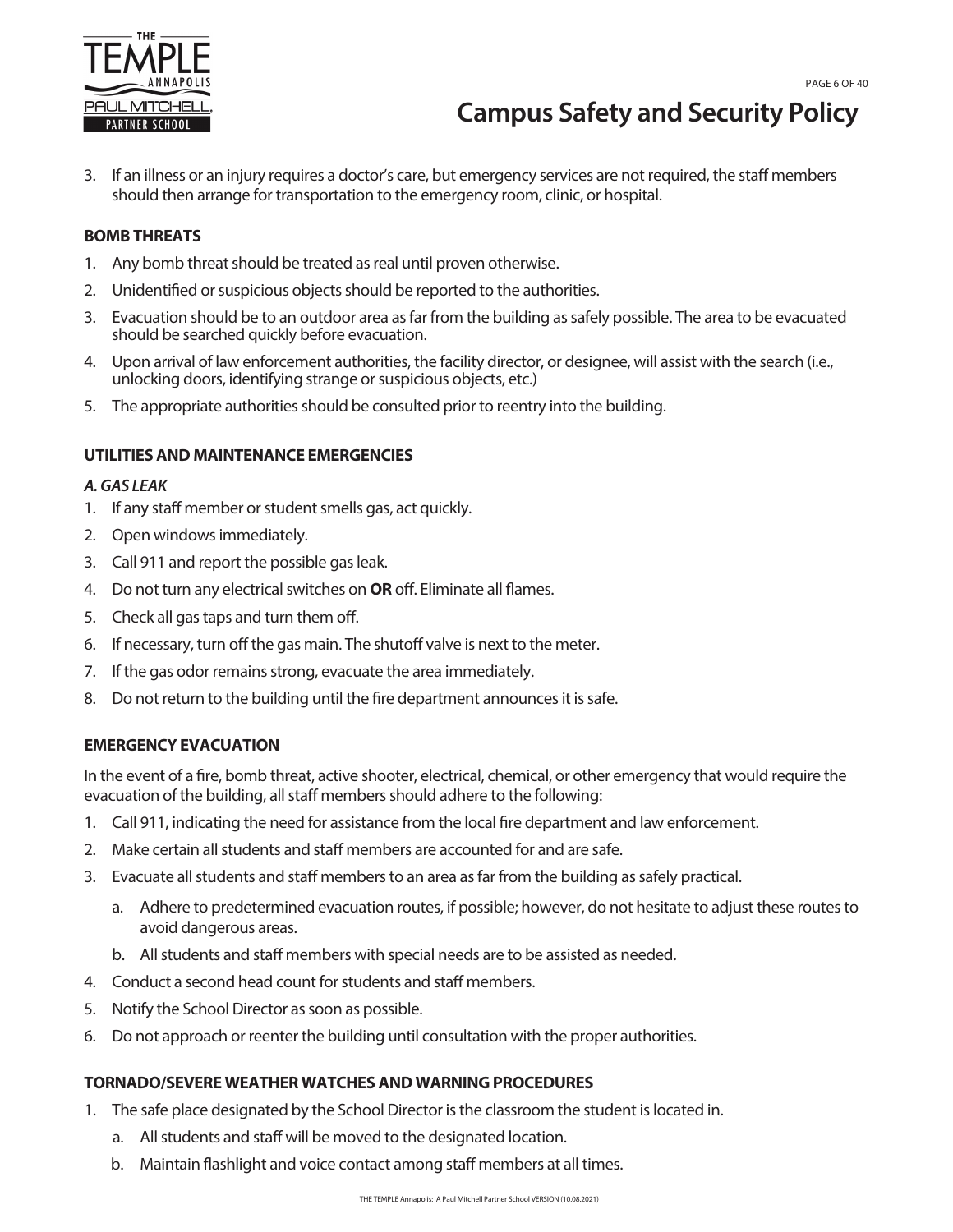

# **Campus Safety and Security Policy** PAGE 7 OF 40

Make sure to conduct a head count before moving to a safe place, after arriving at a safe place, and after leaving the designated area.

- 2. After there is absolute certainty that the storm has passed:
	- a. The staff members should conduct a head count.
	- b. Provide any necessary first aid and call 911 for any necessary response agencies.
	- c. Check the entire building for any damages such as fire, water, or structural.
	- d. Turn on and test utilities.
- 3. Notify the School Director as soon as possible with an update of conditions.
- 4. Notify any agents that services are needed.

The school encourages pastoral counselors and professional counselors, in instances where the student may need assistance in dealing with a particular situation, when appropriate. To avail yourself of this service, please contact **Jen Kusel**, the School Director, for assistance in obtaining help. We encourage students who may have been the victim of a crime to seek help. The counseling sessions are voluntary and confidential for the basis of inclusion in the annual disclosure of crime statistics.

# **CIVIL DEMOSTRATIONS AND/OR DISTURBANCES:**

This action plan is intended to assist **THE TEMPLE Annapolis: A Paul Mitchell Partner School**, students, team members and guests in preparing for and responding to civil demonstrations and/or disturbances.

## **Definition**

Civil demonstrations or protests may involve organized or ad hoc groups who have a difference of opinion with a governing body regarding ethnicity, religion, civil rights, or cultural issues.

Civil disturbance is an activity arising from a mass act of civil disobedience in which the participants can become hostile toward authority, and authorities incur difficulties in maintaining public safety and order over the disorderly crowd.

## **Action Plan**

Most demonstrations are peaceful, and people not involved should attempt to carry on business as usual. Avoid provoking or obstructing demonstrators.

## **Planned or Unplanned Demonstrations**

Demonstrations within 20 miles of the campus will be monitored closely. If necessary, the school may make the decision to close the facility for the day; release the staff and students early or delay the start of work/school; and/ or have students and staff shelter in place.

If the demonstration turns confrontational or heated and starts to escalate, please call the Annapolis Police Department at **410-268-9000** and provide the following information:

- The name of the group, if known
- The exact location
- The size of the group
- Weapons involved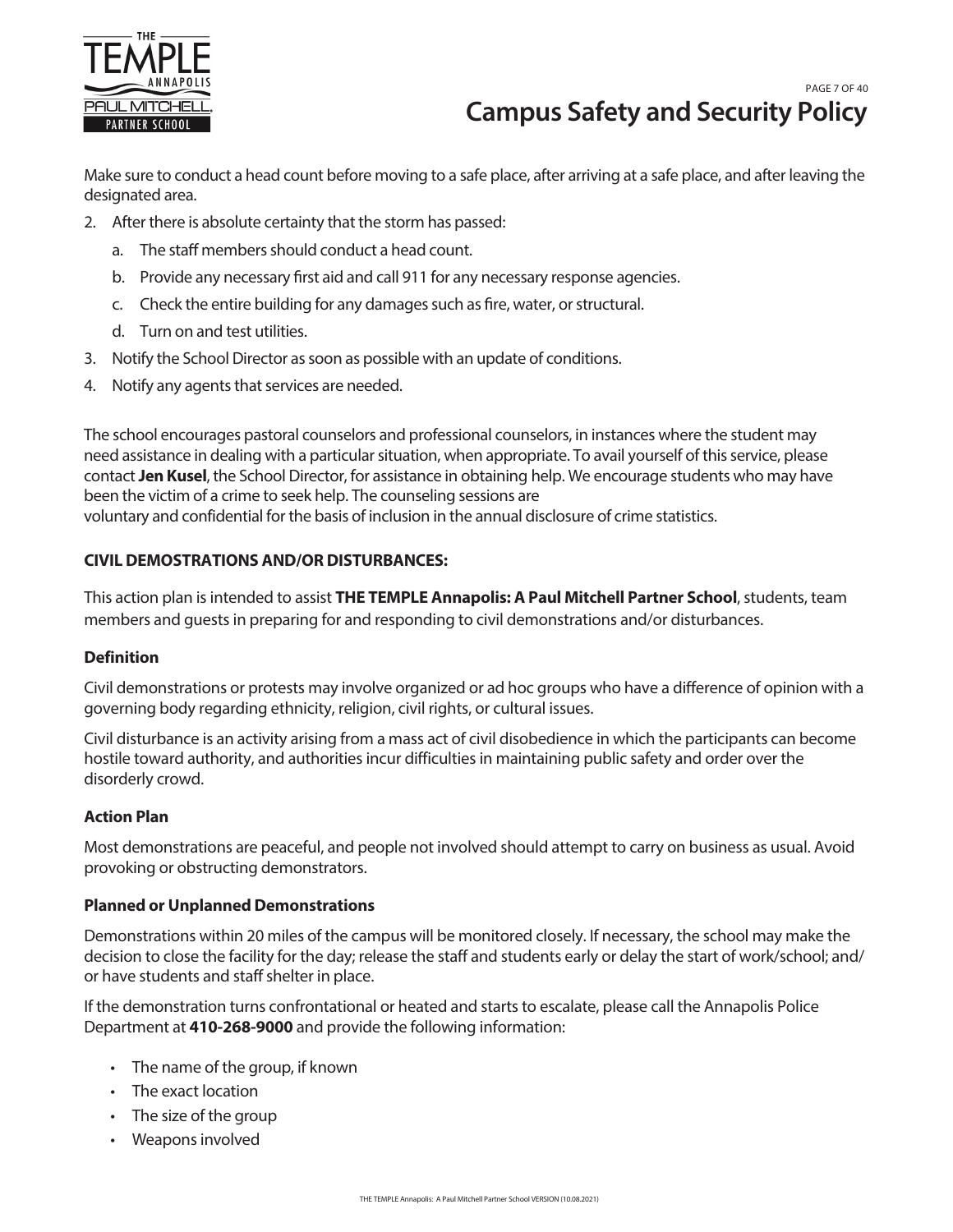

**Campus Safety and Security Policy** PAGE 8 OF 40

- What is the group doing?
	- Damaging property
	- Making threats
	- Holding signs
- Do they have shouting/chanting amplification devices?

### **General safety guidance:**

- Remain calm
- Follow directions of authorities
- Do not become a spectator; remove yourself from the area
- Lock and avoid all windows and doors
- Close all blinds to prevent flying glass/debris
- Do not argue or enter into the debate with demonstrators
- Do not commit or become involved in any crimes

# **STUDENT RIGHT TO KNOW POLICY:**

All criminal activity and accidents that occur on the school premises must be reported to the School Director who must keep a confidential file on the circumstances surrounding each incident. The School Director must make the information available to the employees and students, although he or she will keep personal information, such as names, confidential. The school may withhold information if there is clear and convincing evidence that the release of the Information would jeopardize an ongoing criminal investigation or the safety of an individual; cause a suspect to flee or evade detection; or result in the destruction of evidence. The school will only withhold that information that would cause the adverse effect described. The school will disclose any information withheld once the adverse effect described is no longer likely to occur. The School Director shall use the following procedures for informing students and employees of criminal activity and accidents:

- 1. Each week during weekly announcements, a general account of any criminal activity that may have occurred will be given IF any occurred.
- 2. Each week, a general account of any criminal incident and/or accident will be posted in the lounge for student access IF any occurred. Confidential information will **not** be available.
- 3. A confidential file will be kept that describes each accident and criminal incident in detail. The file must include dates, times, names, extenuating circumstances, agencies notified, etc.
- 4. During the announcements, emphasis *will* be placed on accident and crime prevention.
- 5. Statistics regarding the incidence of rape, burglary, drug violations, motor vehicle theft, murder, and simple or aggravated assaults that occurred within the institution will be available to any and all students and/or employees upon request.
- 6. Statistics concerning the number of arrests for on-campus crimes of murder, forcible and non-forcible sex offenses, robbery, aggravated assault, burglary, motor vehicle theft, liquor law violations, drug law violations, illegal weapon possessions, arson, negligent manslaughter, and non-negligent manslaughter during the calendar years of **2018**, **2019** and **2020** are listed.
- 7. The school will identify where on campus the crime occurred, such as in the school building, in front of the school, or in the parking lot.
- 8. The crime log for the most recent 60-day period is open to public inspection during normal business hours. Any portion of the log older than sixty days is available within two business days of a request for public inspection.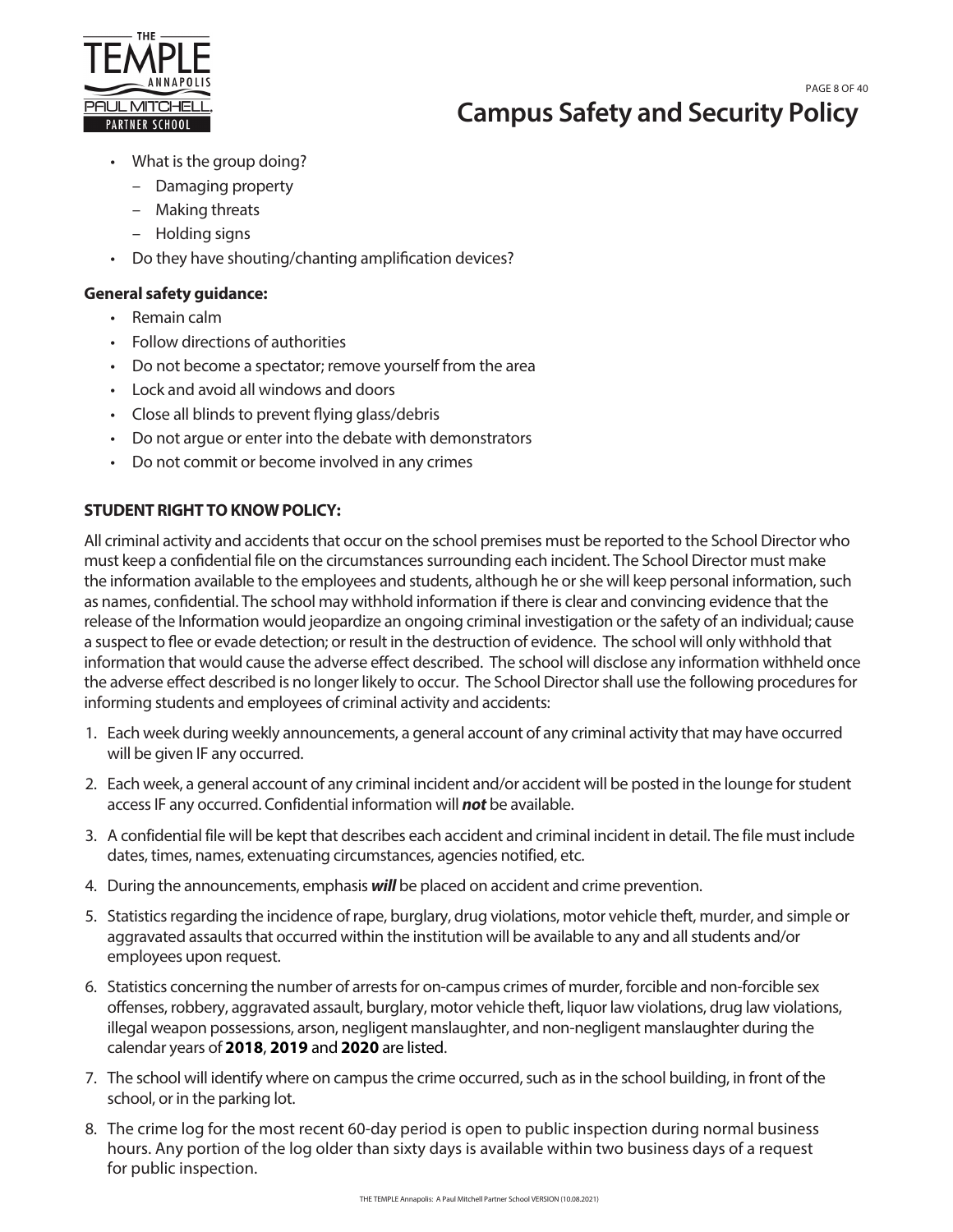

# **Campus Safety and Security Policy** PAGE 9 OF 40

A school's **campus** is defined as "(i) Any building or property owned or controlled by an institution within the same reasonably contiguous geographic area and used by the institution in direct support of, or in a manner related to, the institution's educational purposes, including residence halls; and (ii) any building or property that is within or reasonably contiguous to the area identified in (i) of this definition, that is owned by the institution but controlled by another person, is frequently used by students, and supports institutional purposes.

**Public Property** is defined as "all public property that is within the same reasonably contiguous geographic area of the institution, such as a sidewalk, a street, other thoroughfare, or parking facility, and is adjacent to a facility owned or controlled by the institution if the facility is used by the institution in direct support of, or in a manner related to the institution's educational purposes."

| <b>Type of Crime on Campus</b>           | <b>Number of Occurrences</b> |             | <b>Number of Arrests</b> |      |      |      |
|------------------------------------------|------------------------------|-------------|--------------------------|------|------|------|
|                                          | 2018                         | 2019        | 2020                     | 2018 | 2019 | 2020 |
| Murder                                   | 0                            | 0           | $\pmb{0}$                | 0    | 0    | 0    |
| <b>Criminal Homicide</b>                 | 0                            | 0           | 0                        | 0    | 0    | 0    |
| Sex Offenses: Rape                       | 0                            | $\pmb{0}$   | 0                        | 0    | 0    | 0    |
| Sex Offenses: Fondling                   | 0                            | 0           | 0                        | 0    | 0    | 0    |
| Sex Offenses: Incest                     | 0                            | $\Omega$    | 0                        | 0    | 0    | 0    |
| Sex Offenses: Statutory Rape             | 0                            | 0           | 0                        | 0    | 0    | 0    |
| Robbery                                  | 0                            | 0           | 0                        | 0    | 0    | 0    |
| Simple or Aggravated Assault             | 0                            | 0           | 0                        | 0    | 0    | 0    |
| <b>Burglary</b>                          | 0                            | $\Omega$    | 0                        | 0    | 0    | 0    |
| Motor Vehicle Theft                      | 0                            | 0           | 0                        | 0    | 0    | 0    |
| Arson                                    | 0                            | 0           | 0                        | 0    | 0    | 0    |
| <b>Liquor Law Violations</b>             | 0                            | 0           | 0                        | 0    | 0    | 0    |
| Drug Law Violations                      | 0                            | $\Omega$    | 0                        | 0    | 0    | 0    |
| <b>Illegal Weapons Possessions</b>       | 0                            | 0           | 0                        | 0    | 0    | 0    |
| Negligent Manslaughter                   | 0                            | 0           | 0                        | 0    | 0    | 0    |
| Murder and Non-Negligent Manslaughter    | 0                            | 0           | 0                        | 0    | 0    | 0    |
| <b>Hate Crimes</b>                       | 0                            | 0           | 0                        | 0    | 0    | 0    |
| Hate Crimes based on Race*               | 0                            | 0           | 0                        | 0    | 0    | 0    |
| Hate Crimes based on Gender*             | 0                            | 0           | 0                        | 0    | 0    | 0    |
| Hate Crimes based on Religion*           | 0                            | 0           | 0                        | 0    | 0    | 0    |
| Hate Crimes based on National Origin*    | 0                            | $\Omega$    | 0                        | 0    | 0    | 0    |
| Hate Crimes based on Gender Identity*    | 0                            | 0           | 0                        | 0    | 0    | 0    |
| Hate Crimes based on Sexual Orientation* | 0                            | 0           | 0                        | 0    | 0    | 0    |
| Hate Crimes based on Ethnicity*          | 0                            | 0           | 0                        | 0    | 0    | 0    |
| Hate Crimes based on Disability*         | 0                            | 0           | 0                        | 0    | 0    | 0    |
| Hate Crimes based on Larceny**           | 0                            | 0           | 0                        | 0    | 0    | 0    |
| Hate Crimes based on Theft               | 0                            | $\mathbf 0$ | 0                        | 0    | 0    | 0    |
| (except motor vehicle)**                 |                              |             |                          |      |      |      |
| Hate Crimes based on Simple Assault***   | $\Omega$                     | 0           | 0                        | 0    | 0    | 0    |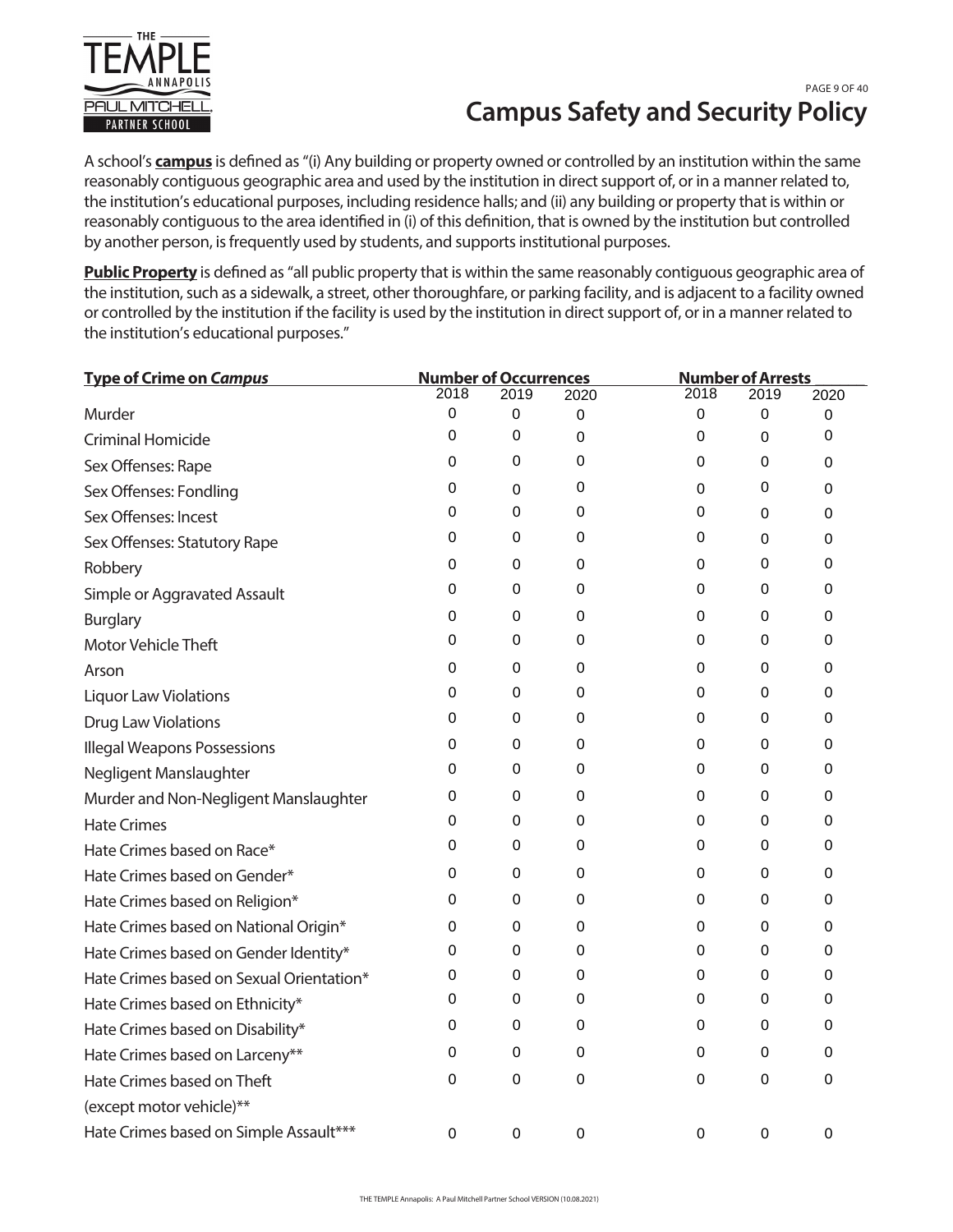

# **Campus Safety and Security Policy** PAGE 10 OF 40

| <b>Type of Crime on Campus Continued</b>            | <b>Number of Occurrences</b> |          | <b>Number of Arrests</b> |  |
|-----------------------------------------------------|------------------------------|----------|--------------------------|--|
| Hate Crimes based on Intimidation***                |                              |          |                          |  |
| Hate Crimes based on Destruction to Property****    |                              |          |                          |  |
| Hate Crimes based on Damage to Property****         |                              |          |                          |  |
| Hate Crimes based on Vandalism****                  |                              | $\theta$ |                          |  |
| Hate Crime: Any Other Crime Involving Bodily Injury | 0                            |          |                          |  |

The crimes listed above occurred on the following areas of campus:

# **Central parking lot of the shopping center about two hundred yards from campus.**

| <b>Type of Crime on Public Property</b>  | <b>Number of Occurrences</b> |      | <b>Number of Arrests</b> |      |             |      |
|------------------------------------------|------------------------------|------|--------------------------|------|-------------|------|
|                                          | 2018                         | 2019 | 2020                     | 2018 | 2019        | 2020 |
| Murder                                   | 0                            | 0    | 0                        | 0    | 0           | 0    |
| <b>Criminal Homicide</b>                 | 0                            | 0    | 0                        | 0    | 0           | 0    |
| Sex Offenses: Rape                       | 0                            | 0    | $\mathbf 0$              | 0    | 0           | 0    |
| Sex Offenses: Fondling                   | 0                            | 0    | 0                        | 0    | 0           | 0    |
| Sex Offenses: Incest                     | 0                            | 0    | $\mathbf 0$              | 0    | 0           | 0    |
| Sex Offenses: Statutory Rape             | 0                            | 0    | 0                        | 0    | 0           | 0    |
| Robbery                                  | 0                            | 0    | $\mathbf 0$              | 0    | 0           | 0    |
| Simple or Aggravated Assault             | 0                            | 0    | 0                        | 0    | 0           | 0    |
| <b>Burglary</b>                          | 0                            | 0    | $\mathbf 0$              | 0    | 0           | 0    |
| <b>Motor Vehicle Theft</b>               | 0                            | 0    | 0                        | 0    | 0           | 0    |
| Arson                                    | 0                            | 0    | 0                        | 0    | 0           | 0    |
| <b>Liquor Law Violations</b>             | 0                            | 0    | 0                        | 0    | 0           | 0    |
| <b>Drug Law Violations</b>               | 0                            | 0    | 0                        | 0    | 0           | 0    |
| <b>Illegal Weapons Possessions</b>       | 0                            | 0    | 0                        | 0    | 0           | 0    |
| Negligent Manslaughter                   | 0                            | 0    | 0                        | 0    | 0           | 0    |
| Murder and Non-Negligent Manslaughter    | 0                            | 0    | 0                        | 0    | 0           | 0    |
| <b>Hate Crimes</b>                       | 0                            | 0    | 0                        | 0    | 0           | 0    |
| Hate Crimes based on Race*               | 0                            | 0    | $\mathbf 0$              | 0    | $\mathbf 0$ | 0    |
| Hate Crimes based on Gender*             | 0                            | 0    | 0                        | 0    | 0           | 0    |
| Hate Crimes based on Religion*           | 0                            | 0    | 0                        | 0    | 0           | 0    |
| Hate Crimes based on National Origin*    | 0                            | 0    | 0                        | 0    | 0           | 0    |
| Hate Crimes based on Gender Identity*    | 0                            | 0    | 0                        | 0    | 0           | 0    |
| Hate Crimes based on Sexual Orientation* | 0                            | 0    | 0                        | 0    | 0           | 0    |
| Hate Crimes based on Ethnicity*          | 0                            | 0    | 0                        | 0    | 0           | 0    |
| Hate Crimes based on Disability*         | 0                            | 0    | 0                        | 0    | 0           | 0    |
| Hate Crimes based on Larceny**           | 0                            | 0    | 0                        | 0    | 0           | 0    |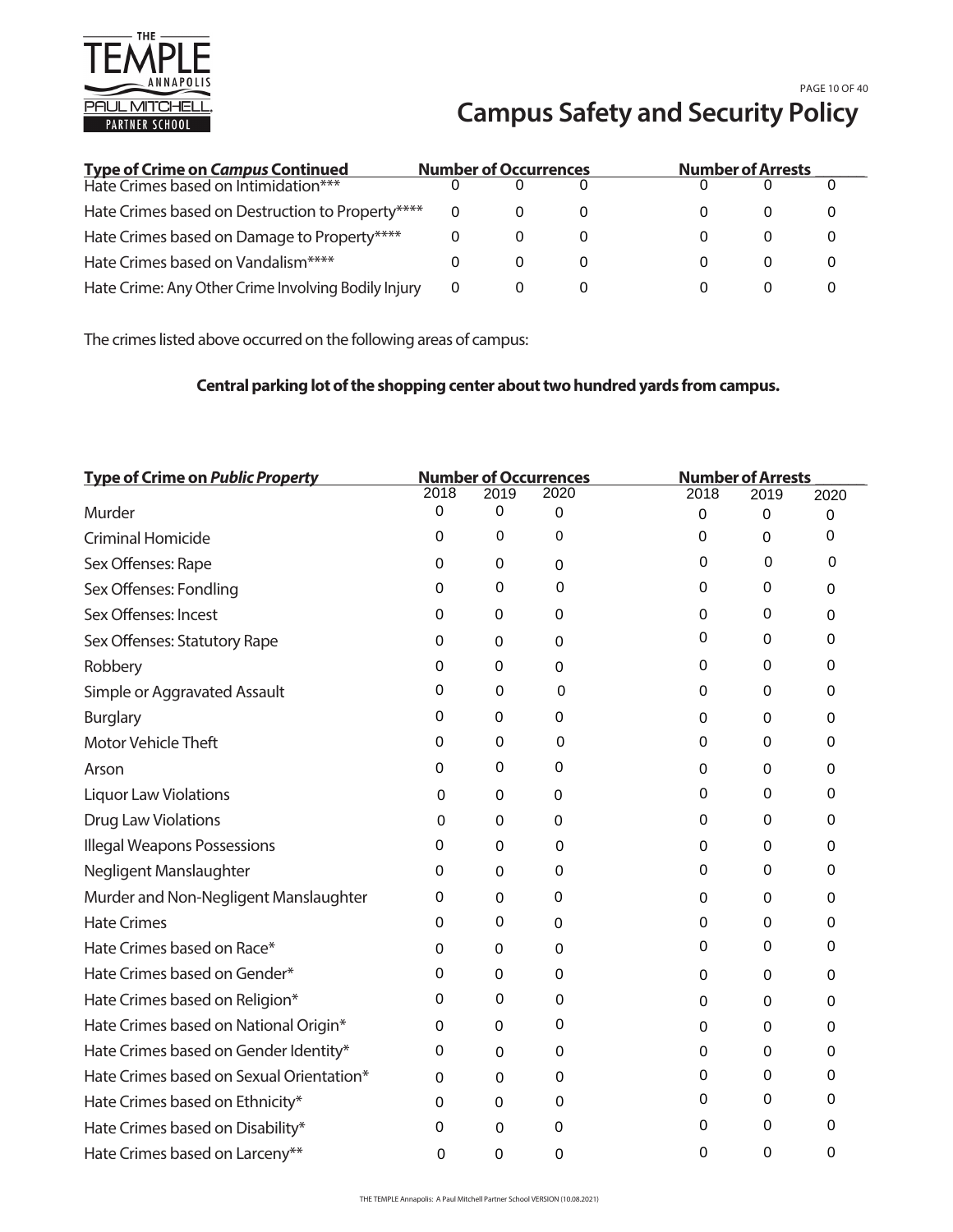

# **Campus Safety and Security Policy** PAGE 11 OF 40

| <b>Type of Crime on Public Property Continued</b>   | <b>Number of Occurrences</b> |      |      | <b>Number of Arrests</b> |      |      |
|-----------------------------------------------------|------------------------------|------|------|--------------------------|------|------|
| Hate Crimes based on Theft                          | 2018                         | 2019 | 2020 | 2018                     | 2019 | 2020 |
| (except motor vehicle)**                            | 0                            | 0    | 0    | 0                        | 0    | 0    |
| Hate Crimes based on Simple Assault***              | 0                            | 0    | 0    | 0                        | 0    | 0    |
| Hate Crimes based on Intimidation***                | 0                            | 0    | 0    | 0                        | 0    | 0    |
| Hate Crimes based on Destruction to Property****    | 0                            | 0    | 0    | 0                        | 0    |      |
| Hate Crimes based on Damage to Property****         | 0                            | 0    | 0    | 0                        | 0    |      |
| Hate Crimes based on Vandalism****                  | 0                            | 0    | 0    | 0                        | 0    | 0    |
| Hate Crime: Any Other Crime Involving Bodily Injury | 0                            | 0    |      |                          | 0    |      |

The crimes listed above occurred on the following areas of campus:

# **Not Applicable.**

# **Public Property Hate Crime Arrests and**

| <b>Disciplinary Referrals</b>                        | <b>Number of Occurrences</b> |             |             | <b>Number of Arrests</b> |             |      |
|------------------------------------------------------|------------------------------|-------------|-------------|--------------------------|-------------|------|
| <b>Hate Crimes</b>                                   | 2018                         | 2019        | 2020        | 2018                     | 2019        | 2020 |
|                                                      | 0                            | 0           | 0           | 0                        | $\Omega$    | 0    |
| Hate Crimes based on Race*                           | 0                            | 0           | $\mathbf 0$ | $\Omega$                 | $\Omega$    | 0    |
| Hate Crimes based on Gender*                         | 0                            | 0           | $\mathbf 0$ | $\Omega$                 | $\Omega$    | 0    |
| Hate Crimes based on Religion*                       | 0                            | 0           | 0           | $\Omega$                 | $\Omega$    | 0    |
| Hate Crimes based on National Origin*                | 0                            | $\Omega$    | 0           | 0                        | 0           | 0    |
| Hate Crimes based on Gender Identity*                | 0                            | 0           | 0           | 0                        | $\Omega$    | 0    |
| Hate Crimes based on Sexual Orientation*             | $\Omega$                     | $\mathbf 0$ | 0           | 0                        | 0           | 0    |
| Hate Crimes based on Ethnicity*                      | 0                            | 0           | 0           | 0                        | 0           | 0    |
| Hate Crimes based on Disability*                     | 0                            | 0           | 0           | 0                        | 0           | 0    |
| Hate Crimes based on Larceny**                       | 0                            | 0           | 0           | 0                        | 0           | 0    |
| Hate Crimes based on Theft                           | 0                            | 0           | $\mathbf 0$ | 0                        | 0           | 0    |
| (except motor vehicle)**                             |                              |             |             |                          |             |      |
| Hate Crimes based on Simple Assault***               | $\Omega$                     | $\Omega$    | $\Omega$    | $\mathbf 0$              | $\mathbf 0$ | 0    |
| Hate Crimes based on Intimidation***                 | $\Omega$                     | $\Omega$    | $\Omega$    | $\Omega$                 | $\Omega$    | 0    |
| Hate Crimes based on Destruction to Property****     | 0                            | 0           | $\Omega$    | 0                        | $\Omega$    | 0    |
| Hate Crimes based on Damage to Property****          | 0                            | $\mathbf 0$ | $\mathbf 0$ | 0                        | 0           | 0    |
| Hate Crimes based on Vandalism****                   | $\Omega$                     | $\Omega$    | $\Omega$    | 0                        | 0           | 0    |
| Hate Crimes: Any other crime involving bodily injury | 0                            | 0           | 0           | 0                        | 0           | 0    |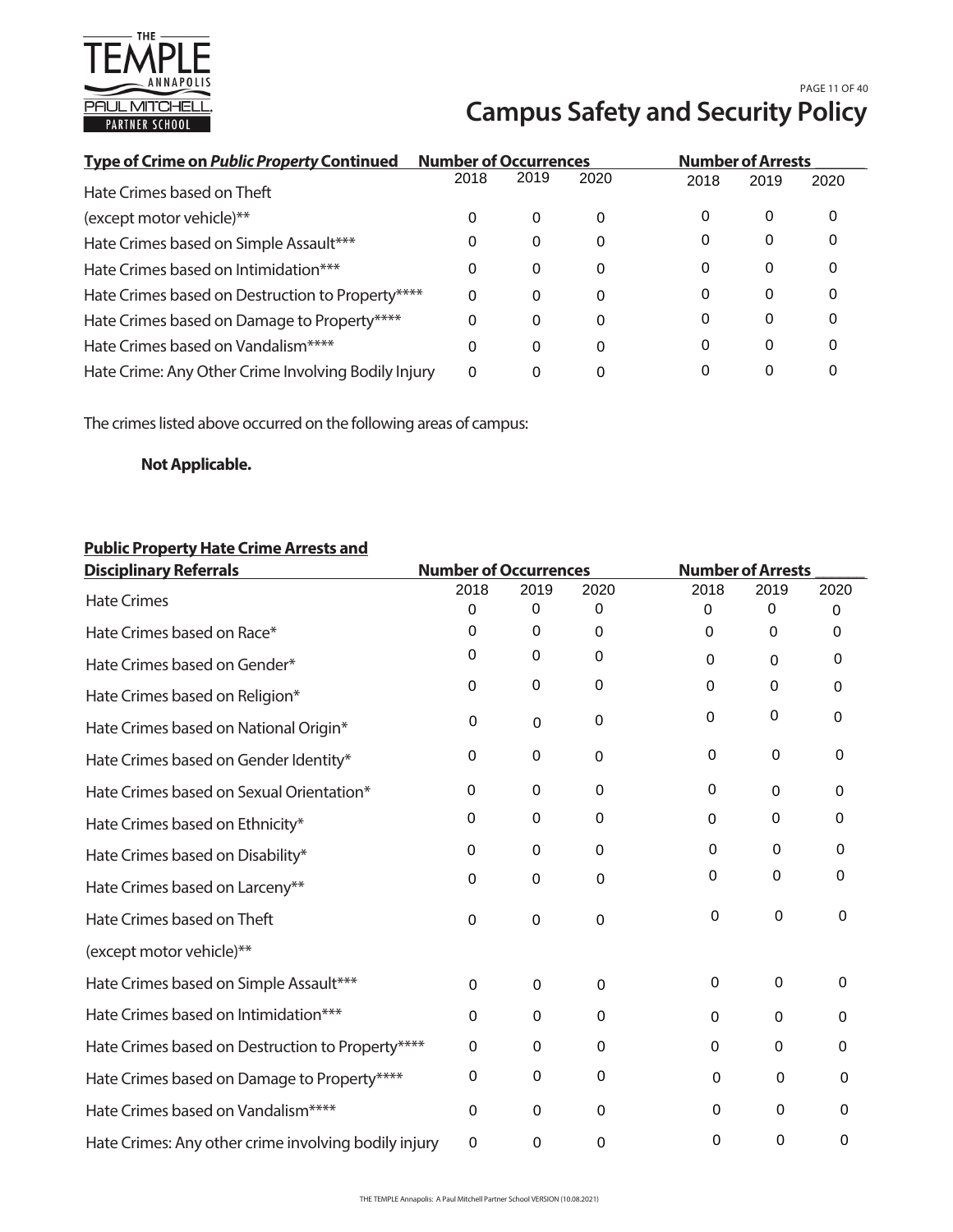

# **Public Property Hate Crime Arrests and Disciplinary Referrals Continued**

The crimes listed above (on page 11) occurred on the following areas of campus:

#### **NOT APPLICABLE.**

# **On Campus Hate Crime Arrests and**

| <b>Disciplinary Referrals</b>                        | <b>Number of Occurrences</b> |                  |             | <b>Number of Arrests</b> |             |             |
|------------------------------------------------------|------------------------------|------------------|-------------|--------------------------|-------------|-------------|
|                                                      | 2018                         | 2019             | 2020        | 2018                     | 2019        | 2020        |
| <b>Hate Crimes</b>                                   | 0                            | $\mathbf 0$      | 0           | $\mathbf 0$              | 0           | 0           |
| Hate Crimes based on Race*                           | 0                            | $\boldsymbol{0}$ | $\pmb{0}$   | $\pmb{0}$                | 0           | 0           |
| Hate Crimes based on Gender*                         | $\pmb{0}$                    | $\mathbf 0$      | 0           | 0                        | 0           | 0           |
| Hate Crimes based on Religion*                       | $\boldsymbol{0}$             | $\pmb{0}$        | $\pmb{0}$   | $\pmb{0}$                | 0           | 0           |
| Hate Crimes based on National Origin*                | 0                            | 0                | 0           | 0                        | 0           | 0           |
| Hate Crimes based on Gender Identity*                | $\pmb{0}$                    | $\boldsymbol{0}$ | $\pmb{0}$   | $\mathbf 0$              | 0           | 0           |
| Hate Crimes based on Sexual Orientation*             | $\boldsymbol{0}$             | $\mathbf 0$      | 0           | $\mathbf 0$              | 0           | $\mathbf 0$ |
| Hate Crimes based on Ethnicity*                      | 0                            | $\mathbf 0$      | 0           | $\mathbf 0$              | $\Omega$    | 0           |
| Hate Crimes based on Disability*                     | 0                            | $\mathbf 0$      | $\mathbf 0$ | $\boldsymbol{0}$         | 0           | 0           |
| Hate Crimes based on Larceny**                       | $\pmb{0}$                    | 0                | $\pmb{0}$   | 0                        | 0           | 0           |
| Hate Crimes based on Theft                           | $\mathsf 0$                  | $\boldsymbol{0}$ | $\mathbf 0$ | $\boldsymbol{0}$         | 0           | $\mathbf 0$ |
| (except motor vehicle)**                             |                              |                  |             |                          |             |             |
| Hate Crimes based on Simple Assault***               | 0                            | $\mathbf 0$      | 0           | 0                        | 0           | 0           |
| Hate Crimes based on Intimidation***                 | 0                            | $\mathbf 0$      | 0           | $\mathbf 0$              | $\mathbf 0$ | 0           |
| Hate Crimes based on Destruction to Property****     | 0                            | 0                | $\pmb{0}$   | $\mathbf 0$              | 0           | 0           |
| Hate Crimes based on Damage to Property****          | 0                            | 0                | 0           | 0                        | $\Omega$    | 0           |
| Hate Crimes based on Vandalism****                   | 0                            | $\pmb{0}$        | $\pmb{0}$   | $\boldsymbol{0}$         | 0           | 0           |
| Hate Crimes: Any other crime involving bodily injury | 0                            | $\pmb{0}$        | 0           | 0                        | 0           | 0           |

The crimes listed above occurred on the following areas of campus:

# **NOT APPLICABLE.**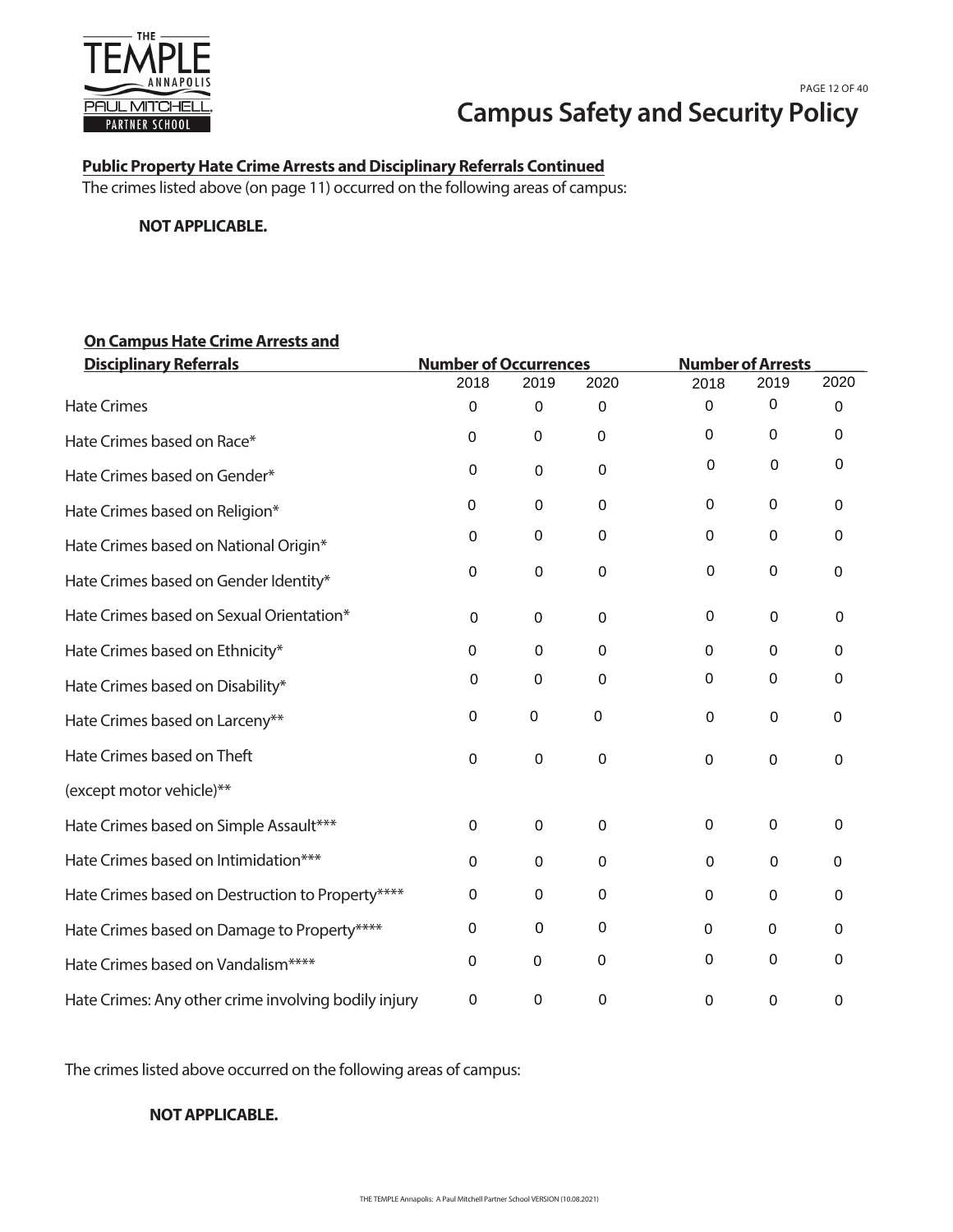

# **Campus Safety and Security Policy** PAGE 13 OF 40

Clery Act Reporting allows a school not to include (or may remove) a reported crime from its statistics when sworn or commissioned law enforcement personnel have fully investigated the reported crime and have made a formal determination that the crime report is false or baseless and, therefore, "unfounded." In this case a school must report to the Department and disclose in their Annual Security Report statistics that include the total number of crime reports that were "unfounded" and subsequently withheld from its crime statistics during each of the three most recently completed calendar years. Any crimes listed as unfounded have been identified below, indicating the year the crime was determined to be unfounded and the type of crime.

# **NOT APPLICABLE.**

When listing crimes committed on the school campus, we will use the FBI's UCR program and the Hierarchy Rule when more than one offense was committed during a single incident. If arson is committed, the school will always record the arson in its statistics, regardless of whether or not it occurs in the same incident as another crime. If rape, fondling, incest, or statutory rape occurs in the same incident as murder, the school will record both the sex offense and the murder in its statistics. The school will also compile the crime statistics for murder, and non-negligent manslaughter, negligent manslaughter, rape, robbery, aggravated assault, burglary, motor vehicle theft, arson, liquor law violations, drug law violations, and Illegal weapons possession using the definitions of those crimes from the Summary Reporting System User Manual from the FBI's UCR Program.

\*The school will separately report any hate crimes by category of prejudice and by type of crime, if any are reported during the reporting period.

\*\*The unlawful taking, carrying, leading, or riding away of property from the possession or constructive possession of another. Attempted larcenies are included.

\*\*\*To unlawfully place another person in reasonable fear of bodily harm through the use of threatening words and/or other conduct, but without displaying a weapon or subjecting the victim to actual physical attack.

\*\*\*\*To willfully or maliciously destroy, damage, deface, or otherwise injure real or personal property without the consent of the owner or the person having custody or control of it.

An incident must meet three conditions to be classified as a burglary. First, there must be evidence of unlawful entry (trespass). Both forcible entry and unlawful entry — no force are counted. Second, the unlawful entry must occur within a structure, which is defined as having four walls, a roof, and a door. Finally, the unlawful entry into a structure must show evidence that the entry was made in order to commit a felony or theft. If the intent was not to commit a felony or theft, or if the intent cannot be determined, the proper classification is larceny.

The following number of students was referred to campus disciplinary action for the following violations:

| <b>Violations on Campus</b>  |              | <b>Number of Incidents</b> |              |  |  |
|------------------------------|--------------|----------------------------|--------------|--|--|
|                              | 2018         | 2019                       | 2020         |  |  |
| <b>Liquor Law Violations</b> | $\mathbf{U}$ | $\Omega$                   | $\mathbf{U}$ |  |  |
| Drug Law Violations          | $\Omega$     | $\Omega$                   | $\mathbf{U}$ |  |  |
| Illegal Weapons Possession   | $\mathbf{U}$ | $\Omega$                   |              |  |  |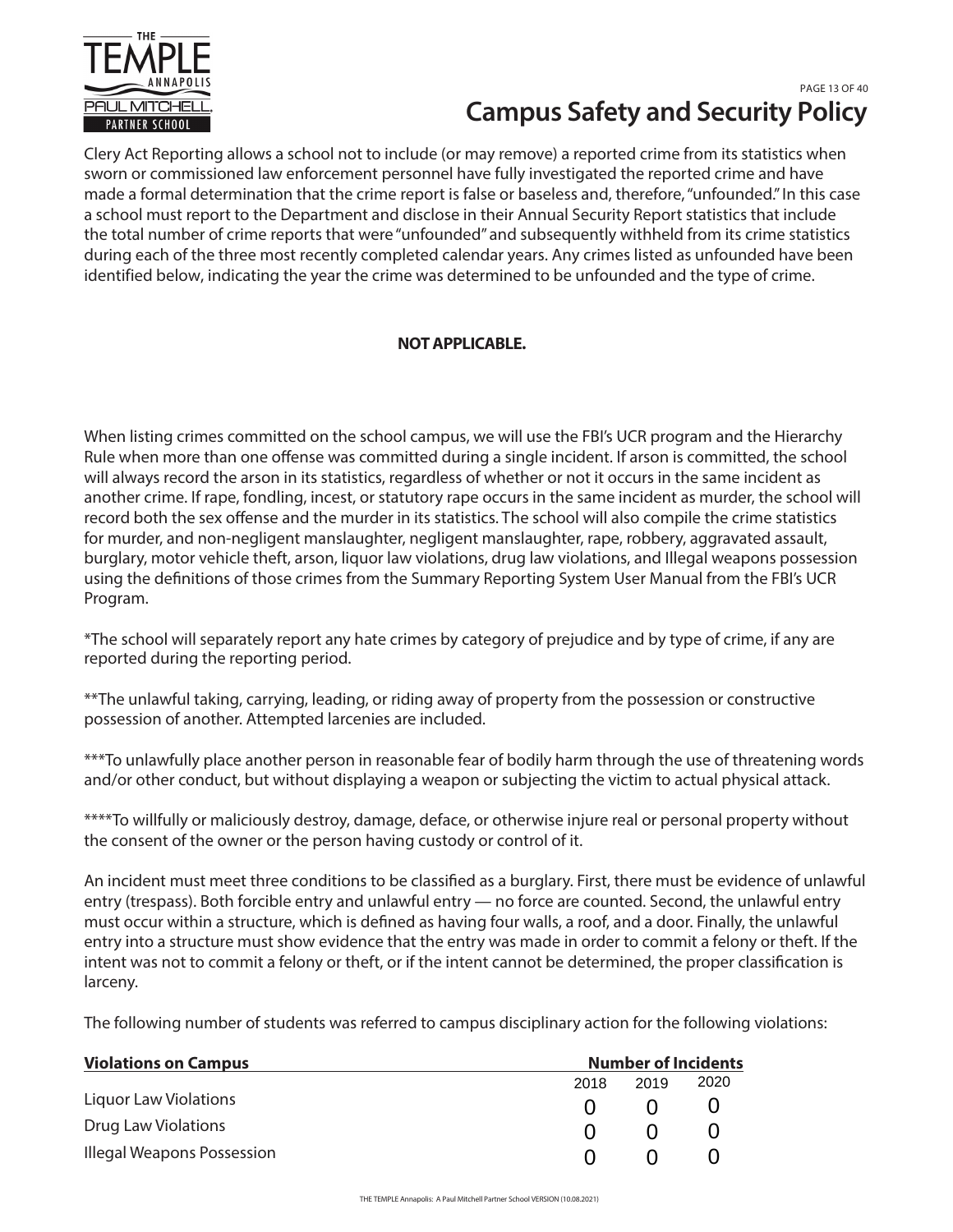

# **Campus Safety and Security Policy** PAGE 14 OF 40

| <b>Violations on Public Property</b>                   | <b>Number of Incidents</b> |                            |      |
|--------------------------------------------------------|----------------------------|----------------------------|------|
|                                                        | 2018                       | 2019                       | 2020 |
| Liquor Law Violations                                  | 0                          | O                          |      |
| <b>Drug Law Violations</b>                             |                            | O                          |      |
| Illegal Weapons Possession                             |                            |                            |      |
| <b>Violations on Non-Campus Buildings and Property</b> |                            | <b>Number of Incidents</b> |      |
|                                                        | 2018                       | 2019                       | 2020 |
| Liquor Law Violations                                  | 0                          |                            |      |
| Drug Law Violations                                    |                            | O                          |      |
| <b>Illegal Weapons Possession</b>                      |                            |                            |      |
| <b>On-Campus Arrests and Disciplinary Referrals</b>    |                            | <b>Number of Incidents</b> |      |
|                                                        | 2018                       | 2019                       | 2020 |
| Liquor Law Violations                                  | 0                          | 0                          |      |
| <b>Drug Law Violations</b>                             | 2                          | O                          |      |
| Illegal Weapons Possession                             |                            |                            |      |

The following Drug-Free Workplace Policy is to notify all employees and students that pursuant to the Federal Drug-Free Workplace Act of 1988 (Public Law 101-690) and [California Drug-Free Workplace Act of 1990], **THE TEMPLE Annapolis: A Paul Mitchell Partner School**, prohibits being under the influence, the unlawful manufacture, distribution, dispensing, possession, or use of a controlled substance in the workplace, on school property, or as part of any school activity. **THE TEMPLE Annapolis: A Paul Mitchell Partner School** similarly prohibits being under the influence, the unlawful use, possession, and distribution of alcohol in the workplace, on school property, or as part of any school activity, as well as any other unlawful conduct involving alcohol.

The drug-free workplace consists of all locations where **THE TEMPLE Annapolis: A Paul Mitchell Partner School** does business. This includes, but is not limited to, all lecture classrooms, parking lots, all administrative offices, corridors, storage rooms, and any space added to the school or school property.

#### *Health Risks:*

The abuse of narcotics, depressants, stimulants, hallucinogens, or alcohol can cause serious detriment to a person's health. The health risks associated with the misuse of the previously mentioned drugs vary, but may include, and are not limited to: convulsions, coma, paralysis, irreversible brain damage, tremors, fatigue, paranoia, insomnia, and possible death. Drug and alcohol abuse is extremely harmful to a person's health and interferes with productivity and alertness. Working while under the influence of drugs or alcohol could be a danger to the individual under the influence, coworkers, and students. Described below are additional dangers and symptoms relative to use and/or abuse.

#### **Marijuana**

Commonly known as "pot," marijuana is a plant with the botanical name of cannabis sativa. Pot is almost always smoked but can be ingested. Use causes the central nervous system to become disorganized and confused. Most users experience an increase in heart rate, reddening of eyes, and dryness of the throat and mouth.

Studies have proven that marijuana's mental effects include temporary impairment of short-term memory and an altered sense of time. It also reduces the ability to perform tasks requiring concentration, swift reactions, and coordination. Feelings of euphoria, relaxation, and bouts of exaggerated laughter are also commonly reported.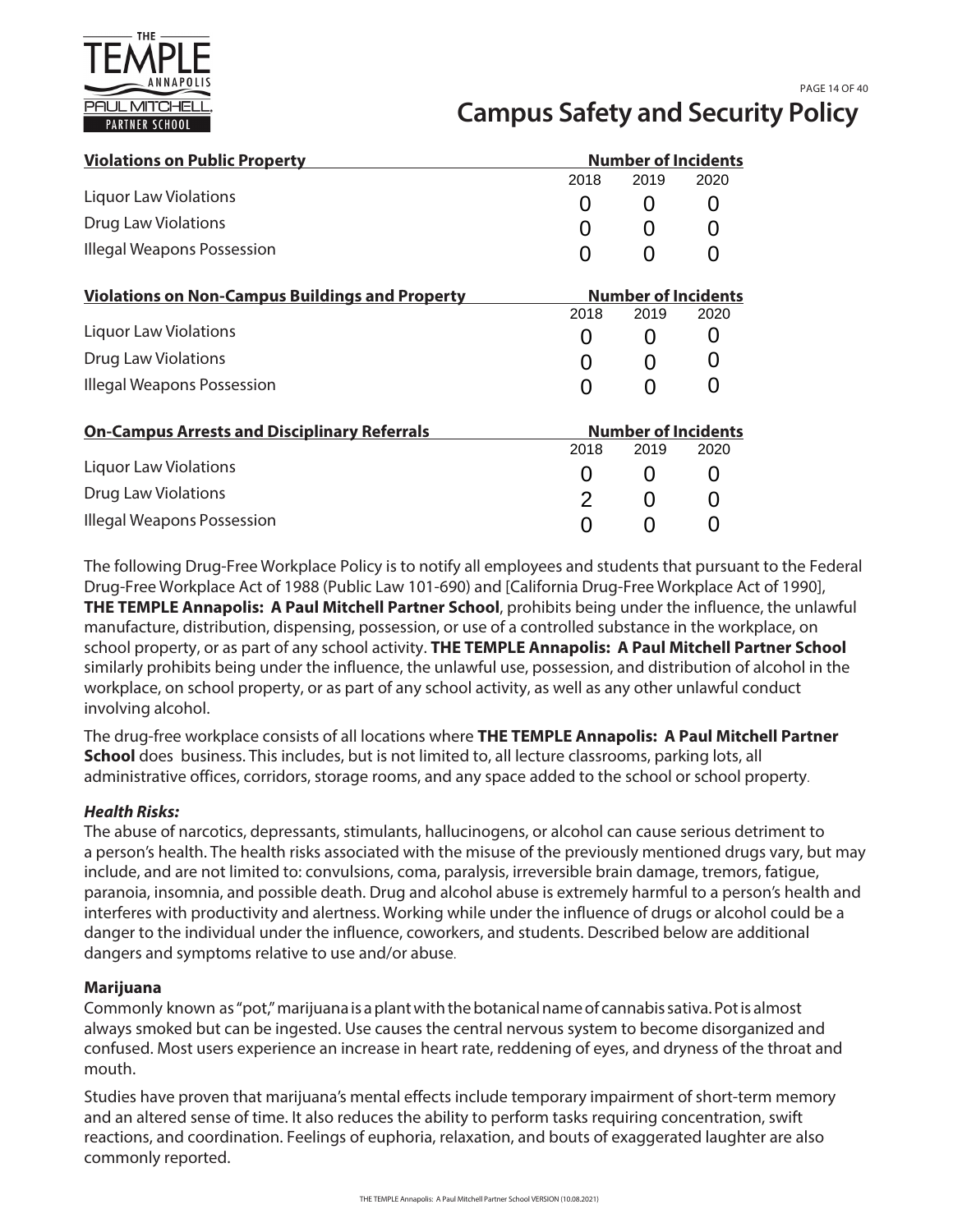

# **Campus Safety and Security Policy** PAGE 15 OF 40

Smoking "pot" may cause: brain chemical changes, an altered reality, physically damaged lungs, emphysema, chronic bronchitis, lung cancer, a weakened immune system, damage to sperm in males, irregular menstrual cycles in females, and reduced fertility and sex drive.

Regardless whether or not the state allows the use of marijuana or medical marijuana, at the federal level, marijuana remains classified as a Schedule I substance under the Controlled Substances Act, in which Schedule I substances are considered to have a high potential for dependency and no accepted medical use, making distribution or use of marijuana a federal offense. Therefore, regardless of the circumstance, marijuana cannot be brought to or used on the school's campus.

#### **Cocaine/Crack**

Cocaine is a stimulant drug, which is derived from the coca plant. Street cocaine is available in the form of a powder or a "rock" of crack and is most commonly inhaled or smoked. Cocaine increases the heart rate and blood pressure and is highly addictive.

Crack is a form of smokable cocaine named for the popping sound it makes when burned. It is a mixture of cocaine, baking soda, and water. It is 5–10 times more potent than cocaine and is extremely harmful. It has been reported that addiction can occur with as few as two "hits."

Some symptoms of cocaine/crack abuse are: personality changes; unexplained weight loss; excess sniffing and coughing; insomnia; depression; irritability; neglect of responsibility toward work, school, family, and friends; and panic attacks.

#### **Alcohol**

In small amounts, alcohol has a tranquilizing effect on most people, although it appears to stimulate others. Alcohol first acts on those parts of the brain that affect self-control and other learned behaviors; lowered selfcontrol can lead to aggressive behavior. Alcohol use can also cause dehydration, coordination problems, and blurred vision.

In large amounts, alcohol can dull sensation and impair muscular coordination, memory, and judgment. Taken in larger amounts over a long period of time, alcohol can damage the liver, heart, and brain, and cause numerous other health and medical issues.

When anyone under age 21 drinks alcohol, it is considered underage drinking. Underage drinking is against the law, except in special cases, such as when it is part of a religious ceremony. Underage drinking is also dangerous. It can harm the mind and body of a growing adolescent in ways many people don't realize. If caught by the police, you may be arrested, lose your driver's license, or be required to attend an alcohol awareness program. If a student is caught drinking on the school's campus or at a school-sponsored event, the student will be terminated from school.

#### **Hallucinogens**

Hallucinogens are also known as psychedelics. The effects vary; a user's reactions can vary by occasion. Most users are affected by changes in time and space perception, delusions, and hallucinations. The effects may be mild or overwhelming, depending on the dose and quantity or the drug.

Physical reactions range from minor changes, such as dilated pupils or an increase in temperature and heartbeat, to major changes, such as tumors. High doses can significantly alter the state of consciousness. After taking a hallucinogenic drug, the user loses control of thought processes. Although many perceptions are benign, others may cause panic or may make the user believe he or she cannot be harmed. Such delusions can be dangerous.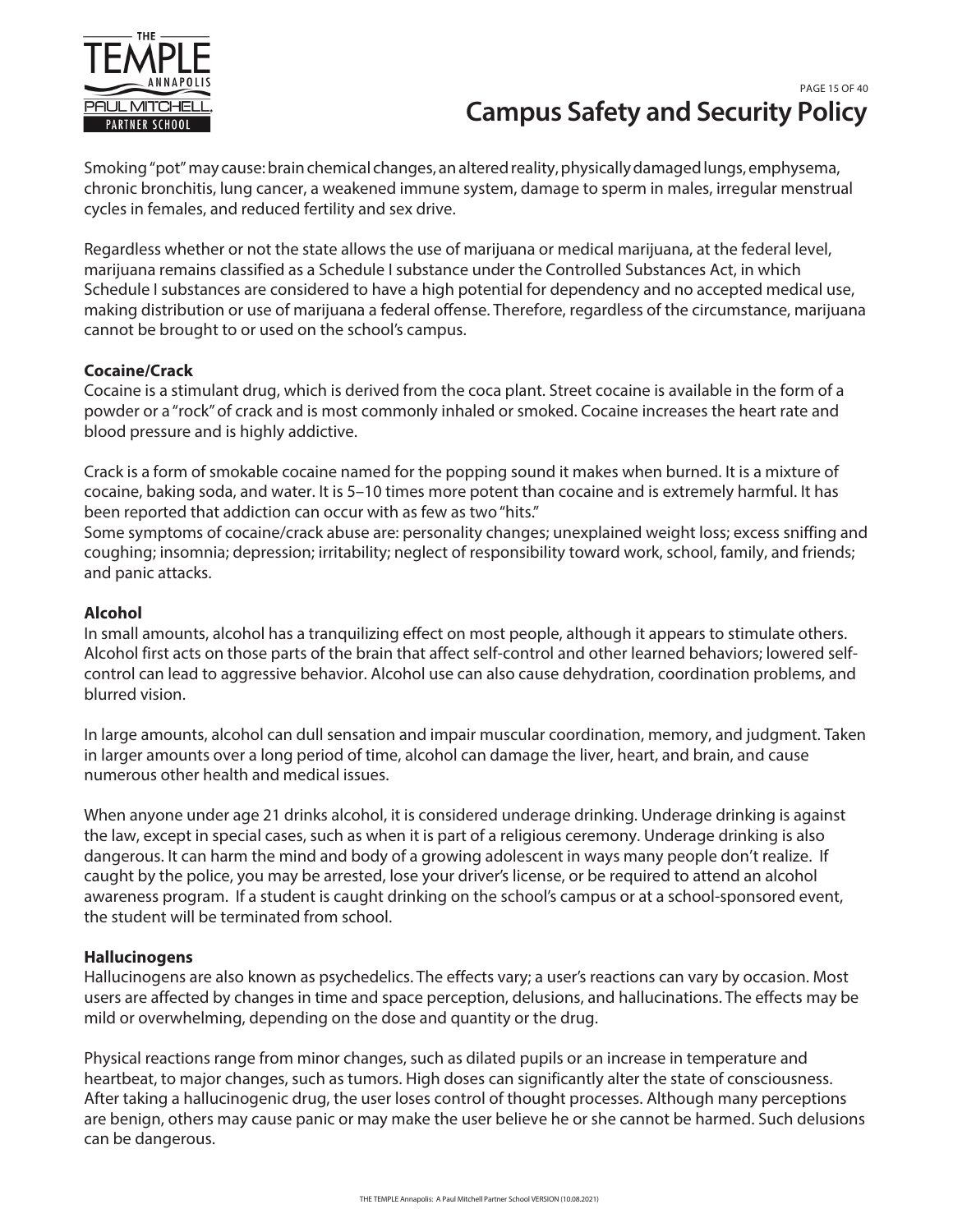

# **Campus Safety and Security Policy** PAGE 16 OF 40

## **Heroin**

Heroin is a narcotic, which relieves pain and induces sleep. Commonly known as "junk" or "smack," heroin is a highly addictive depressant and has been attributed as the cause of many deaths. Symptoms include "pinpoint pupils"; drowsiness, lethargy, and slurred speech; and an inability to concentrate. Related medications used to treat pain include oxycontin and oxycodone, methadone, and codeine. The abuse of painkillers ranks second only to the abuse of marijuana in the United States. Heroin users experience a higher rate of infectious disease due to a weakened immune system and sharing contaminated needles. Children can be born addicted or can become addicted as a result of heroin in the mother's breast milk.

## **Crystal Methamphetamine**

Crystal methamphetamine is a colorless, odorless, powerful, and highly addictive synthetic (man-made) stimulant. Crystal methamphetamine typically resembles small fragments of glass or shiny blue-white "rocks" of various sizes. Like powdered methamphetamine, crystal methamphetamine produces long-lasting euphoric effects. Crystal methamphetamine, however, typically has a higher purity level and may produce even longer-lasting and more intense physiological effects than the powdered form of the drug.

Crystal methamphetamine use is associated with numerous serious physical problems. The drug can cause rapid heart rate, increased blood pressure, and damage to the small blood vessels in the brain, which can lead to stroke. Chronic use of the drug can result in inflammation of the heart lining. Overdoses can cause hyperthermia (elevated body temperature), convulsions, and death.

Crystal methamphetamine users may experience episodes of violent behavior, paranoia, anxiety, confusion, and insomnia. The drug can produce psychotic symptoms that persist for months or years after an individual has stopped using the drug.

Crystal methamphetamine users who inject the drug expose themselves to additional risks, including contracting HIV (human immunodeficiency virus). Methamphetamine users also risk scarred or collapsed veins, infections of the heart lining and valves, abscesses, pneumonia, tuberculosis, and liver or kidney disease.

## **Depressants**

Depressants are highly addictive; they are usually known as "downers." A user may be drowsy and lethargic, suffer from memory loss, and have slurred speech. Many lawful drugs that have characteristics of depressants are from the family of drugs called barbiturates. More serious effects of the abuse of downers are liver damage, paradoxical anxiety and excited rage, coma, and death.

## **Ecstasy (MDMA)**

Also known as XTC, X, and E, Ecstasy is a mind-altering drug with hallucinogenic and speed-like side effects. Often used at raves, it is taken to promote loss of inhibition, excitability, euphoria, energy, and sexual stimulation. Ecstasy increases the amounts of serotonin in the user's brain, which causes increased energy and euphoria; it also contains anti-coagulative properties, which can cause the user to bleed to death if injured. Ecstasy can also cause serious brain damage in a short time. Side effects of ecstasy include: depression, increased heart rate and blood pressure, muscle tension, nausea, blurred vision, faintness, chills, brain damage, organ damage, and death. Similar "designer drugs" include MDEA and MDA (also known as "Adam" and "Eve").

## **Ritalin**

Methylphenidate (Ritalin) is a medication prescribed for individuals (usually children) who have an abnormally high level of activity or attention-deficit hyperactivity disorder (ADHD). It contains amphetamines and can be abused as a stimulant by those for whom it is not prescribed. When abused, the tablets are either taken orally or crushed and snorted. Some abusers dissolve the tablets in water and inject the mixture — complications can arise from injection as insoluble fillers in the tablets can block small blood vessels.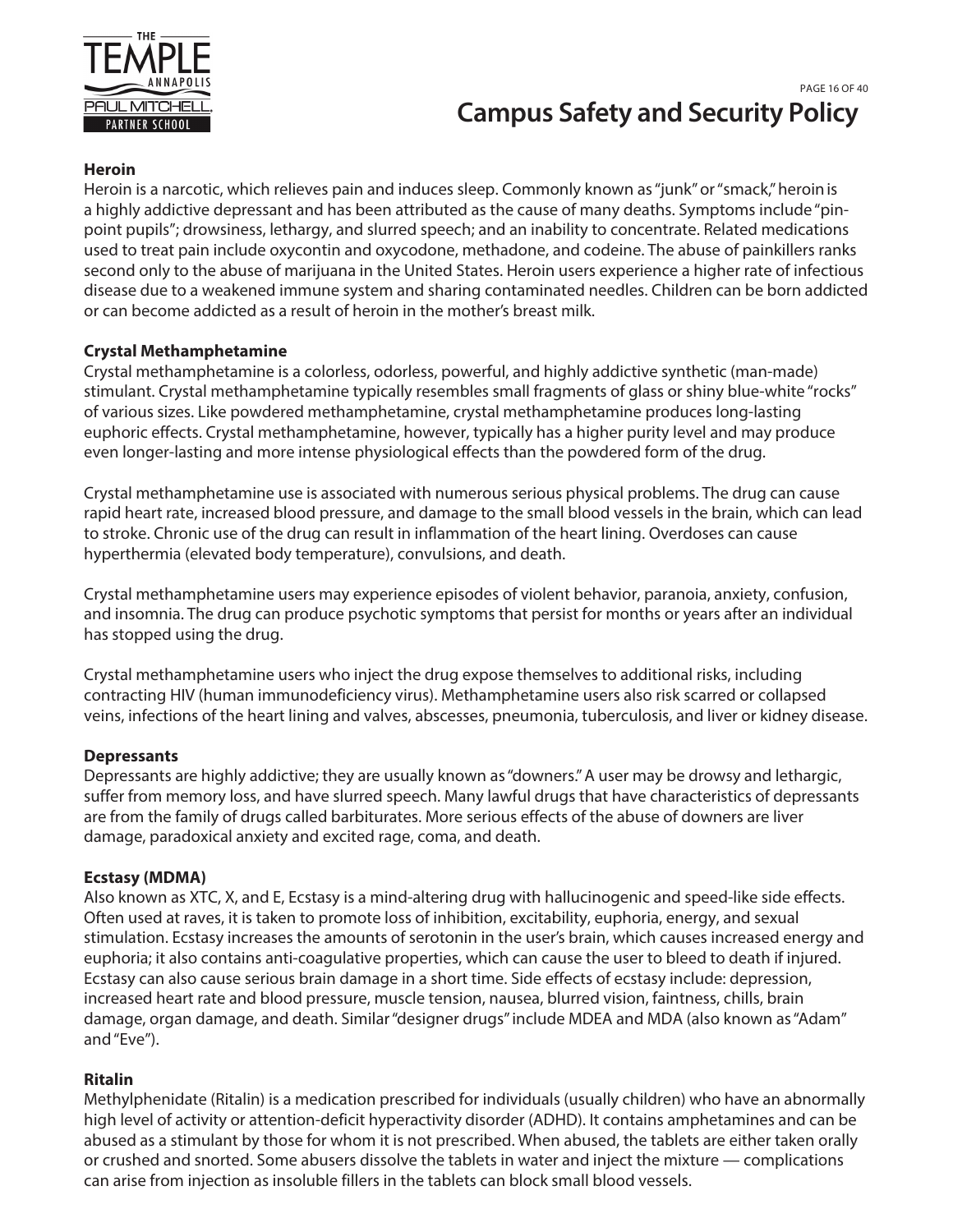

# **Campus Safety and Security Policy** PAGE 17 OF 40

## **GHB**

Gamma-hydroxybutyrate is an intoxicating chemical with medical, recreational, and potentially dangerous uses. Its use is illegal for any purpose in the United States. Nicknamed the "date rape drug," it is a clear liquid often mixed in drinks to promote relaxation or increased sociability. When taken, side effects can include: drowsiness, dizziness, vomiting, amnesia, decreased motor skills, slurring of speech, unrouseable sleep (coma), and death. GHB was used as a dietary supplement until banned by the FDA. GHB is now illegal in the United States. Common slang names for GHB are: G, Liquid X, GBH, Gamma-oh, Blue Verve, Grievous Bodily Harm, Goop, and EZLay.

## **Drug Conviction Notification and Imposed Sanctions:**

• Any employee or student must notify **THE TEMPLE Annapolis: A Paul Mitchell Partner School** of any criminal drug statute conviction for a violation occurring in the workplace no later than **five** days after such a conviction.

• Within 30 days after receiving notice of an employee or student conviction,

will impose corrective measures on the employee or student convicted of drug abuse violations in the workplace by:

- Taking appropriate action against the employee or student up to and including expulsion or termination of employment and referral for prosecution and/or
- $\bullet$  Requiring such employee or student to participate satisfactorily in a drug abuse assistance or rehabilitation program approved for such purposes by a federal, state, or local health, law enforcement, or other appropriate agency.

#### **Laws Relating to Drug Violations:**

Attached is a list of violation codes associated with the unlawful manufacture, distribution, dispensing, possession, or use of any controlled substance. Any employee or student violating any of the described laws of the Health and Safety Code or the Business and Professional Code could be subject to fines and imprisonment.

| Where can students go for help?              | Where can staff go for help?                 |  |  |  |
|----------------------------------------------|----------------------------------------------|--|--|--|
| <b>Anne Arundle County Mental Health</b>     | <b>Anne Arundle County Mental Health</b>     |  |  |  |
| <b>Association Truman Parkway, Suite 101</b> | <b>Association Truman Parkway, Suite 101</b> |  |  |  |
| <b>Annapolis, MD 21401</b>                   | <b>Annapolis, MD 21401</b>                   |  |  |  |
| <b>HOTLINE: 410-768-5522</b>                 | <b>HOTLINE: 410-768-5522</b>                 |  |  |  |

#### **Drug Abuse and Addiction Information and Treatment Centers**

| • Alcoholics Anonymous:<br>301-662-0544<br>• ACOA (Adult Children of Alcoholics):<br>301-631-1257<br>• AL-NON (Family and Friends of Alcoholics):<br>410-832-7094 | • Harm Reduction Therapy Clinic:<br>• Substance Abuse and Mental Health Services Administration:<br>• National Institute on Alcohol Abuse and Alcoholism: | 301-600-1029<br>800-662-HELP (4357)<br>301-443-3860 |
|-------------------------------------------------------------------------------------------------------------------------------------------------------------------|-----------------------------------------------------------------------------------------------------------------------------------------------------------|-----------------------------------------------------|
|                                                                                                                                                                   |                                                                                                                                                           |                                                     |
|                                                                                                                                                                   |                                                                                                                                                           |                                                     |

**THE TEMPLE Annapolis: A Paul Mitchell Partner School** has additional referrals you can contact.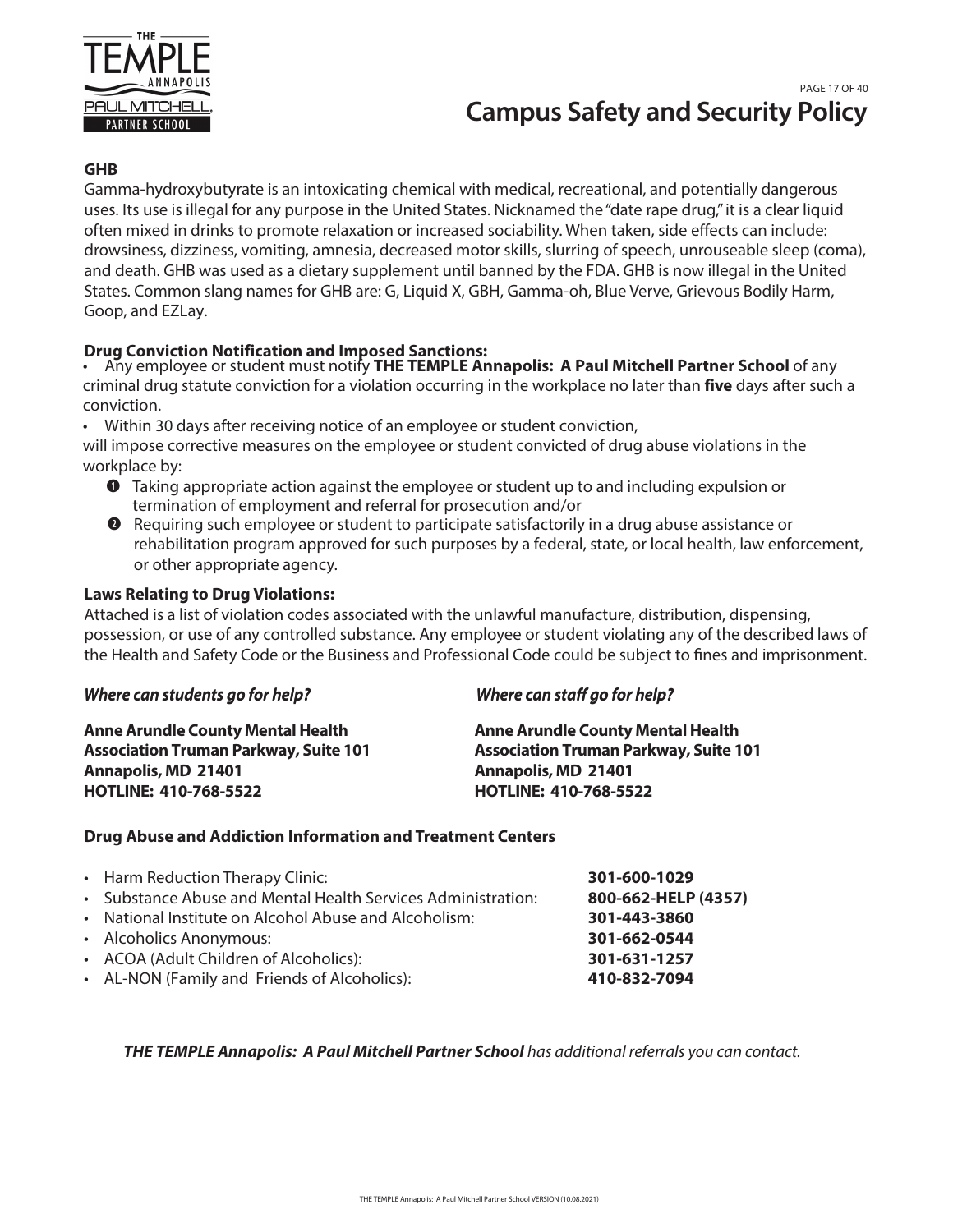

#### **Policy Distribution Procedures:**

**THE TEMPLE Annapolis: A Paul Mitchell Partner School**, Drug-Free Workplace Policy will be distributed to all employees and students on an annual basis using the following procedure:

- Students will receive a copy of the Drug-Free Workplace Policy at the time of initial enrollment. The enrollment agreement signed by every student will acknowledge receipt of the Drug-Free Workplace Policy.
- Staff employees will receive a copy of the Drug-Free Workplace Policy with the initial employment agreement. It will be read, and the signature page will be returned with the employment agreement. Annually, the human resources department will be responsible for distributing the policy to current staff employees.

#### **Biennial Review**

The school conducts a biennial review of its Drug-Free Workplace Policy to determine the program's effectiveness, any needed changes, the number of drug- and alcohol-related violations and fatalities, and the number and type of sanctions imposed. Contact the School Director to request a copy of the biennial review.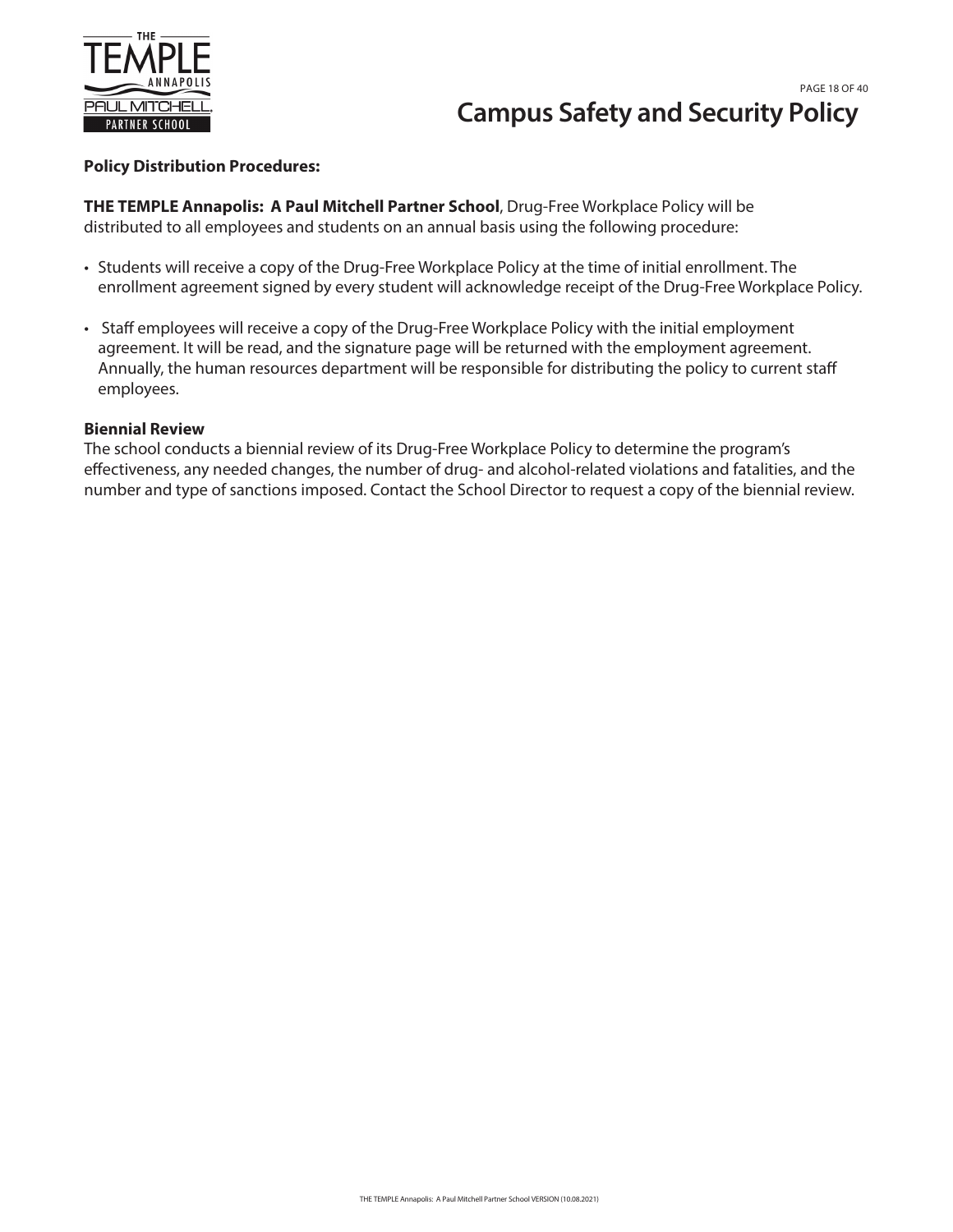

#### **Campus Safety and Security Policy** PAGE 19 OF 40 **Drug-Free Workplace Policy Point**

# **Federal Trafficking Penaltie**

| <b>Drug/Schedule</b>                                                                                                | <b>Quantity</b>                                 | <b>Penalties</b>                                                                                                                                                                                                                                             | <b>Quantity</b>                                                                                                                                                                                                                 | <b>Penalties</b>                                                                                   |  |  |
|---------------------------------------------------------------------------------------------------------------------|-------------------------------------------------|--------------------------------------------------------------------------------------------------------------------------------------------------------------------------------------------------------------------------------------------------------------|---------------------------------------------------------------------------------------------------------------------------------------------------------------------------------------------------------------------------------|----------------------------------------------------------------------------------------------------|--|--|
| <b>Cocaine</b><br>(Schedule II)                                                                                     | 500-4,999 grams<br>mixture                      | First offense: Not<br>less than five years,                                                                                                                                                                                                                  | 5 kilograms or more<br>mixture                                                                                                                                                                                                  | First offense: Not less<br>than 10 years, and                                                      |  |  |
| <b>Cocaine Base</b><br>(Schedule II)                                                                                | 28-278 grams<br>mixture                         | and not more than<br>40 years. If death<br>or serious injury,                                                                                                                                                                                                | 279 grams or more<br>mixture                                                                                                                                                                                                    | not more than life<br>imprisonment. If death<br>or serious injury, not less                        |  |  |
| <b>Fentanyl</b><br>(Schedule II)                                                                                    | 40-399 grams<br>mixture                         | not less than 20<br>years or more than<br>life imprisonment.                                                                                                                                                                                                 | 400 grams or more<br>mixture                                                                                                                                                                                                    | than 20 years or more<br>than life imprisonment.                                                   |  |  |
| <b>Fentanyl Analogue</b><br>(Schedule I)                                                                            | 10-99 grams<br>mixture                          | Fine of not more<br>than \$2 million if                                                                                                                                                                                                                      | 100 grams or more<br>mixture                                                                                                                                                                                                    | Fine of not more than \$4<br>million if an individual,<br>\$10 million if not an                   |  |  |
| <b>Heroin</b><br>(Schedule I)                                                                                       | 100-999 grams<br>mixture                        | an individual, \$5<br>million if not an<br>individual.                                                                                                                                                                                                       | 1 kilogram or more<br>mixture                                                                                                                                                                                                   | individual.<br>Second offense: Not<br>less than 20 years,                                          |  |  |
| <b>LSD</b><br>(Schedule I)                                                                                          | 1-9 grams mixture                               | Second offense: Not<br>less than 10 years,                                                                                                                                                                                                                   | 10 grams or more<br>mixture                                                                                                                                                                                                     | and not more than life<br>imprisonment. If death                                                   |  |  |
| Methamphetamine<br>(Schedule II)                                                                                    | 5-49 grams pure<br>or 50-499 grams<br>mixture   | and not more than<br>life imprisonment.<br>If death or<br>serious injury, life<br>imprisonment.<br>Fine of not more<br>than \$4 million if<br>an individual, \$10<br>million if not an<br>individual.                                                        | 50 grams or more<br>pure or 500 grams or<br>more mixture                                                                                                                                                                        | or serious injury, life<br>imprisonment. Fine<br>of not more than \$8<br>million if an individual, |  |  |
| <b>PCP</b><br>(Schedule II)                                                                                         | 10-99 grams pure<br>or 100-999 grams<br>mixture |                                                                                                                                                                                                                                                              | 100 grams or more<br>pure or 1 kilogram or<br>more mixture                                                                                                                                                                      | \$20 million if not an<br>individual.<br>Two or more prior<br>offenses: Life<br>imprisonment       |  |  |
|                                                                                                                     |                                                 | <b>Penalties</b>                                                                                                                                                                                                                                             |                                                                                                                                                                                                                                 |                                                                                                    |  |  |
| <b>Other Schedule I</b><br>and II Drugs (and<br>any drug product<br>containing Gamma<br><b>Hydroxybutyric Acid)</b> | Any amount                                      | individual, \$5 million if not an individual.                                                                                                                                                                                                                | First offense: Not more than 20 years. If death or serious injury, not<br>less than 20 years, or more than life imprisonment. Fine \$1 million if an<br>Second offense: Not more than 30 years. If death or serious injury, not |                                                                                                    |  |  |
| Flunitrazepam<br>(Schedule IV)                                                                                      | 1 gram or more                                  | less than life imprisonment. Fine \$2 million if an individual, \$10 million if<br>not an individual.                                                                                                                                                        |                                                                                                                                                                                                                                 |                                                                                                    |  |  |
| <b>Other Schedule III</b><br><b>Drugs</b>                                                                           | Any amount                                      | individual, \$1 million if not an individual.                                                                                                                                                                                                                |                                                                                                                                                                                                                                 | First offense: Not more than five years. Fine not more than \$250,000 if an                        |  |  |
| Flunitrazepam<br>(Schedule IV)                                                                                      | 30 to 999<br>milligrams                         | Second offense: Not more than 10 years. Fine not more than \$500,000 if<br>an individual, \$2 million if not an individual.<br>First offense: Not more than three years. Fine not more than \$250,000 if<br>an individual, \$1 million if not an individual. |                                                                                                                                                                                                                                 |                                                                                                    |  |  |
| <b>All Other Schedule IV</b><br><b>Drugs</b>                                                                        | Any amount                                      |                                                                                                                                                                                                                                                              |                                                                                                                                                                                                                                 |                                                                                                    |  |  |
| Flunitrazepam<br>(Schedule IV)                                                                                      | Less than 30<br>milligrams                      | an individual, \$2 million if not an individual.                                                                                                                                                                                                             |                                                                                                                                                                                                                                 | Second offense: Not more than six years. Fine not more than \$500,000 if                           |  |  |
| <b>All Schedule V Drugs</b>                                                                                         | Any amount                                      | First offense: Not more than one year. Fine not more than \$100,000 if an<br>individual, \$250,000 if not an individual.<br>Second offense: Not more than two years. Fine not more than \$200,000 if<br>an individual, \$500,000 if not an individual.       |                                                                                                                                                                                                                                 |                                                                                                    |  |  |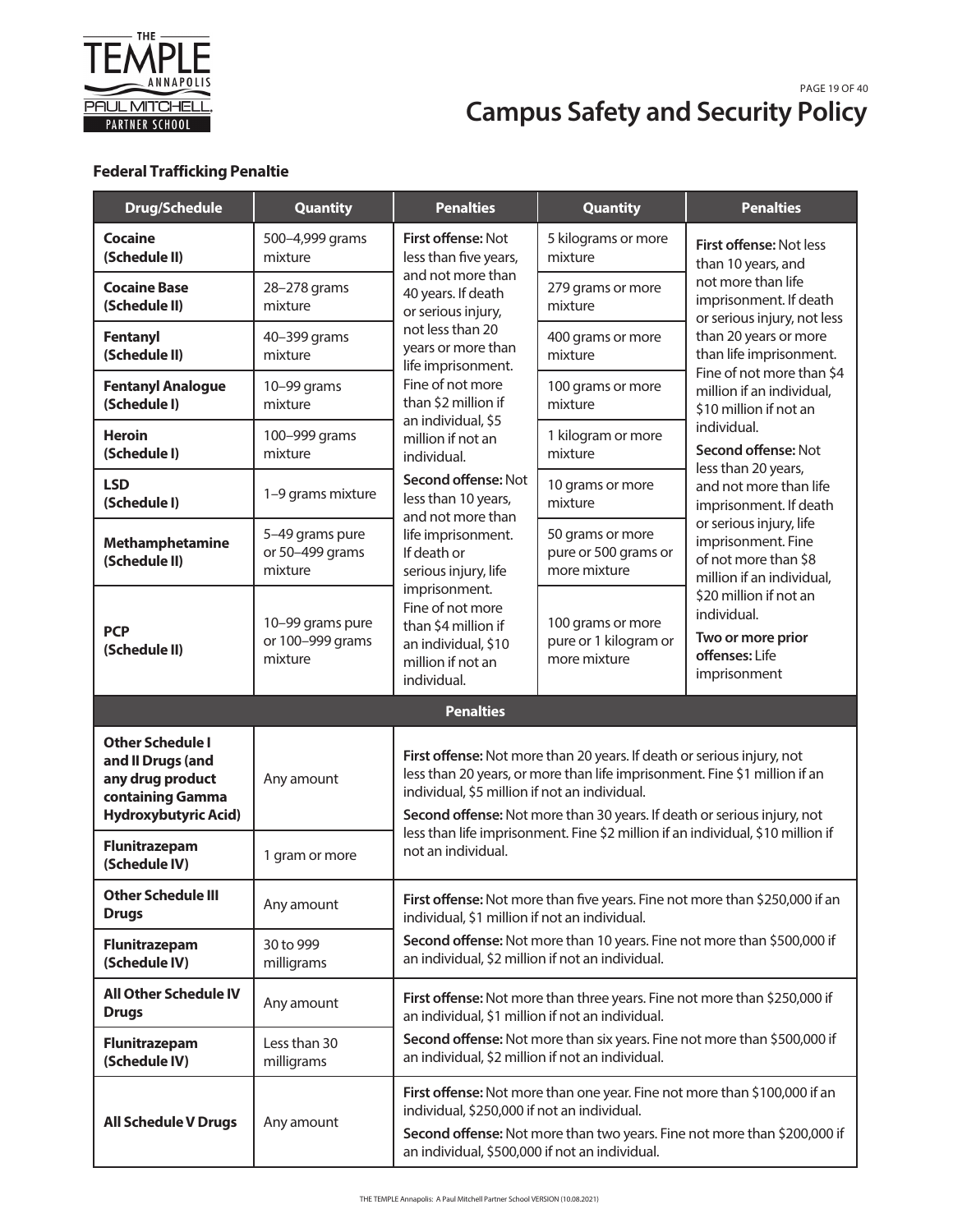

## **Campus Safety and Security Policy** PAGE 20 OF 40 **Campus**

#### **Federal Trafficking Penalties — Marijuan**

| <b>Drug</b>                              | <b>Quantity</b>                                                                                                         | <b>First Offens</b>                                                                                                                                                                                                                                                 | <b>Second Offens</b>                                                                                                                                                                                                                 |  |  |
|------------------------------------------|-------------------------------------------------------------------------------------------------------------------------|---------------------------------------------------------------------------------------------------------------------------------------------------------------------------------------------------------------------------------------------------------------------|--------------------------------------------------------------------------------------------------------------------------------------------------------------------------------------------------------------------------------------|--|--|
| <b>Marijuana</b>                         | 1,000 kilograms or more mixture;<br>or 1,000 or more plants                                                             | • Not less than 10 years, not<br>more than life imprisonment.<br>• If death or serious injury, not<br>less than 20 years, not more<br>than life imprisonment.<br>• Fine not more than \$4 million<br>if an individual, \$10 million if<br>other than an individual. | • Not less than 20 years, not<br>more than life imprisonment.<br>• If death or serious injury,<br>mandatory life imprisonment.<br>• Fine not more than \$8 million<br>if an individual, \$20 million if<br>other than an individual. |  |  |
| <b>Marijuana</b>                         | 100 kilograms to 999 kilograms<br>mixture; or 100 to 999 plants                                                         | • Not less than five years, not<br>more than 40 years.<br>• If death or serous injury, not<br>less than 20 years, not more<br>than life imprisonment.<br>• Fine not more than \$2 million<br>if an individual, \$5 million if<br>other than an individual.          | • Not less than 10 years, not<br>more than life imprisonment.<br>• If death or serious injury,<br>mandatory life imprisonment.<br>• Fine not more than \$4 million<br>if an individual, \$10 million if<br>other than an individual. |  |  |
| <b>Marijuana</b>                         | more than 10 kilograms hashish;<br>50 to 99 kilogram mixture<br>more than 1 kilogram of hashish<br>oil; 50 to 99 plants | • Not more than 20 years.<br>• If death or serious injury, not<br>less than 20 years, not more<br>than life imprisonment.<br>• Fine \$1 million if an individual,<br>\$5 million if other than an<br>individual.                                                    | • Not more than 30 years.<br>• If death or serious injury,<br>mandatory life imprisonment.<br>• Fine \$2 million if an individual,<br>\$10 million if other than an<br>individual.                                                   |  |  |
| <b>Marijuana</b>                         | 1 to 49 plants; less than 50<br>kilogram mixture                                                                        | • Not more than five years.                                                                                                                                                                                                                                         | • Not more than 10 years.                                                                                                                                                                                                            |  |  |
| <b>Hashish</b>                           | 10 kilograms or less                                                                                                    | • Fine not more than \$250,000,<br>\$1 million if other than an                                                                                                                                                                                                     | · Fine \$500,000 if an individual,<br>\$2 million if other than an                                                                                                                                                                   |  |  |
| <b>Hashish Oil</b><br>1 kilogram or less |                                                                                                                         | individual.                                                                                                                                                                                                                                                         | individual.                                                                                                                                                                                                                          |  |  |

*\*From the U.S. Drug Enforcement Administration*

The school monitors and records any criminal activity that takes place at a school event off campus by contacting local policy agencies to ensure that all off-campus activities are conducted in safe and secure facilities. Each of these events is supervised by teachers and staff of the school.

#### **Sex Offenders Registry**

In accordance with the Violent Crime Control and Law Enforcement Act of 1994 (42 U.S.C. § 14071(j)), and the Adam Walsh Child Protection and Safety Act of 2006, we are notifying you that you can obtain information concerning registered sex offenders by visiting **www.familywatchdog.us** for a list of registered offenders near the school premises.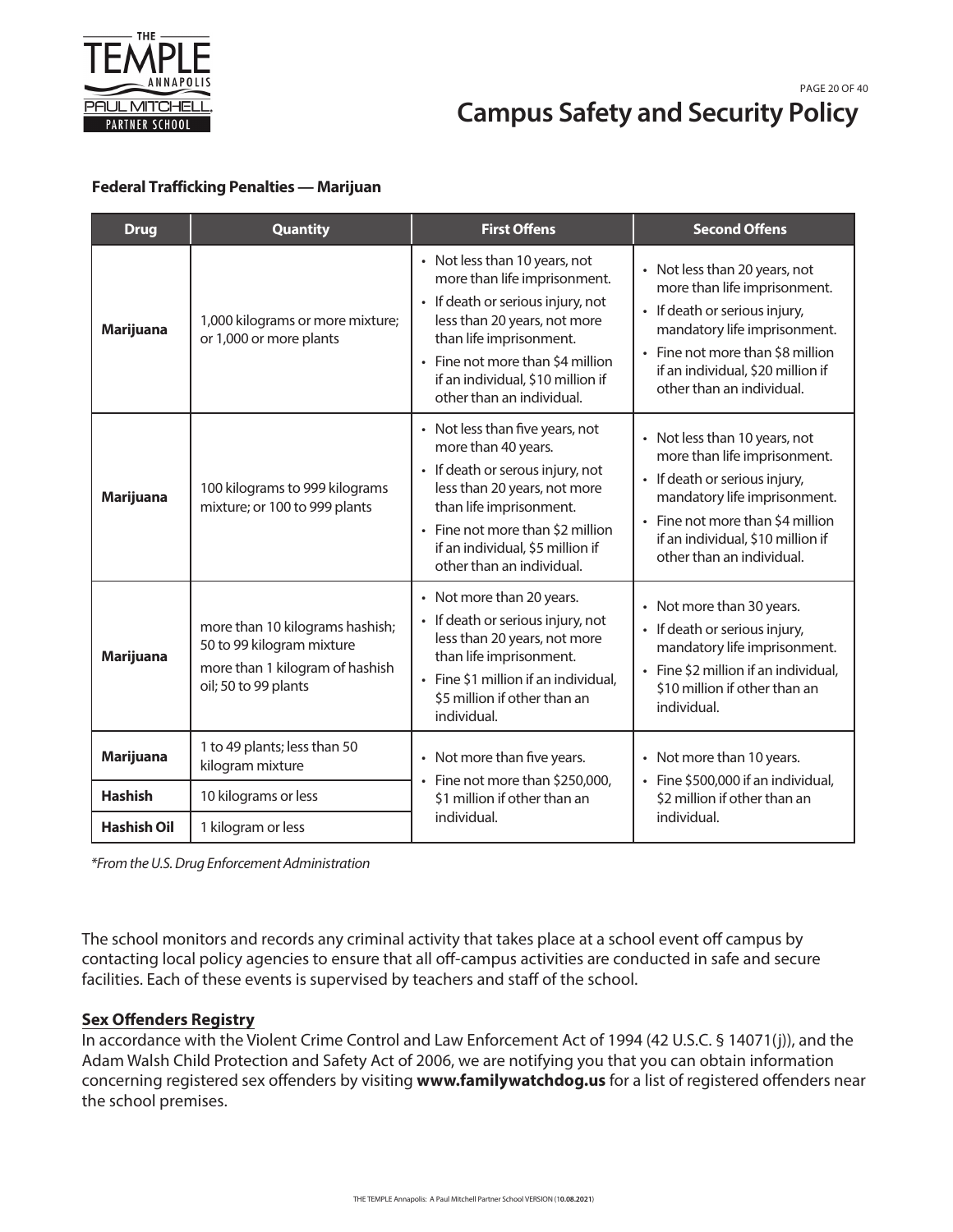

# **Campus Safety and Security Policy** PAGE 21 OF 40

## **VIOLENCE AGAINST WOMEN ACT**

This document has been designed to inform all students and employees of the Violence Against Women Act and outlines **THE TEMPLE Annapolis: A Paul Mitchell Partner School's** commitment to the health and safety of its students and employees. The school strictly prohibits any student or staff member from engaging in any crime outlined under the Violence Against Women Act, including the crimes of dating violence, domestic violence, sexual assault, and stalking, and is committed to taking the necessary steps to investigate any allegations of wrongdoing. This annual disclosure document is done each year by contacting the local police department and/or the building management to compile the statistics used in the report. Victims or witnesses to a crime on the school premises may report the crime to the School Director/Campus Security Coordinator on a confidential basis for inclusion into the in the annual disclosure of crime statistics. This document explains the institution's policy regarding crime prevention, public safety, and criminal reporting procedures. This document will be provided to all prospective students and staff, as well as be reviewed with all students during orientation and with staff at the time of hire.

The school will provide training in October of each year when the new statistics are available. The training promotes awareness and prevention of rape, acquaintance rape, domestic violence, dating violence, sexual assault, stalking, and the prevention of crime, as well as gives options for reducing the risk of such offenses occurring, the warning signs of abusive behavior, and how to avoid potential attacks. Please read this document carefully, and ask questions if you are confused or uncertain. The school's Campus Security Coordinator is **Jen Kusel**, the School Director.

The school will conduct an awareness program annually to provide our students and staff with knowledge, information, and resources to prevent violence, promote safety, and reduce risk by showing how to protect yourself against crime, how to be responsible for your own safety, and how to protect yourself against sexual assault. **THE TEMPLE Annapolis: A Paul Mitchell Partner School i**s committed to making your school a safe place.

Some examples of safe and positive options for bystander intervention include:

- Checking in with a friend who looks very intoxicated when leaving a party or event, either alone or with someone else.
- Talking with friends, classmates, teammates, and peers about intimate violence as a serious issue in the community.
- Speaking up to a friend or someone else who says they had sex with somone who was very intoxicated or couldn't consent.
- Expressing discomfort when someone makes a joke about or minimizes sexual or domestic violence or stalking.
- Helping a friend get home safely if they seem very intoxicated.
- Interrupting a conversation when it looks like one person might be making another person feel uncomfortable or unsafe.
- Talking to a friend suspected of being in a relationship that is abusive or harmful to connect them to supportive resources.
- Calling for campus safety and security personnel or law enforcement to intervene in a situation that might be dangerous or unsafe.

Risk reduction refers to options designed to decrease perpetration and bystander inaction and to increase empowerment for victims in order to promote safety and to help individuals and communities address conditions that facilitate violence.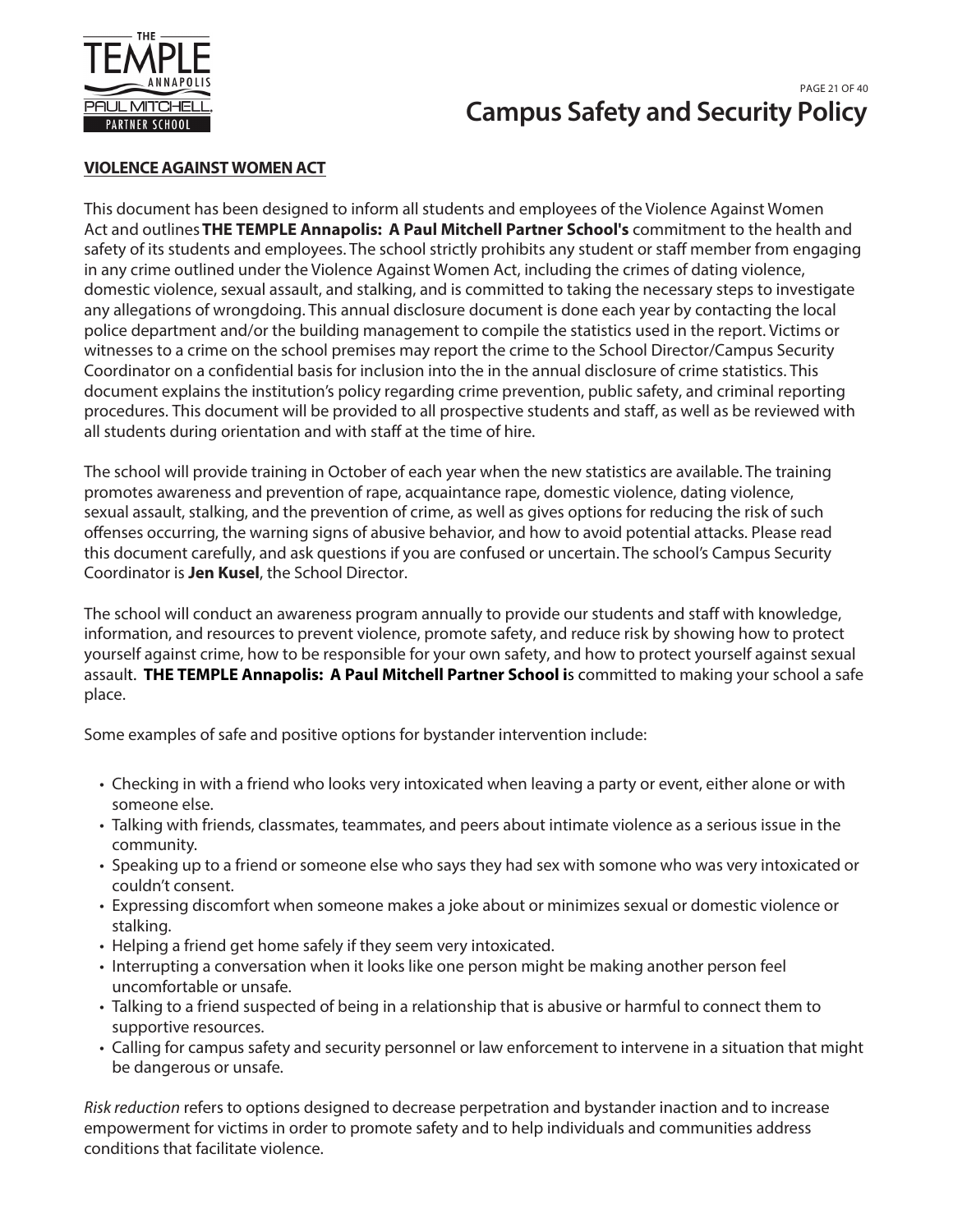

# **Campus Safety and Security Policy** PAGE 22 OF 40

#### **What is consent?**

#### **Federal Definition**

*Consent* is informed, voluntary, and revocable. Consent is an affirmative, unambiguous, and conscious decision by each participant to engage in mutually agreed-upon sexual activity. It must be given without coercion, force, threats, or intimidation. Consent must be ongoing throughout a sexual encounter and can be revoked at any time. Once consent is withdrawn, the sexual activity must stop immediately.

#### **Local Jurisdiction Definition**

**In Maryland, Consent has been interpreted to mean "acquiescence or compliance with the proposition of another.**

**Lack of consent results from:**

- **1. forcible compulsion;**
- **2. incapacity to consent; or**

**3. if the offense charged is sexual abuse, any circumstances, in addition to forcible compulsion or incapacity to consent, in which the victim does not expressly or impliedly acquiesce in the actor's conduct.**

**"Forcible compulsion" means physical force that overcomes earnest resistance or a threat, express or implied, that places a person in fear of immediate death or serious physical injury to himself or another.**

#### **What is domestic violence?**

#### **Federal Definition**

The definition of *"domestic violence"* includes felony or misdemeanor crimes of violence committed by a current or former spouse or intimate partner of the victim, by a person with whom the victim shares a child in common, by a person who is cohabitating with or has cohabitated with the victim as a spouse or intimate partner, by a person similarly situated to a spouse of the victim under the domestic or family violence laws of the jurisdiction receiving grant monies, or by any other person against an adult or youth victim who is protected from that person's acts under the domestic or family violence laws of the jurisdiction.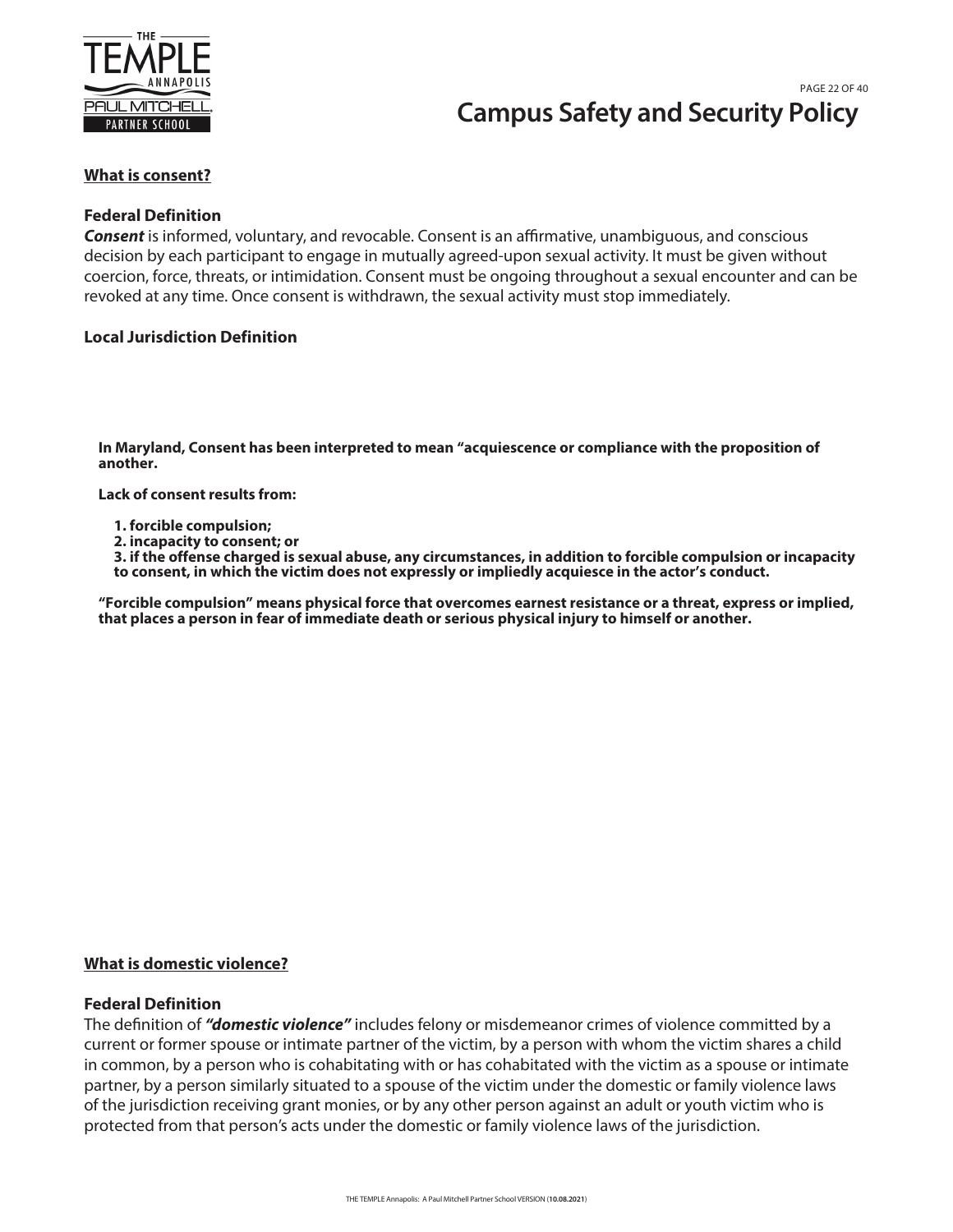

#### **Local Jurisdiction Definition**

**In Maryland, Consent has been interpreted to mean "acquiescence or compliance with the proposition of another.**

**Lack of consent results from:**

**1. forcible compulsion;**

**2. incapacity to consent; or**

**3.if the offense charged is sexual abuse, any circumstances, in addition to forcible compulsion or incapacity to consent, in which the victim does not expressly or impliedly acquiesce in the actor's conduct.**

**"Forcible compulsion" means physical force that overcomes earnest resistance or a threat, express or implied, that places a person in fear of immediate death or serious physical injury to himself or another.**

#### **National Domestic Violence Hotline: 1-800-799-7233**

#### **Procedures for Victims of Domestic Violence**

If a student or staff member is a victim of domestic violence, inform the victim that he or she has the option to notify the appropriate law enforcement authorities, including the local police and for medical assistance. If the victim wants the School Director/Campus Security Coordinator to notify the authorities, he or she will call (911) for medical assistance and to alert the police. The School Director/Campus Security Coordinator and a representative from the police department will guide the victim through the available options and support the victim in his or her decision, including where applicable, restraining orders, orders for protection, nocontact orders, or similar lawful orders issued by a criminal or civil court.

The school and police strongly advocate that a victim of domestic violence report the incident in a timely manner. Time is a critical factor for evidence collection and preservation. Filing a police report will ensure that a victim receives the necessary medical treatment and tests, at no expense to the victim; and it provides the opportunity for collection of evidence helpful in prosecution, which cannot be obtained later. It is important to preserve evidence for the proof of a criminal offense, so do not disturb the area surrounding the incident.

The student or staff member can file a complaint with the School Director/Campus Security Coordinator. The complaint should outline all details of the event and include a list of any witnesses or documentation to help support the allegations of domestic violence. The complaint should be filed as soon as possible after the occurrence of domestic violence has taken place.

If a student or employee is a victim of domestic violence, he or she may request a change in his or her academic or work schedule, such as moving from night to day classes, or from a full-time to a part-time schedule; the school may also change the alleged perpetrator's schedule to prevent interaction with the victim until the complaint has been investigated thoroughly. The school will also help with transportation or housing issues to accommodate the alleged victim, or any other protective measures (such as how to file for a protective order) that may be deemed necessary. The school will make available to the student a leave of absence or opportunity to drop and reenroll at a later date without incurring any additional charges or penalties. The school's Financial Aid Leader will meet with the victim to discuss his or her options regarding loan repayment or financial aid options. These, as well as other options will be provided to the alleged victim in writing, regardless of whether or not the victim chooses to report the crime to the police or file a complaint with the school; please notify the School Director/Campus Security Coordinator, Jen Kusel in person at **2303 Forest Drive, Suite C, Annapolis, MD, 21403** or by e-mail at **jenk@templeannapolis.com** of such a request for accommodation.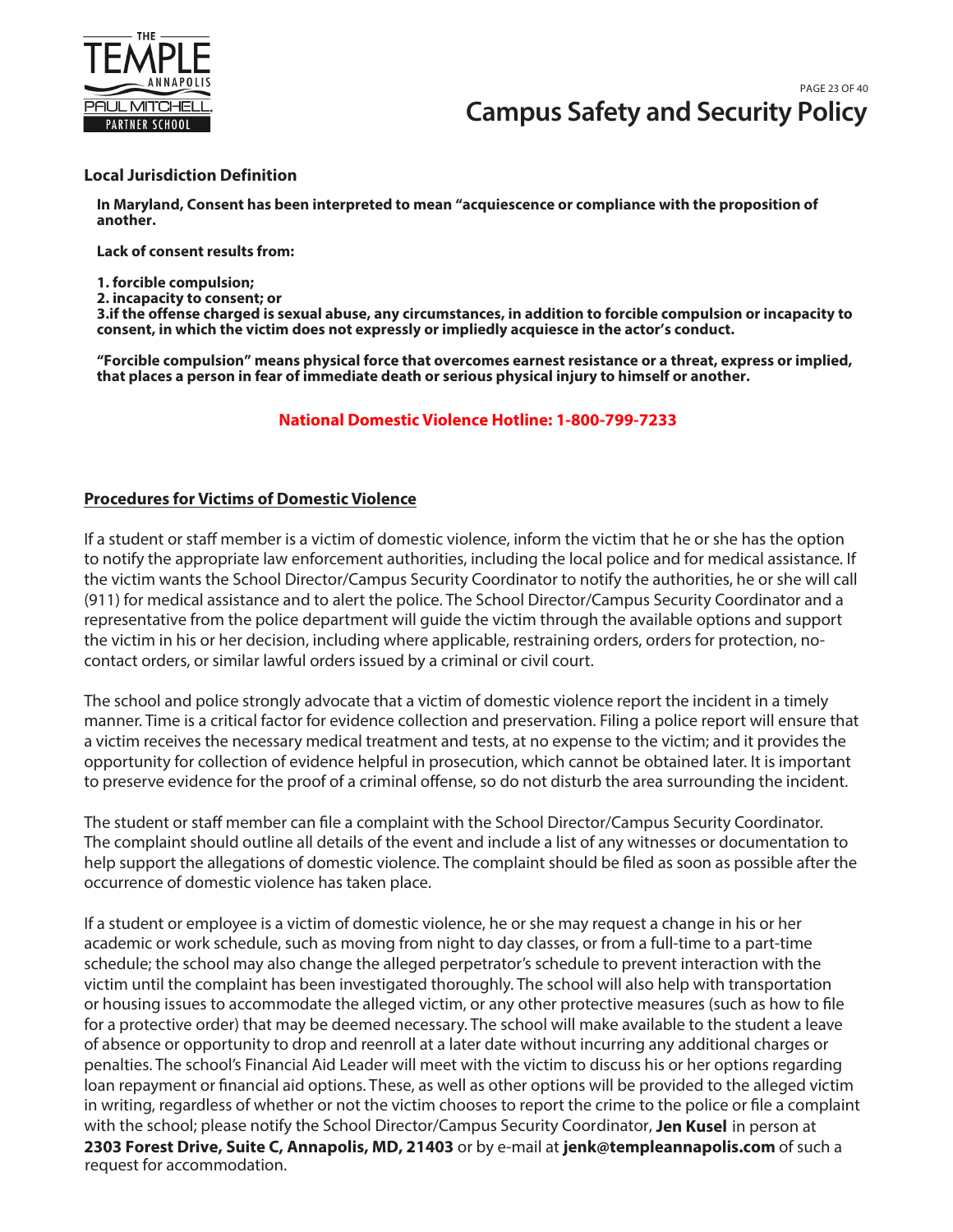

# **Campus Safety and Security Policy** PAGE 24 OF 40

## **Hearing Process**

If a student is alleged to having committed domestic violence, that student will have the right to a prompt, fair, and impartial investigation and hearing before the School Director/Campus Security Coordinator and two additional employees of the school's administration, who have received annual training on issues related to domestic violence and how to conduct an investigation and hearing process that protects both the safety of the victim and promotes accountability and do not have a conflict of interest or bias for or against the accuser or the accused. The accused and the victim will each be allowed to have others present, including an advisor of their choice to accompany them throughout the hearing. The standard of evidence in this case requires clear and convincing evidence that the incident more than likely occurred.

The school's policy is to investigate the allegations and conduct a hearing within thirty days of receiving the complaint. If necessary, the school's investigative team may need additional time in order to properly conduct a review of the alleged incident and to come to a fair conclusion; however, the school will make every effort to expedite the review process. If an extension of time is needed to conduct the investigation and hearing for good cause, the school will send a written notification to the accuser and the accused of the delay and the reason for the delay.

The proceedings will be conducted in a manner that is consistent with the school's policies and transparent to the accuser and accused, which includes timely notice of meetings at which the accuser or accused, or both, may be present; provides timely and equal access to the accuser, the accused, and appropriate officials to any information that will be used during informal and formal disciplinary meetings and hearings; and that will be conducted by school officials who do not have a conflict of interest or bias for or against the accuser or the accused. Proceeding means all activities related to a non-criminal resolution of an institutional disciplinary complaint, including, but not limited to, fact-finding investigations, formal or informal meetings, and hearings. Proceeding does not include communications and meetings between officials and victims concerning accommodations or protective measures to be provided to a victim. The accuser and the accused are entitled to the same opportunities to have an advisor of their choice present during the disciplinary proceeding, including the opportunity to be accompanied to any related meeting or proceeding. The school may establish restrictions regarding the extent to which the advisor may participate in the proceedings, as long as the restrictions apply equally to both parties. The appropriate school officials will meet upon the conclusion of the hearing to discuss the facts of the complaint and to render a decision. Both the accuser and the accused will simultaneously be informed in writing of the outcome and any institutional disciplinary proceeding, the opportunity for appeal and the notification of the outcome of any appeal before the results become final, and when the results of the proceedings become final. The results include any initial, interim, or final decision by the school regarding any sanctions imposed, as well as the rationale for the results and any sanctions. In accordance with the Violence Against Women Act, the school is required to publish the results of the hearing(s); however, the names of the individuals involved will be withheld. Result means any initial, interim, and final decision by any official or entity authorized to resolve disciplinary matters within the institution. The result must include any sanctions imposed by the institution. Notwithstanding section 444 of the General Education Provisions Act (20 U.S.C. 1232g), commonly referred to as the Family Educational Rights and Privacy Act (FERPA), the result must also include the rationale for the result and the sanctions.

A student found guilty of violating the school's domestic violence policy could be criminally prosecuted in the state courts and may be reprimanded, sent to counseling, placed on probation, suspended, or expelled from the school for the first offense. Any information obtained during the school's investigation process will be shared with any parallel law enforcement investigation upon receipt of a court subpoena of the school's records.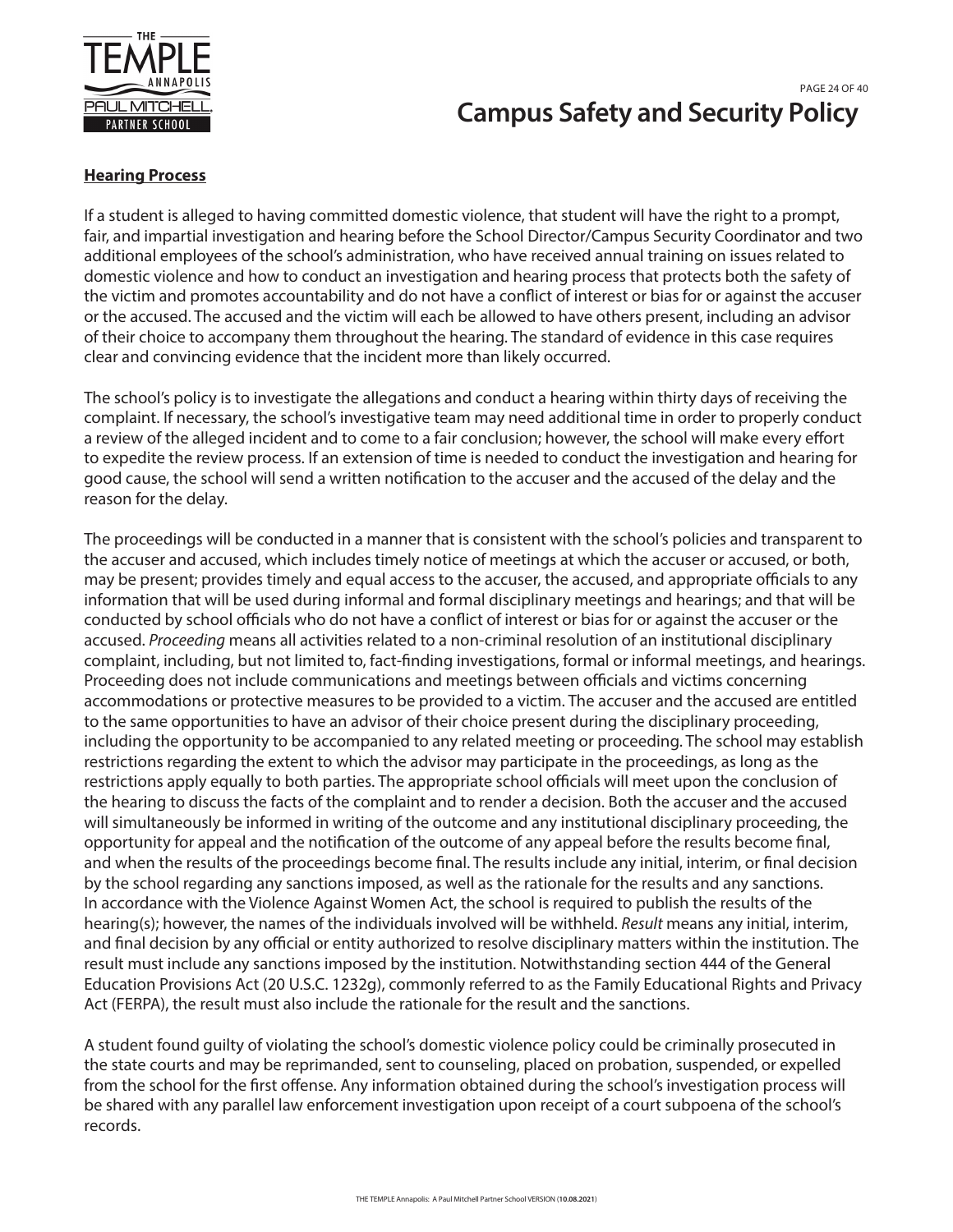

# **Campus Safety and Security Policy** PAGE 25 OF 40

The school will protect the confidentiality of the victim(s) in accordance with the law. In some cases, the school may need to disclose some information about a victim to a third party to provide necessary accommodations or protective measures. The school will only disclose information that is necessary to provide the accommodations or protective measures and will carefully consider who may have access to this information to minimize the risk to a victim's confidentiality. The school will inform the victim before sharing personally identifiable information about him or her and only if it is necessary to provide an accommodation or protective measure. Compliance with these provisions of the Violence Against Women Act does not constitute a violation of Section 444 of the General Education Provision Act (20U.S.C. 1232g), commonly referred to as the Family Education Rights to Privacy Act of 1974 (FERPA).

Any student or employee who reports to the school that he or she has been a victim of domestic violence, whether the offense occurred on or off campus, shall be provided with a written explanation of the student's or employee's rights and options. No officer, employee, or agent of the school shall retaliate, intimidate, threaten, coerce, or otherwise discriminate against any individual for exercising his or her rights or responsibilities under any provision of the Violence Against Women Act.

#### **What is sexual assault?**

#### **Federal Definition**

*Sexual assault* is defined as an offense classified as a forcible or nonforcible sex offense under the uniform crime reporting system of the Federal Bureau of Investigation. Sexual assault occurs when a physical sexual activity is engaged in without the consent of the other person or when the other person is unable to consent to the activity. The activity or conduct may include physical force, violence, threat, or intimidation, ignoring the objections of the other person, causing the other person's intoxication or incapacitation through the use of drugs or alcohol, and taking advantage of the other person's incapacitation (including voluntary intoxication).

#### **Local Jurisdiction Definition**

I**n Maryland, "sexual assault" is referred to as "sexual offense" and is defined as:**

#### **Sexual Offense**

**First Degree – engaging in a sexual act (oral or anal sex, or any object or part of one's body penetrates the genitals or anus for sexual gratification, but not vaginal intercourse – that's above in rape) by force, threat, or without consent while displaying a weapon, suffocating or physically injuring the victim, or threatening the victim with death, disfigurement, or serious physical injury, or committed with another's help or during a burglary**

**Second Degree – engaging in a sexual act with another by 1) force or without his or her consent, 2) with a mentally or physically incapacitated person (includes drunk, high, or unconscious) when the defendant should know of his or her condition, or 3) the victim is under 14 and the defendant is at least 4 years older than the victim**

**Third Degree – includes any of the following:**

**Engaging in sexual contact (intentionally touching the victim's or defendant's genital, anal, or other private parts for sexual gratification or abuse of either person) in any of the following situations:**

**Without consent while using a weapon, strangling or seriously injuring the victim, threatening the victim with death, serious injury, or kidnapping, or committed with another's help OR**

**The victim is mentally or physically incapacitated (drunk or unconscious for example) and the defendant knows of his or her condition**

**The victim is under 14 years old and the defendant is at least 4 years older**

**Engaging in a sexual act (i.e. oral or anal sex) or vaginal sex with a 14 or 15 year old victim by a 21 year old or older defendant, AKA statutory rape**

**Fourth Degree – any of the following:**

**Engaging in sexual contact without the other's consent**

**Engaging in a sexual act or vaginal sex with a 14 or 15 year old when the defendant is at least 4 years older**

**Engaging in a sexual act, sexual contact, or vaginal sex with a child under 18 who at the time of the sexual activity was a student enrolled in a school where the person was in a position of authority (i.e. a principal, coach, teacher, or counselor who's at least 21 years old, employed by the school, and was in a supervisory position over the student)**

**National Sexual Assault Hotline: 1-800-656-4673**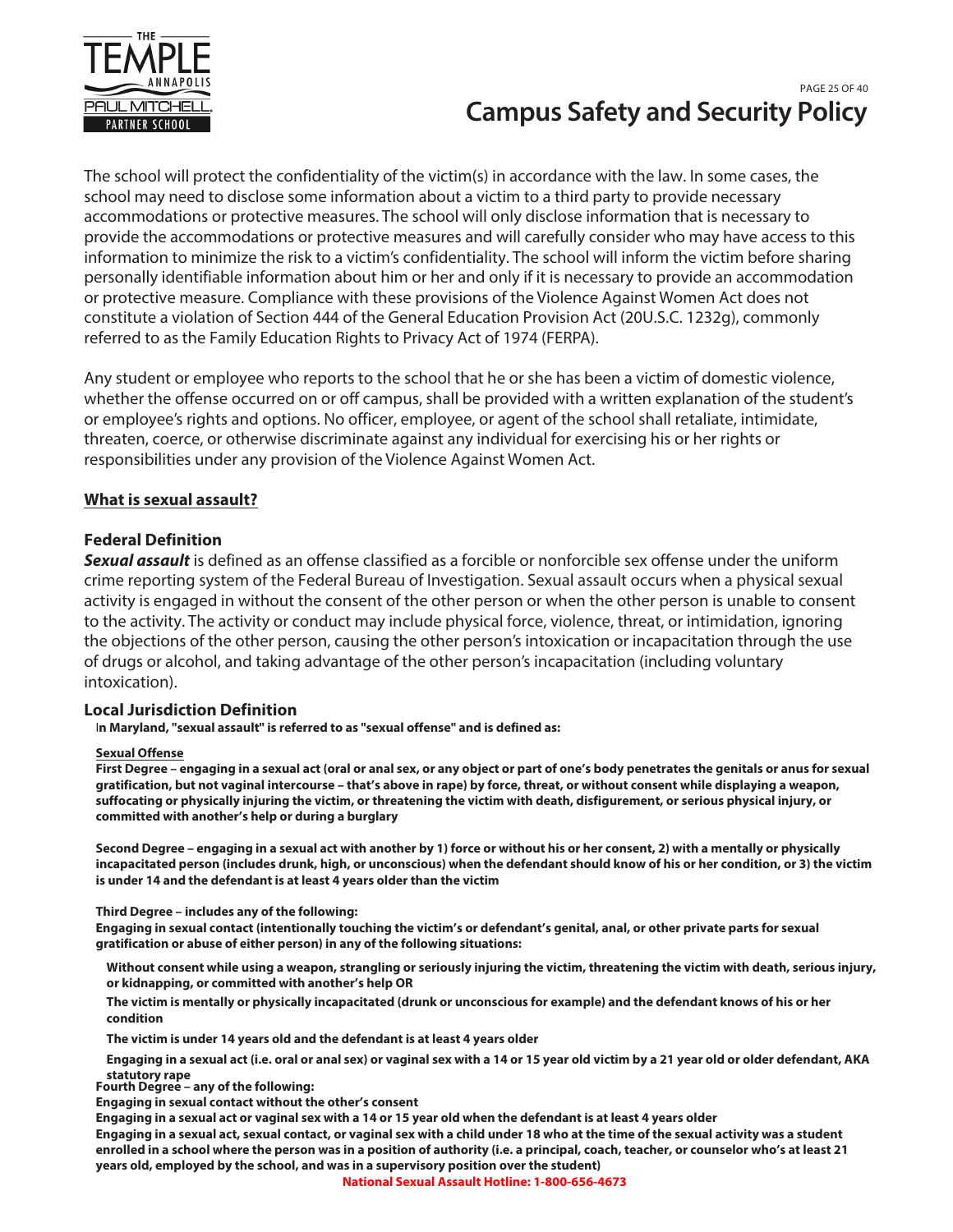

# **Campus Safety and Security Policy** PAGE 26 OF 40

# **Procedures for Victims of Sexual Assault**

If a student or staff member is a victim of sexual assault, inform the victim that he or she has the option to notify the appropriate law enforcement authorities, including the local police and for medical assistance. If the victim wants the School Director/Campus Security Coordinator to notify the authorities, he or she will call (911) for medical assistance and to alert the police. The School Director/Campus Security Coordinator and a representative from the police department will guide the victim through the available options and support the victim in his or her decision, including where applicable, restraining orders, orders for protection, nocontact orders, or similar lawful orders issued by a criminal or civil court.

The school and police strongly advocate that a victim of sexual assault report the incident in a timely manner. Time is a critical factor for evidence collection and preservation. Filing a police report will ensure that a victim receives the necessary medical treatment and tests, at no expense to the victim; and it provides the opportunity for collection of evidence helpful in prosecution, which cannot be obtained later. It is important to preserve evidence for the proof of a criminal offense, so do not disturb the area surrounding the incident. A student or staff member can file a complaint with the School Director/Campus Security Coordinator. The complaint should outline all details of the event and include a list of any witnesses or documentation to help support the allegations of sexual assault. The complaint should be filed as soon as possible after the occurrence of sexual assault has taken place.

If a student or employee is a victim of sexual assault, he or she may request a change in his or her academic or work schedule, such as moving from night to day classes, or from a full-time to a part-time schedule; the school may also change the alleged perpetrator's schedule to prevent interaction with the victim until the complaint has been investigated thoroughly. The school will also help with transportation or housing issues to accommodate the alleged victim, or any other protective measures (such as how to file for a protective order) that may be deemed necessary. The school will make available to the student a leave of absence or opportunity to drop and reenroll at a later date without incurring any additional charges or penalties. The school's Financial Aid Leader will meet with the victim to discuss his or her options regarding loan repayment or financial aid options. These, as well as other options will be provided to the alleged victim in writing, regardless of whether or not the victim chooses to report the crime to the police or file a complaint with the school; please notify the School Director/Campus Security Coordinator, **Jen Kusel**, in person at **2303 Forest Drive, Suite C, Annapolis, MD, 21403** or by email at **jenk@templeannapolis.com** of such a request for accommodation.

## **Hearing Process**

If a student is alleged to having committed sexual assault, that student will have the right to a prompt, fair, and impartial investigation and hearing before the School Director/Campus Security Coordinator and two additional employees of the school's administration, who have received annual training on issues related to sexual assault and how to conduct an investigation and hearing process that protects both the safety of the victim and promotes accountability and do not have a conflict of interest or bias for or against the accuser or the accused. The accused and the victim will each be allowed to have others present, including an advisor of their choice to accompany them throughout the hearing. The standard of evidence in this case requires clear and convincing evidence that the incident more than likely occurred.

The school's policy is to investigate the allegations and conduct a hearing within thirty days of receiving the complaint. If necessary, the school's investigative team may need additional time in order to properly conduct a review of the alleged incident and to come to a fair conclusion; however, the school will make every effort to expedite the review process. If an extension of time is needed to conduct the investigation and hearing for good cause, the school will send a written notification to the accuser and the accused of the delay and the reason for the delay.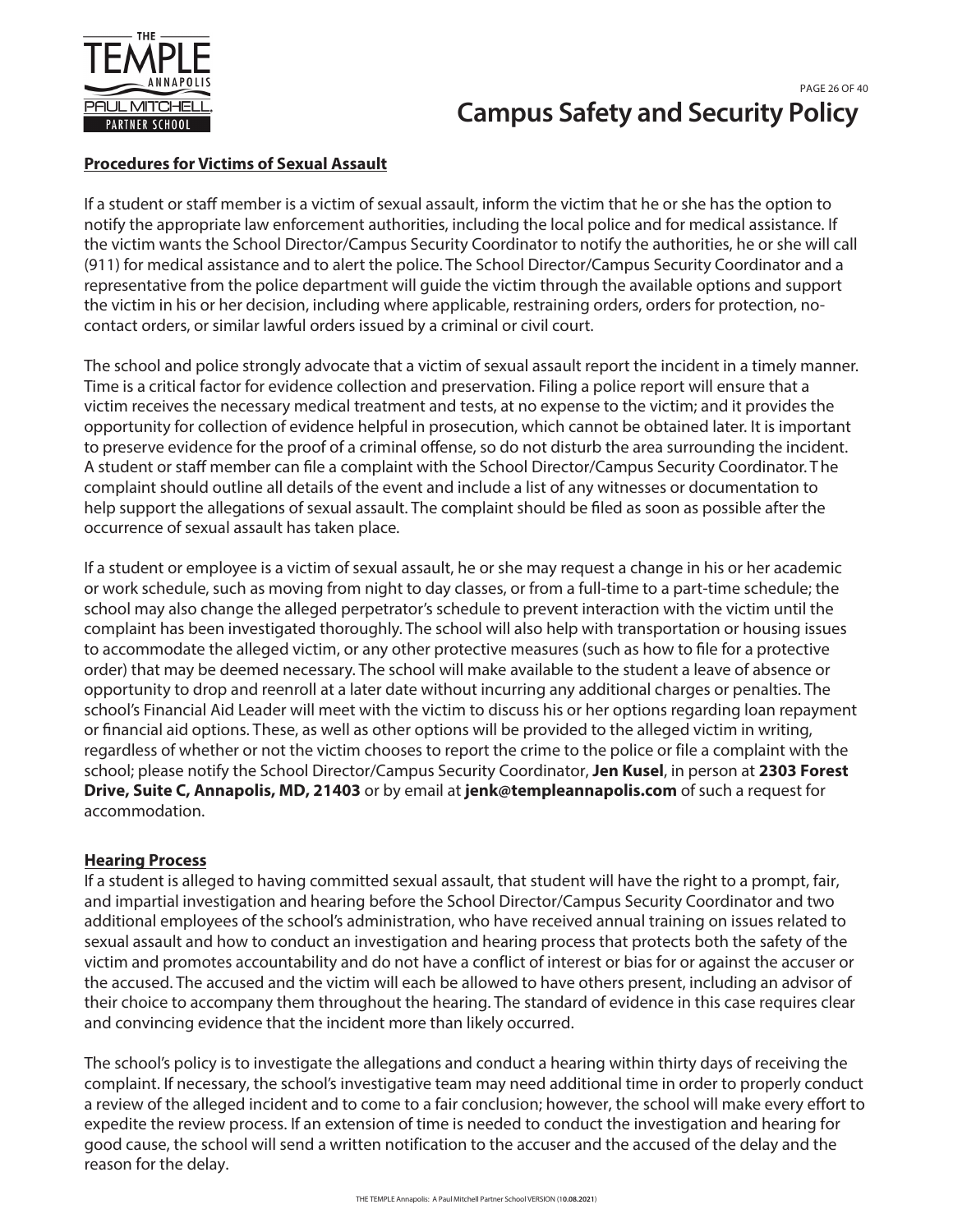

# **Campus Safety and Security Policy** PAGE 27 OF 40

The proceedings will be conducted in a manner that is consistent with the school's policies and is transparent to the accuser and accused, which includes timely notice of meetings at which the accuser or accused, or both, may be present; provides timely and equal access to the accuser, the accused, and appropriate officials to any information that will be used during informal and formal disciplinary meetings and hearings; and that will be conducted by school officials who do not have a conflict of interest or bias for or against the accuser or the accused. Proceeding means all activities related to a non-criminal resolution of an institutional disciplinary complaint, including, but not limited to, fact-finding investigations, formal or informal meetings, and hearings. Proceeding does not include communications and meetings between officials and victims concerning accommodations or protective measures to be provided to a victim. The accuser and the accused are entitled to the same opportunities to have an advisor of their choice present during the disciplinary proceeding, including the opportunity to be accompanied to any related meeting or proceeding. The school may establish restrictions regarding the extent to which the advisor may participate in the proceedings, as long as the restrictions apply equally to both parties. The appropriate school officials will meet upon the conclusion of the hearing to discuss the facts of the complaint and to render a decision. Both the accuser and the accused will simultaneously be informed in writing of the outcome and any institutional disciplinary proceeding, the opportunity for appeal and the notification of the outcome of any appeal before the results become final, and when the results of the proceedings become final. The results include any initial, interim, or final decision by the school regarding any sanctions imposed, as well as the rationale for the results and any sanctions. In accordance with the Violence Against Women Act, the school is required to publish the results of the hearing(s); however, the names of the individuals involved will be withheld. Result means any initial, interim, and final decision by any official or entity authorized to resolve disciplinary matters within the institution. The result must include any sanctions imposed by the institution Notwithstanding section 444 of the General Education Provisions Act (20 U.S.C. 1232g), commonly referred to as the Family Educational Rights and Privacy Act (FERPA), the result must also include the rationale for the result and the sanctions.

A student found guilty of violating the school's sexual assault policy could be criminally prosecuted in the state courts and may be reprimanded, sent to counseling, placed on probation, suspended, or expelled from the school for the first offense. Any information obtained during the school's investigation process will be shared with any parallel law enforcement investigation upon receipt of a court subpoena of the school's records.

The school will protect the confidentiality of the victim(s) in accordance with the law. In some cases, the school may need to disclose some information about a victim to a third party to provide necessary accommodations or protective measures. The school will only disclose information that is necessary to provide the accommodations or protective measures requested and will carefully consider who may have access to this information to minimize the risk to a victim's confidentiality. The school will inform the victim before sharing personally identifiable information about him or her and only if it is necessary to provide an accommodation or protective measure. Compliance with these provisions of the Violence Against Women Act does not constitute a violation of Section 444 of the General Education Provision Act (20U.S.C. 1232g), commonly referred to as the Family Education Rights to Privacy Act of 1974 (FERPA).

Any student or employee who reports to the school that he or she has been a victim of sexual assault, whether the offense occurred on or off campus, shall be provided with a written explanation of the student's or employee's rights and options. No officer, employee, or agent of the school shall retaliate, intimidate, threaten, coerce, or otherwise discriminate against any individual for exercising his or her rights or responsibilities under any provision of the Violence Against Women Act.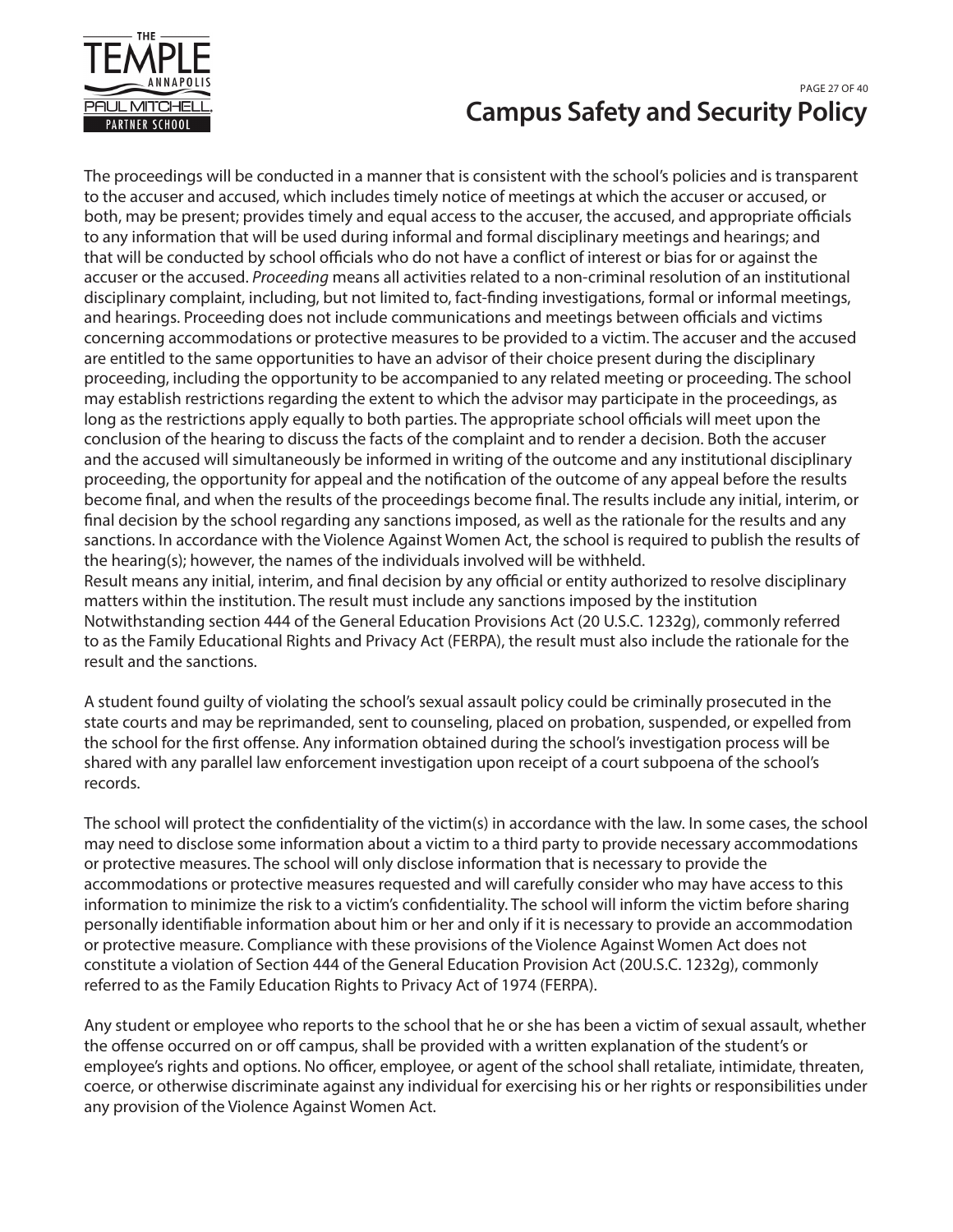

# **Campus Safety and Security Policy** PAGE 28 OF 40

## **What is dating violence?**

#### **Federal Definition**

*Dating violence* is defined as violence committed by a person who is or has been in a social relationship of a romantic or intimate nature with the victim; and where the existence of such a relationship shall be determined based on a consideration of **the following factors: the length** of the relationship; the type of relationship; and the frequency of interaction between the persons involved in the relationship.

#### **Local Jurisdiction Definition**

**Maryland does not specifically define "dating violence" or "intimate partner violence", however it loosely groups this under the term of "domestic violence".**

**Domestic violence is a very serious crime involving acts or threats of violence against one's spouse, children, or other individuals sharing a domicile. Maryland criminal code doesn't include specific laws for domestic violence between current or former spouses and other family members. However, the protection order laws in the Maryland Family Law Code define domestic abuse as an assault, rape, stalking, and other such offenses that occur between family or household members.**

**National Teen Dating Abuse Hotline: 1-866-331-9474**

## **Procedures for Victims of Dating Violence**

If a student or staff member is a victim of dating violence, inform the victim that he or she has the option to notify the appropriate law enforcement authorities, including the local police and for medical assistance. If the victim wants the School Director/Campus Security Coordinator to notify the authorities, he or she will call (911) for medical assistance and to alert the police. The School Director/Campus Security Coordinator and a representative from the police department will guide the victim through the available options and support the victim in his or her decision, including where applicable, restraining orders, orders for protection, nocontact orders, or similar lawful orders issued by a criminal or civil court.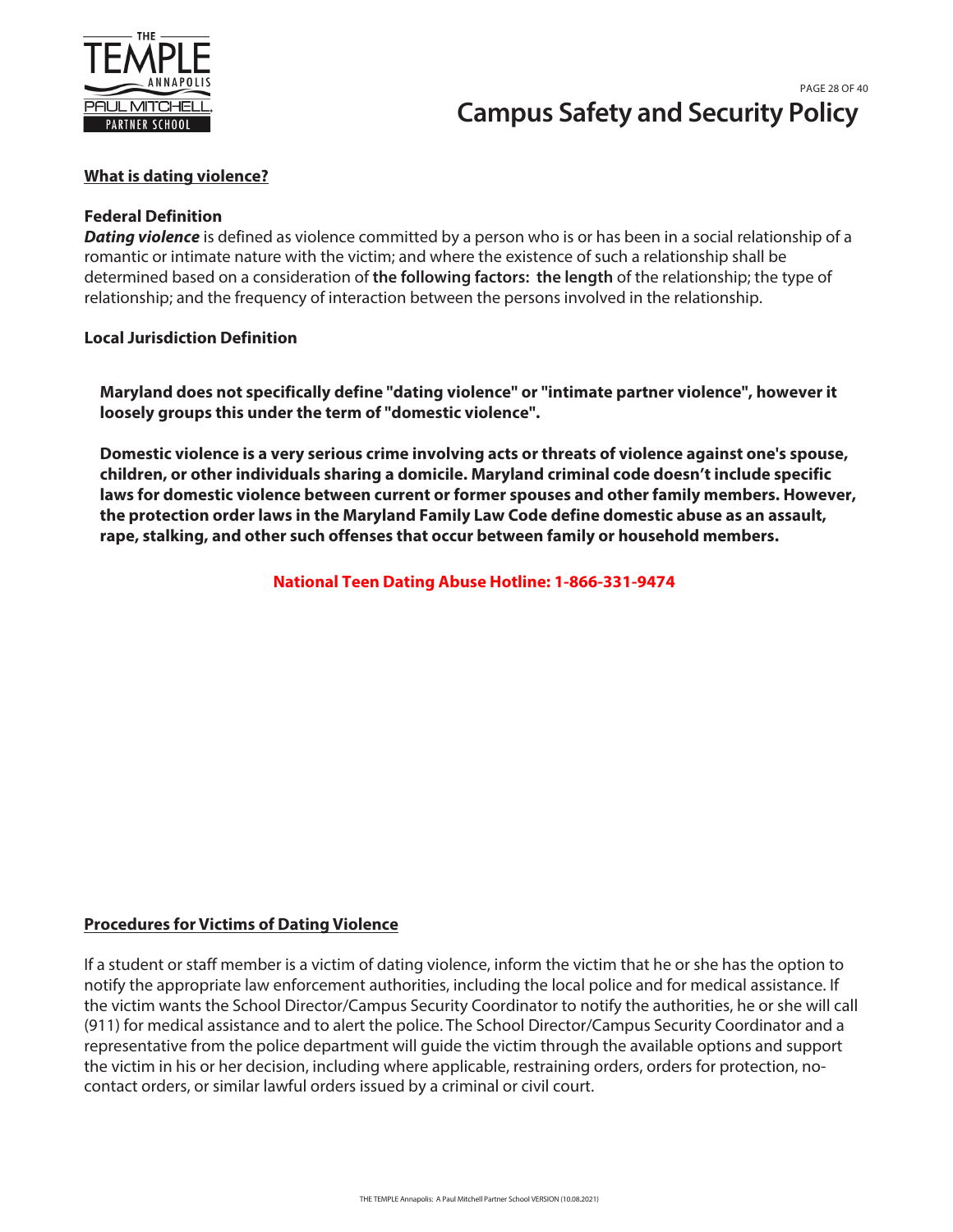

# **Campus Safety and Security Policy** PAGE 29 OF 40

The school and police strongly advocate that a victim of dating violence report the incident in a timely manner. Time is a critical factor for evidence collection and preservation. Filing a police report will ensure that a victim receives the necessary medical treatment and tests, at no expense to the victim; and it provides the opportunity for collection of evidence helpful in prosecution, which cannot be obtained later. It is important to preserve evidence for the proof of a criminal offense, so do not disturb the area surrounding the incident. A student or staff member can file a complaint with the School Director/Campus Security Coordinator. The complaint should outline all details of the event and include a list of any witnesses or documentation to help support the allegations of dating violence. The complaint should be filed as soon as possible after the occurrence of dating violence has taken place.

If a student or employee is a victim of dating violence, he or she may request a change in his or her academic or work schedule, such as moving from night to day classes, or from a full-time to a part-time schedule; the school may also change the alleged perpetrator's schedule to prevent interaction with the victim until the complaint has been investigated thoroughly. The school will also help with transportation or housing issues to accommodate the alleged victim, or any other protective measures (such as how to file for a protective order) that may be deemed necessary. The school will make available to the student a leave of absence or opportunity to drop and reenroll at a later date without incurring any additional charges or penalties. The school's Financial Aid Leader will meet with the victim to discuss his or her options regarding loan repayment or financial aid options. These, as well as other options will be provided to the alleged victim in writing, regardless of whether or not the victim chooses to report the crime to the police or file a complaint with the school; please notify the School Director/Campus Security Coordinator, **Jen Kusel**, in person at **2303 Forest Drive, Suite C, Annapolis, MD, 21403** or by e-mail at **jenk@templeannapolis.com** of such a request for accommodations.

#### **Hearing Process**

If a student is alleged to having committed dating violence, that student will have the right to a prompt, fair, and impartial investigation and hearing before the School Director/Campus Security Coordinator and two additional employees of the school's administration, who have received annual training on issues related to dating violence and how to conduct an investigation and hearing process that protects both the safety of the victim and promotes accountability and do not have a conflict of interest or bias for or against the accuser or the accused. The accused and the victim will each be allowed to have others present, including an advisor of their choice to accompany them throughout the hearing. The standard of evidence in this case requires clear and convincing evidence that the incident more than likely occurred.

The school's policy is to investigate the allegations and conduct a hearing within thirty days of receiving the complaint. If necessary, the school's investigative team may need additional time in order to properly conduct a review of the alleged incident and to come to a fair conclusion; however, the school will make every effort to expedite the review process. If an extension of time is needed to conduct the investigation and hearing for good cause, the school will send a written notification to the accuser and the accused of the delay and the reason for the delay.

The proceedings will be conducted in a manner that is consistent with the school's policies and is transparent to the accuser and accused, which includes timely notice of meetings at which the accuser or accused, or both, may be present; provides timely and equal access to the accuser, the accused, and appropriate officials to any information that will be used during informal and formal disciplinary meetings and hearings; and that will be conducted by school officials who do not have a conflict of interest or bias for or against the accuser or the accused. Proceeding means all activities related to a non-criminal resolution of an institutional disciplinary complaint, including, but not limited to, fact-finding investigations, formal or informal meetings, and hearings. Proceeding does not include communications and meetings between officials and victims concerning accommodations or protective measures to be provided to a victim. The accuser and the accused are entitled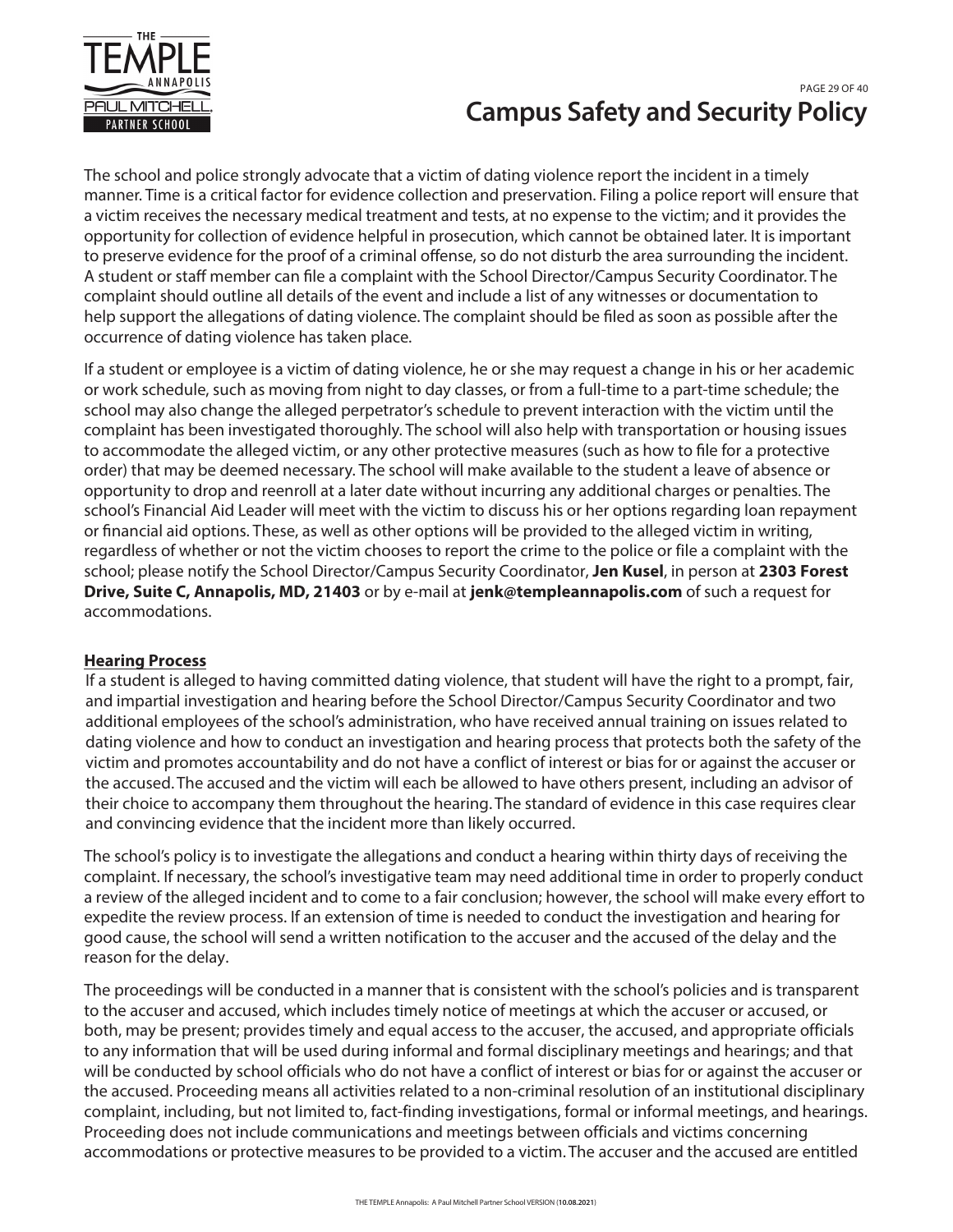

# **Campus Safety and Security Policy** PAGE 30 OF 40

to the same opportunities to have an advisor of their choice present during the disciplinary proceeding, including the opportunity to be accompanied to any related meeting or proceeding. The school may establish restrictions regarding the extent to which the advisor may participate in the proceedings, as long as the restrictions apply equally to both parties. The appropriate school officials will meet upon the conclusion of the hearing to discuss the facts of the complaint and to render a decision. Both the accuser and the accused will simultaneously be informed in writing of the outcome and any institutional disciplinary proceeding, the opportunity for appeal and the notification of the outcome of any appeal before the results become final, and when the results of the proceedings become final. The results include any initial, interim, or final decision by the school regarding any sanctions imposed, as well as the rationale for the results and any sanctions. In accordance with the Violence Against Women Act, the school is required to publish the results of the hearing(s); however, the names of the individuals involved will be withheld. Result means any initial, interim, and final decision by any official or entity authorized to resolve disciplinary matters within the institution. The result must include any sanctions imposed by the institution. Notwithstanding section 444 of the General Education Provisions Act (20 U.S.C. 1232g), commonly referred to as the Family Educational Rights and Privacy Act (FERPA), the result must also include the rationale for the result and the sanctions.

A student found guilty of violating the school's dating violence policy could be criminally prosecuted in the state courts and may be reprimanded, sent to counseling, placed on probation, suspended, or expelled from the school for the first offense. Any information obtained during the school's investigation process will be shared with any parallel law enforcement investigation upon receipt of a court subpoena of the school's records.

The school will protect the confidentiality of the victim(s) in accordance with the law. In some cases, the school may need to disclose some information about a victim to a third party to provide necessary accommodations or protective measures. The school will only disclose information that is necessary to provide the accommodations or protective measures requested and will carefully consider who may have access to this information to minimize the risk to a victim's confidentiality. The school will inform the victim before sharing personally identifiable information about him or her and only if it is necessary to provide an accommodation or protective measure. Compliance with these provisions of the Violence Against Women Act does not constitute a violation of Section 444 of the General Education Provision Act (20U.S.C. 1232g), commonly referred to as the Family Education Rights to Privacy Act of 1974 (FERPA).

Any student or employee who reports to the school that he or she has been a victim of dating violence, whether the offense occurred on or off campus, shall be provided with a written explanation of the student's or employee's rights and options. No officer, employee, or agent of the school shall retaliate, intimidate, threaten, coerce, or otherwise discriminate against any individual for exercising his or her rights or responsibilities under any provision of the Violence Against Women Act.

# **What is stalking?**

## **Federal Definition**

Engaging in a course of conduct directed at a specific person that would cause a reasonable person to fear for the person's safety or the safety of others; or suffer substantial emotional distress. For the purposes of this definition, course of conduct means two or more acts, including, but not limited to, acts in which the stalker directly, indirectly, or through third parties, by any action, method, device, or means, follows, monitors, observes, surveys, threatens, or communicates to or about a person, or interferes with a person's property. Reasonable person means a reasonable person under similar circumstances and with similar identities to the victim. Substantial emotional distress means significant mental suffering or anguish that may, but does not necessarily lead to professional treatment or counseling. For the purposes of complying with the requirements of this regulation, any incident meeting this definition is considered a crime for the purposes of Clery Act reporting.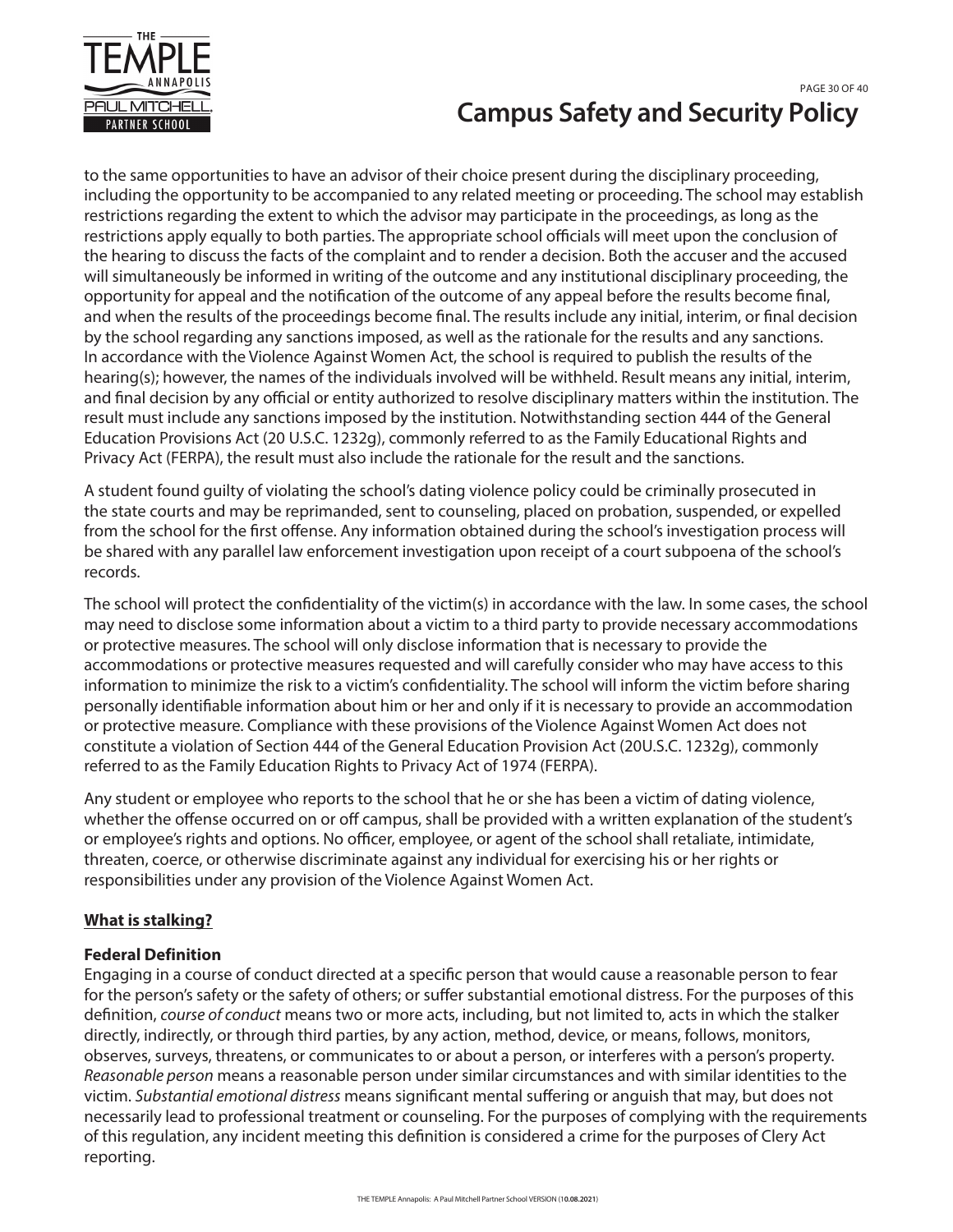

# **Campus Safety and Security Policy** PAGE 31 OF 40

#### **Local Jurisdiction Definition**

**In Maryland, stalking is defined as repeatedly pursuing or approaching another individual with the intention of putting that person in reasonable fear of:**

**Serious bodily injury Assault in any form Rape or any other type of sexual offense defined in criminal codes § 3-303 through § 3-308 Kidnapping or any other type of false imprisonment Death**

# **If you feel you are being stalked and in immediate danger, call 911 for assistance.**

#### **Procedures for Victims of Stalking**

If a student or staff member is a victim of stalking, inform the victim that he or she has the option to notify the appropriate law enforcement authorities, including the local police and for medical assistance. If the victim wants the School Director/Campus Security Coordinator to notify the authorities, he or she will call (911) for medical assistance if needed and/or to alert the police. The School Director/Campus Security Coordinator and a representative from the police department will guide the victim through the available options and support the victim in his or her decision, including where applicable, restraining orders, orders for protection, nocontact orders, or similar lawful orders issued by a criminal or civil court.

The school and police strongly advocate that a victim of stalking report the incident in a timely manner. Time is a critical factor for evidence collection and preservation. Filing a police report will ensure that a victim receives the necessary medical treatment and tests, if needed, at no expense to the victim; and it provides the opportunity for collection of evidence helpful in prosecution, which cannot be obtained later. It is important to preserve evidence for the proof of a criminal offense.

A student or staff member can file a complaint with the School Director/Campus Security Coordinator. The complaint should outline all details of the event and include a list of any witnesses or documentation to help support the allegations of stalking. The complaint should be filed as soon as possible after the occurrence of stalking has taken place.

If a student or employee is a victim of stalking, he or she may request a change in his or her academic or work schedule, such as moving from night to day classes, or from a full-time to a part-time schedule; the school may also change the alleged perpetrator's schedule to prevent interaction with the victim until the complaint has been investigated thoroughly. The school will also help with transportation or housing issues to accommodate the alleged victim, or any other protective measures (such as how to file for a protective order) that may be deemed necessary. The school will make available to the student a leave of absence or opportunity to drop and reenroll at a later date without incurring any additional charges or penalties. The school's Financial Aid Leader will meet with the victim to discuss his or her options regarding loan repayment or financial aid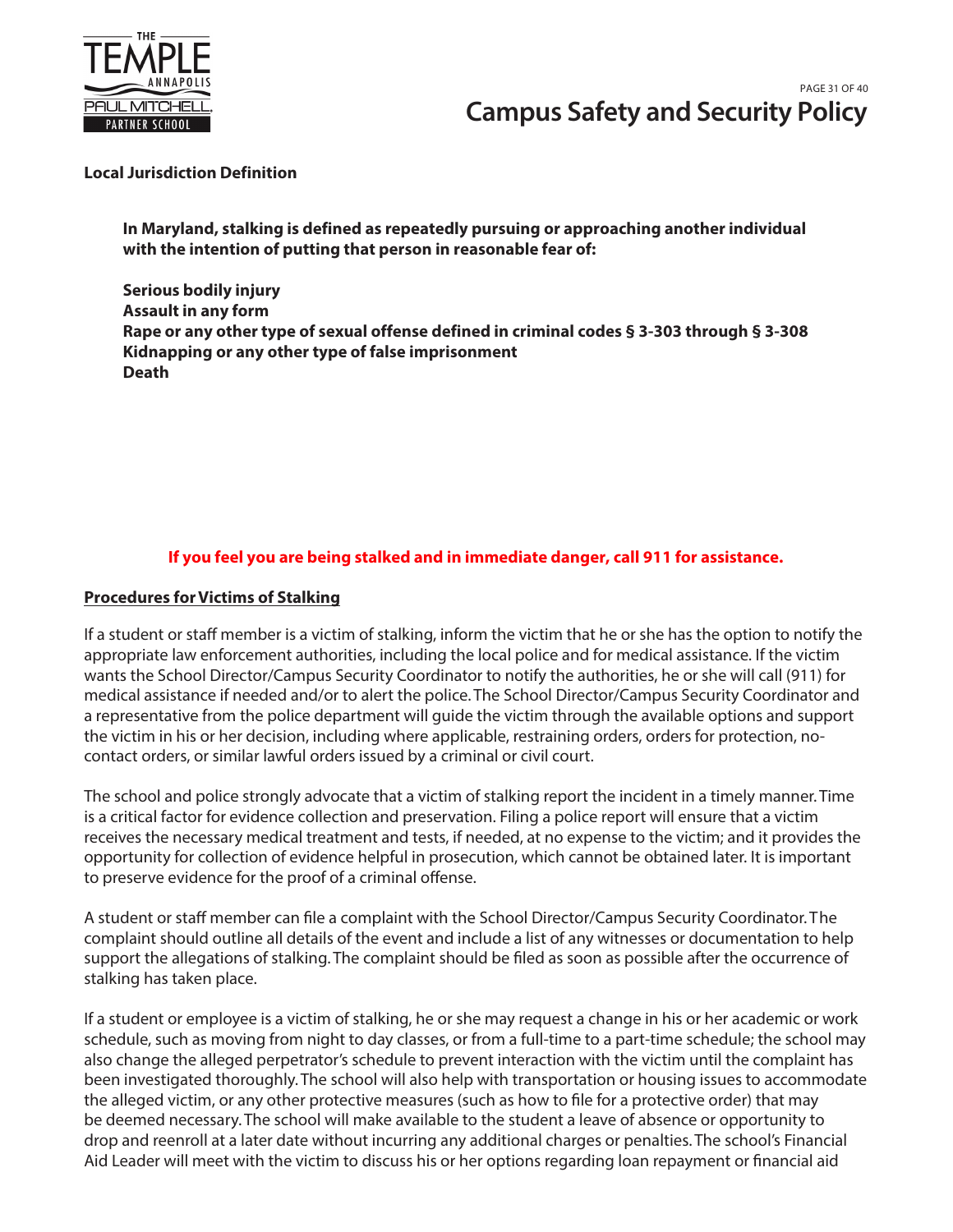

# **Campus Safety and Security Policy** PAGE 32 OF 40

options. These, as well as other options will be provided to the alleged victim in writing, regardless of whether or not the victim chooses to report the crime to the police or file a complaint with the school; please notify the School Director/Campus Security Coordinator, Jen Kusel, in person at 2303 Forest Drive, Suite C, Annapolis, MD, 21403 or by e-mail at jenk@templeannapolis.com of such a request for accomodation.

# **Hearing Process**

If a student is alleged to having committed stalking, that student will have the right to a prompt, fair, and impartial investigation and hearing before the School Director/Campus Security Coordinator and two additional employees of the school's administration, who have received annual training on issues related to stalking and how to conduct an investigation and hearing process that protects both the safety of the victim and promotes accountability and do not have a conflict of interest or bias for or against the accuser or the accused The accused and the victim will each be allowed to have others present, including an advisor of their choice to accompany them throughout the hearing. The standard of evidence in this case requires clear and convincing evidence that the incident more than likely occurred.

The school's policy is to investigate the allegations and conduct a hearing within thirty days of receiving the complaint. If necessary, the school's investigative team may need additional time in order to properly conduct a review of the alleged incident and to come to a fair conclusion; however, the school will make every effort to expedite the review process. If an extension of time is needed to conduct the investigation and hearing for good cause, the school will send a written notification to the accuser and the accused of the delay and the reason for the delay.

The proceedings will be conducted in a manner that is consistent with the school's policies and is transparent to the accuser and accused, which includes timely notice of meetings at which the accuser or accused, or both, may be present; provides timely and equal access to the accuser, the accused, and appropriate officials to any information that will be used during informal and formal disciplinary meetings and hearings; and that will be conducted by school officials who do not have a conflict of interest or bias for or against the accuser or the accused. Proceeding means all activities related to a non-criminal resolution of an institutional disciplinary complaint, including, but not limited to, fact-finding investigations, formal or informal meetings, and hearings. Proceeding does not include communications and meetings between officials and victims concerning accommodations or protective measures to be provided to a victim. The accuser and the accused are entitled to the same opportunities to have an advisor of their choice present during the disciplinary proceeding, including the opportunity to be accompanied to any related meeting or proceeding. The school may establish restrictions regarding the extent to which the advisor may participate in the proceedings, as long as the restrictions apply equally to both parties. The appropriate school officials will meet upon the conclusion of the hearing to discuss the facts of the complaint and to render a decision. Both the accuser and the accused will simultaneously be informed in writing of the outcome and any institutional disciplinary proceeding, the opportunity for appeal and the notification of the outcome of any appeal before the results become final, and when the results of the proceedings become final. The results include any initial, interim, or final decision by the school regarding any sanctions imposed, as well as the rationale for the results and any sanctions. In accordance with the Violence Against Women Act, the school is required to publish the results of the hearing(s); however, the names of the individuals involved will be withheld. Result means any initial, interim, and final decision by any official or entity authorized to resolve disciplinary matters within the institution. The result must include any sanctions imposed by the institution. Notwithstanding section 444 of the General Education Provisions Act (20 U.S.C. 1232g), commonly referred to as the Family Educational Rights and Privacy Act (FERPA), the result must also include the rationale for the result and the sanctions.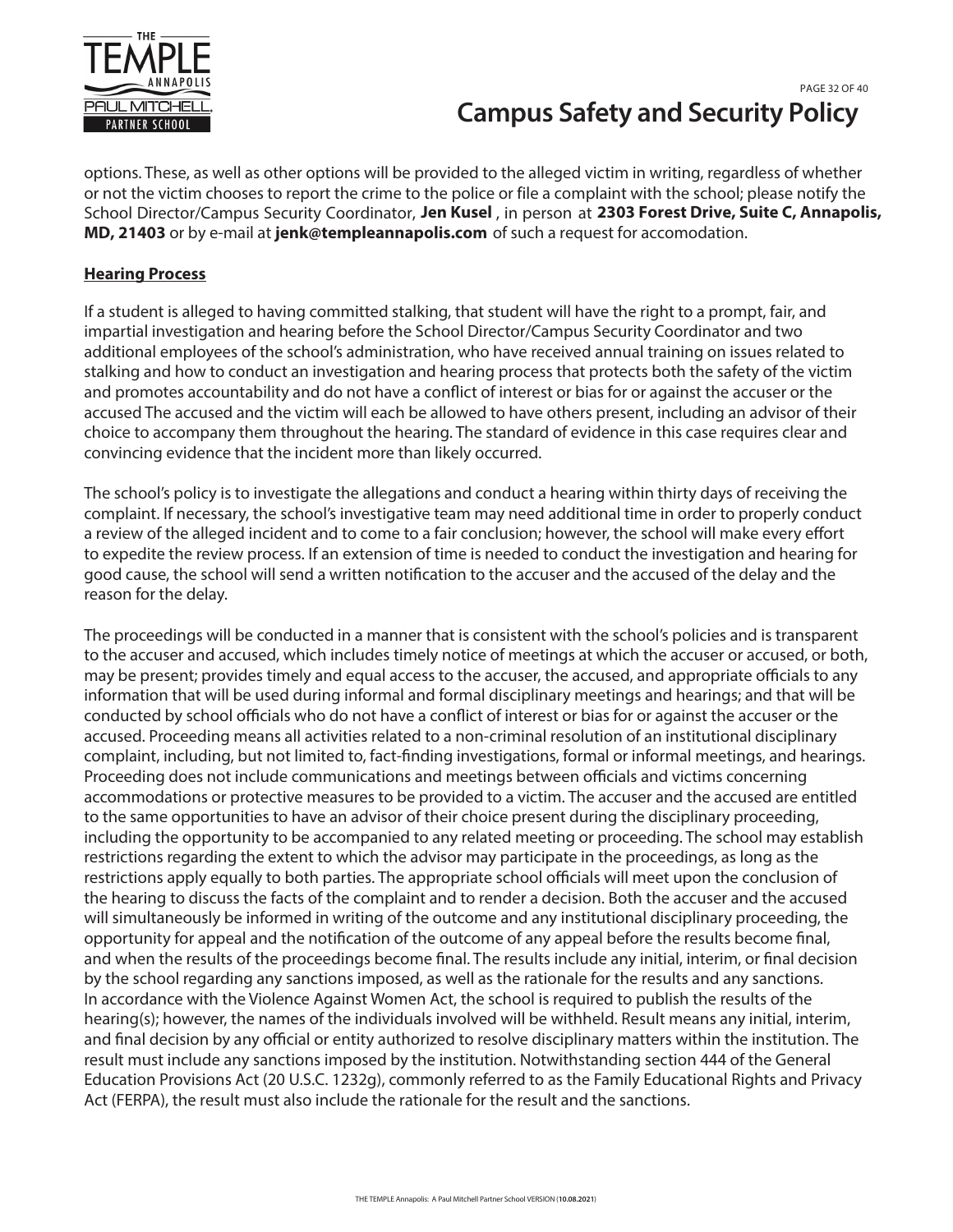

# **Campus Safety and Security Policy** PAGE 33 OF 40

A student found guilty of violating the school's stalking policy could be criminally prosecuted in the state courts and may be reprimanded, sent to counseling, placed on probation, suspended, or expelled from the school for the first offense. Any information obtained during the school's investigation process will be shared with any parallel law enforcement investigation upon receipt of a court subpoena of the school's records.

The school will protect the confidentiality of the victim(s) in accordance with the law. In some cases, the school may need to disclose some information about a victim to a third party to provide necessary accommodations or protective measures. The school will only disclose information that is necessary to provide the accommodations or protective measures requested and will carefully consider who may have access to this information to minimize the risk to a victim's confidentiality. The school will inform the victim before sharing personally identifiable information about him or her and only if it is necessary to provide an accommodation or protective measure. Compliance with these provisions of the Violence Against Women Act does not constitute a violation of Section 444 of the General Education Provision Act (20U.S.C. 1232g), commonly referred to as the Family Education Rights to Privacy Act of 1974 (FERPA).

Any student or employee who reports to the school that he or she has been a victim of stalking, whether the offense occurred on or off campus, shall be provided with a written explanation of the student's or employee's rights and options. No officer, employee, or agent of the school shall retaliate, intimidate, threaten, coerce, or otherwise discriminate against any individual for exercising his or her rights or responsibilities under any provision of the Violence Against Women Act.

# **What is rape?**

## **Federal Definition**

Rape is defined as penetration, no matter how slight, of the vagina or anus with any body part or object, or oral penetration by a sex organ of another person, without the consent of the victim.

## **Local Jurisdiction Definition**

**In Maryland, rape has two degrees or levels of offenses, while sexual offenses are divided into four degrees of offensive sexual activity. In general, criminal penalties in Maryland vary by degree based on "aggravating" factors (showing maliciousness and increasing guilt and punishment). Some of the aggravating factors are using force or violence, displaying weapons to a victim, or if the victim is particularly young or elderly.**

**First Degree – engaging in sexual intercourse with another without his or her consent by force, using weapons, strangling or inflicting serious physical injury, threatening with death, serious injury, or kidnapping, or committed with another's help or during a burglary**

**Second Degree – engaging in vaginal intercourse with another 1) without his or her consent by force or threat, 2) with a mentally or physically incapacitated person (includes drunk, high, or unconscious) when the defendant knows of his or her condition, or 3) the victim is under 14 years old and the defendant is at least 4 years older than the victim**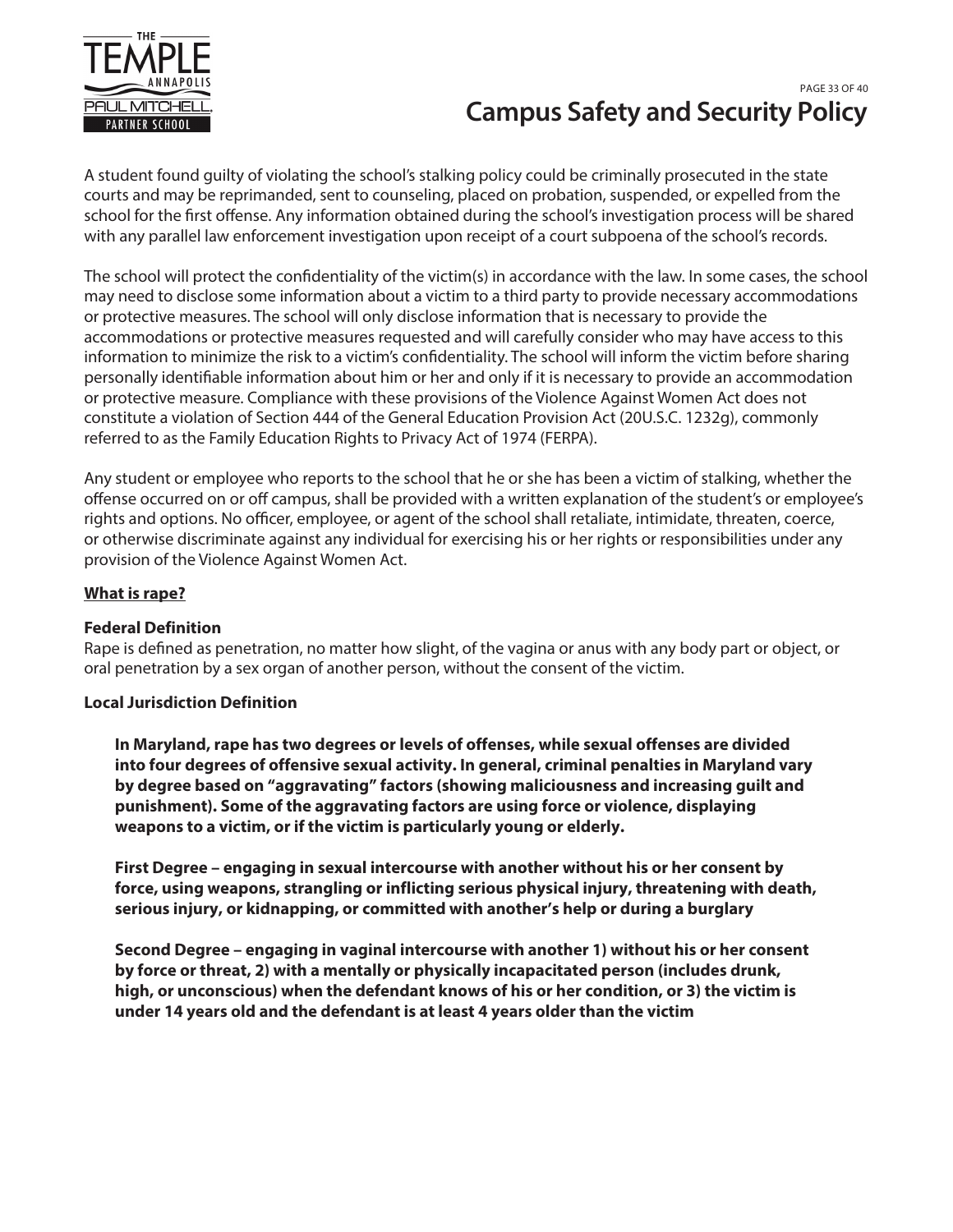

# **Campus Safety and Security Policy** PAGE 34 OF 40

## **Procedures for Victims of Rape**

If a student or staff member is a victim of rape, inform the victim that he or she has the option to notify the appropriate law enforcement authorities, including the local police and for medical assistance. If the victim wants the School Director/Campus Security Coordinator to notify the authorities, he or she will call (911) for medical assistance and to alert the police. The School Director/Campus Security Coordinator and a representative from the police department will guide the victim through the available options and support the victim in his or her decision, including where applicable, restraining orders, orders for protection, nocontact orders, or similar lawful orders issued by a criminal or civil court.

The school and police strongly advocate that a victim of rape report the incident in a timely manner. Time is a critical factor for evidence collection and preservation. Filing a police report will ensure that a victim receives the necessary medical treatment and tests, at no expense to the victim; and it provides the opportunity for collection of evidence helpful in prosecution, which cannot be obtained later. It is important to preserve evidence for the proof of a criminal offense, so do not disturb the area surrounding the incident.

A student or staff member can file a complaint with the School Director/Campus Security Coordinator. The complaint should outline all details of the event and include a list of any witnesses or documentation to help support the allegations of rape. The complaint should be filed as soon as possible after the occurrence of rape has taken place.

If a student or employee is a victim of rape, he or she may request a change in his or her academic or work schedule, such as moving from night to day classes, or from a full-time to a part-time schedule; the school may also change the alleged perpetrator's schedule to prevent interaction with the victim until the complaint has been investigated thoroughly. The school will also help with transportation or housing issues to accommodate the alleged victim, or any other protective measures (such as how to file for a protective order) that may be deemed necessary. The school will make available to the student a leave of absence or opportunity to drop and reenroll at a later date without incurring any additional charges or penalties. The school's Financial Aid Leader will meet with the victim to discuss his or her options regarding loan repayment or financial aid options. These, as well as other options will be provided to the alleged victim in writing, regardless of whether or not the victim chooses to report the crime to the police or file a complaint with the school; please notify the School Director/Campus Security Coordinator, **Jen Kusel**, in person at **2303 Forest Drive, Suite C, Annapolis, MD, 21403** or by e-mail at **jenk@templeannapolis.com** of such a request for accommodation.

## **Hearing Process**

If a student is alleged to having committed rape, that student will have the right to a prompt, fair, and impartial investigation and hearing before the School Director/Campus Security Coordinator and two additional employees of the school's administration, who have received annual training on issues related to rape and how to conduct an investigation and hearing process that protects both the safety of the victim and promotes accountability and do not have a conflict of interest or bias for or against the accuser or the accused. The accused and the victim will each be allowed to have others present, including an advisor of their choice to accompany them throughout the hearing. The standard of evidence in this case requires clear and convincing evidence that the incident more than likely occurred.

The school's policy is to investigate the allegations and conduct a hearing within thirty days of receiving the complaint. If necessary, the school's investigative team may need additional time in order to properly conduct a review of the alleged incident and to come to a fair conclusion; however, the school will make every effort to expedite the review process. If an extension of time is needed to conduct the investigation and hearing for good cause, the school will send a written notification to the accuser and the accused of the delay and the reason for the delay.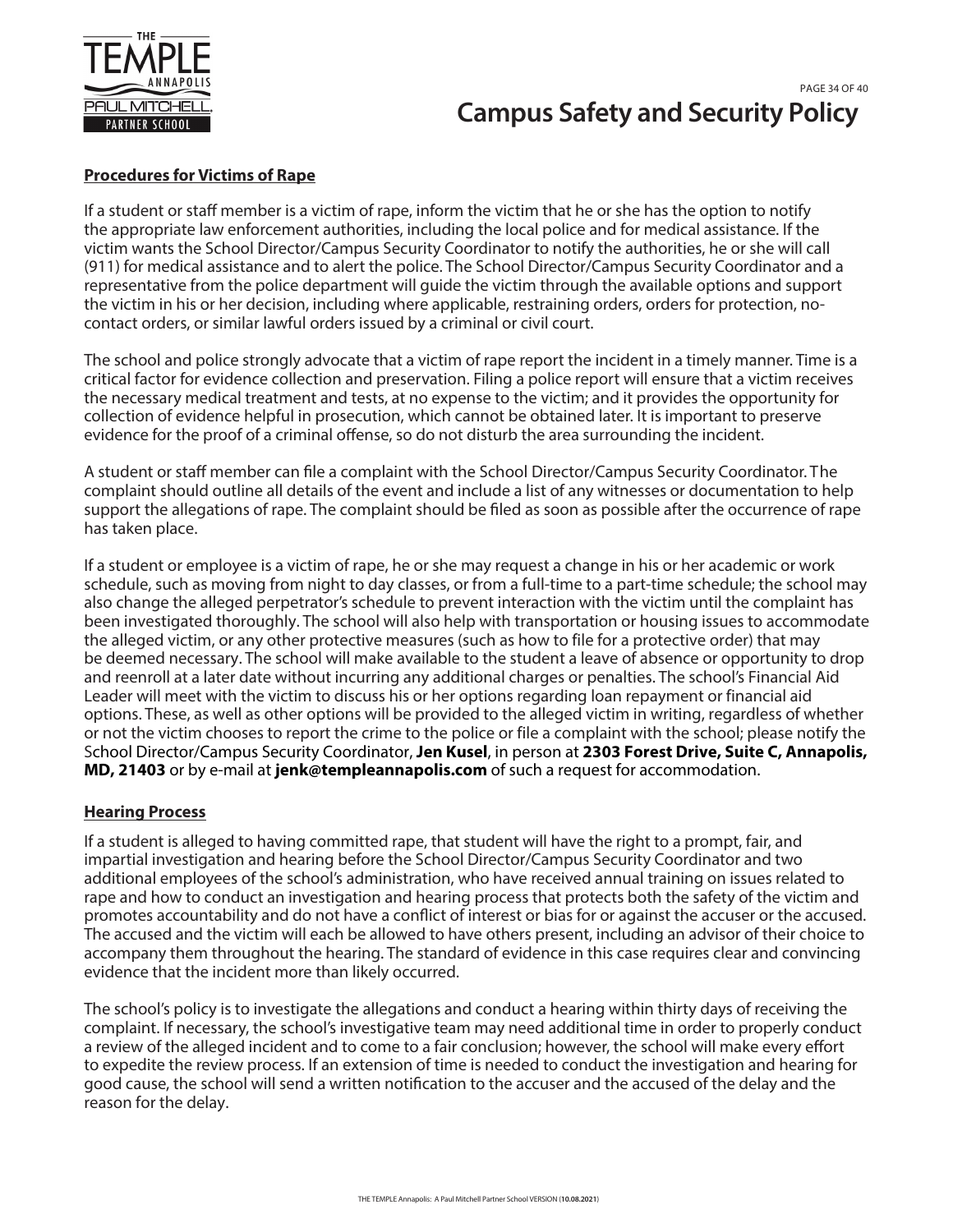

# **Campus Safety and Security Policy** PAGE 35 OF 40

The proceedings will be conducted in a manner that is consistent with the school's policies and is transparent to the accuser and accused, which includes timely notice of meetings at which the accuser or accused, or both, may be present; provides timely and equal access to the accuser, the accused, and appropriate officials to any information that will be used during informal and formal disciplinary meetings and hearings; and that will be conducted by school officials who do not have a conflict of interest or bias for or against the accuser or the accused. Proceeding means all activities related to a non-criminal resolution of an institutional disciplinary complaint, including, but not limited to, fact-finding investigations, formal or informal meetings, and hearings. Proceeding does not include communications and meetings between officials and victims concerning accommodations or protective measures to be provided to a victim. The accuser and the accused are entitled to the same opportunities to have an advisor of their choice present during the disciplinary proceeding, including the opportunity to be accompanied to any related meeting or proceeding. The school may establish restrictions regarding the extent to which the advisor may participate in the proceedings, as long as the restrictions apply equally to both parties. The appropriate school officials will meet upon the conclusion of the hearing to discuss the facts of the complaint and to render a decision. Both the accuser and the accused will simultaneously be informed in writing of the outcome and any institutional disciplinary proceeding, the opportunity for appeal and the notification of the outcome of any appeal before the results become final, and when the results of the proceedings become final. The results include any initial, interim, or final decision by the school regarding any sanctions imposed, as well as the rationale for the results and any sanctions. In accordance with the Violence Against Women Act, the school is required to publish the results of the hearing(s); however, the names of the individuals involved will be withheld. Result means any initial, interim, and final decision by any official or entity authorized to resolve disciplinary matters within the institution. The result must include any sanctions imposed by the institution. Notwithstanding section 444 of the General Education Provisions Act (20 U.S.C. 1232g), commonly referred to as the Family Educational Rights and Privacy Act (FERPA), the result must also include the rationale for the result and the sanctions.

A student found guilty of violating the school's rape policy could be criminally prosecuted in the state courts and may be placed on probation, suspended, or expelled from the school for the first offense. Any information obtained during the school's investigation process will be shared with any parallel law enforcement investigation upon receipt of a court subpoena of the school's records.

The school will protect the confidentiality of the victim(s) in accordance with the law. In some cases, the school may need to disclose some information about a victim to a third party to provide necessary accommodations or protective measures. The school will only disclose information that is necessary to provide the accommodations or protective measures requested and will carefully consider who may have access to this information to minimize the risk to a victim's confidentiality. The school will inform the victim before sharing personally identifiable information about him or her and only if it is necessary to provide an accommodation or protective measure. Compliance with these provisions of the Violence Against Women Act does not constitute a violation of Section 444 of the General Education Provision Act (20U.S.C. 1232g), commonly referred to as the Family Education Rights to Privacy Act of 1974 (FERPA).

Any student or employee who reports to the school that he or she has been a victim of rape, whether the offense occurred on or off campus, shall be provided with a written explanation of the student's or employee's rights and options. No officer, employee, or agent of the school shall retaliate, intimidate, threaten, coerce, or otherwise discriminate against any individual for exercising his or her rights or responsibilities under any provision of the Violence Against Women Act.

# **Campus Security**

The school does not have individual campus security. All crimes are reported to the local police department for investigation and action on school premises or vicinity. We encourage all students and employees to timely report all crimes to the School Director/Campus Security Coordinator, who will promptly contact the local authorities to address the issue. Victims and witnesses are encouraged to report crimes, but it is solely on a voluntary basis. If you are a witness to the crime, contact 911 for immediate assistance, and, if you feel it is safe to intervene on behalf of the victim, do so in the presence of others, if possible, or call out to the perpetrator that you have contacted the police and indicate that they are on their way; do not put yourself in danger as well.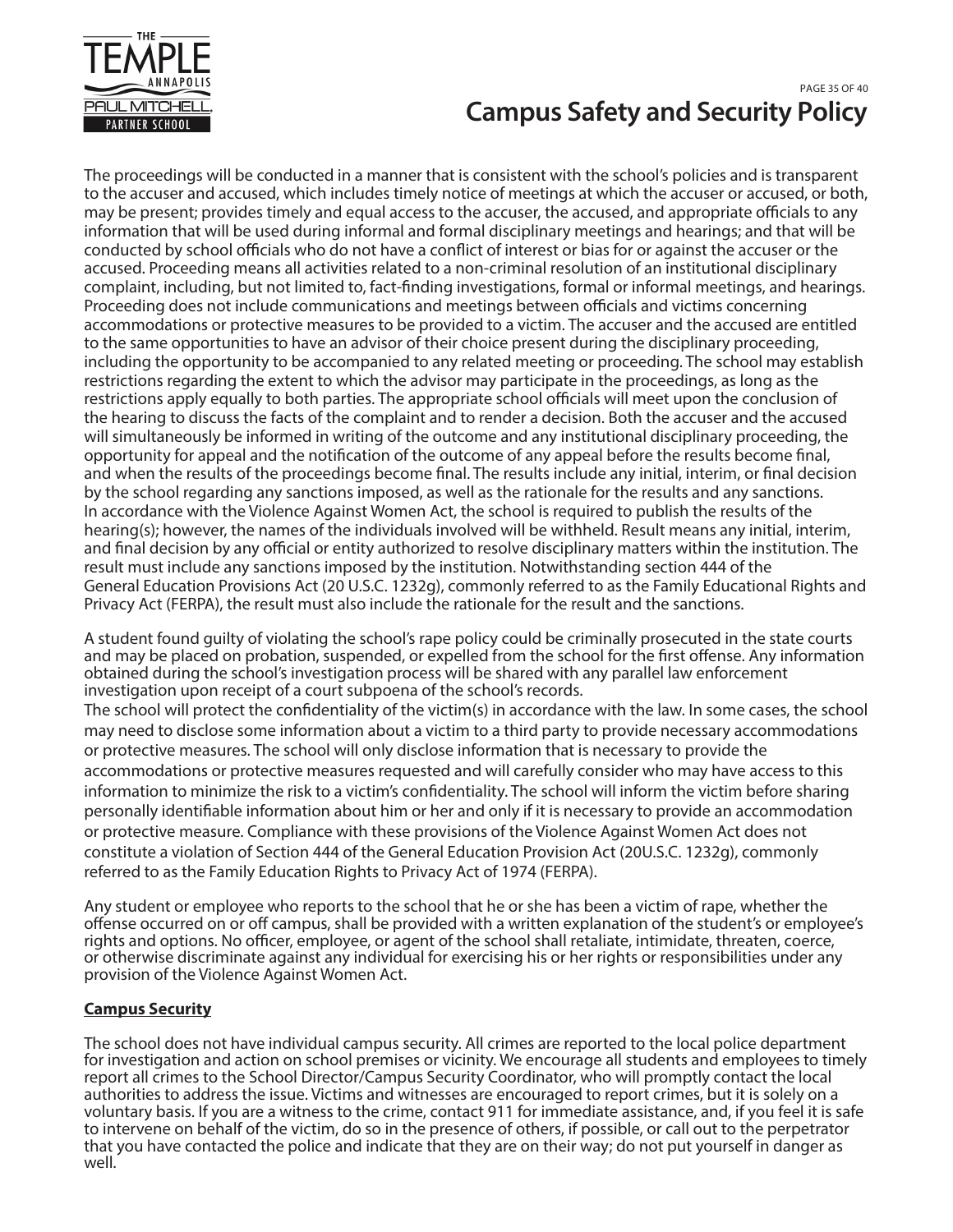

# **Campus Safety and Security Policy** PAGE 36 OF 40

If you are a victim of a sexual assault, domestic violence, dating violence, or stalking at this institution or off the school premises, your first priority should be to get to a place of safety. You should then obtain necessary medical treatment. In the event of a rape or sexual violence on campus:

- a. Remain calm.
- b. Calm the victim; notify the School Director/Campus Security Coordinator.
- c. Inform the victim that he or she has the option to notify the appropriate law enforcement authorities, including the local police and for medical assistance. If the victim wants the School Director/Campus Security Coordinator to notify the authorities, he or she will call (911) for medical assistance and to alert the police. The School Director/Campus Security Coordinator and a representative from the police department will guide the victim through the available options and support the victim in his or her decision, including where applicable, restraining orders, orders for protection, no-contact orders, or similar lawful orders issued by a criminal or civil court.

If a victim chooses not to file a policy report at the time of the incident, we recommend that the victim use a forensic nurse, who would conduct a forensic examination to preserve evidence in case the victim seeks to file criminal charges or obtain a restraining order at a later date. If the victim chooses to use a forensic examination, it does not require him or her to subsequently file a police report. Please contact the School Director/Campus Security Coordinator for information on where to obtain the services of a forensic nurse.

d. The school encourages victims of sex offenses to seek professional counseling. The school will ensure that the victim has access to free confidential counseling from counselors specifically trained in the area of sexual assault, domestic violence, dating violence, stalking, and crisis intervention, as well as health, mental health, victim advocacy, legal assistance, visa and immigration assistance, student financial aid, and other services available for victims both in the school and the community. If you need to seek professional help or pastoral counselors after having been a victim of a rape, sexual assault, domestic violence, or dating violence, you can contact the School Director/Campus Security Coordinator or contact one of the following counseling centers:

#### **Maryland Rape Recovery Centers https://phpa.health.maryland.gov/ohpetup/rapenomore/Pages/rape-crisis-centers.aspx**

**Sexual Assault Crisis Center 1517 Ritchie Highway, Suite 101 Arnold, MD 21012 HOTLINE: 410-222-7273**

## **http://www.ovw.usdoj.gov/statedomestic.htm**

The school educates the student community about sexual assaults and date rape through mandatory orientation. The police department offers sexual assault education and informational programs to students and employees. Literature on date rape education, risk reduction, and the school's response are available through the School Director/Campus Security Coordinator.

## **Reporting Crime to the School Community**

In accordance with the Clery Act, schools must provide timely warnings in response to crimes that pose a continuing threat to the school campus. These warnings must be provided in a manner that is timely and that will aid in the prevention of similar crimes. Under the regulations, schools must not disclose the names and personally identifying information of victims when issuing a timely warning. However, in some cases to provide an effective timely warning, a school may need to provide information from which an individual might deduce the identity of the victim. The school will take each incident on a case-by-case basis, and will take all necessary steps to protect the identity of the victim whenever possible.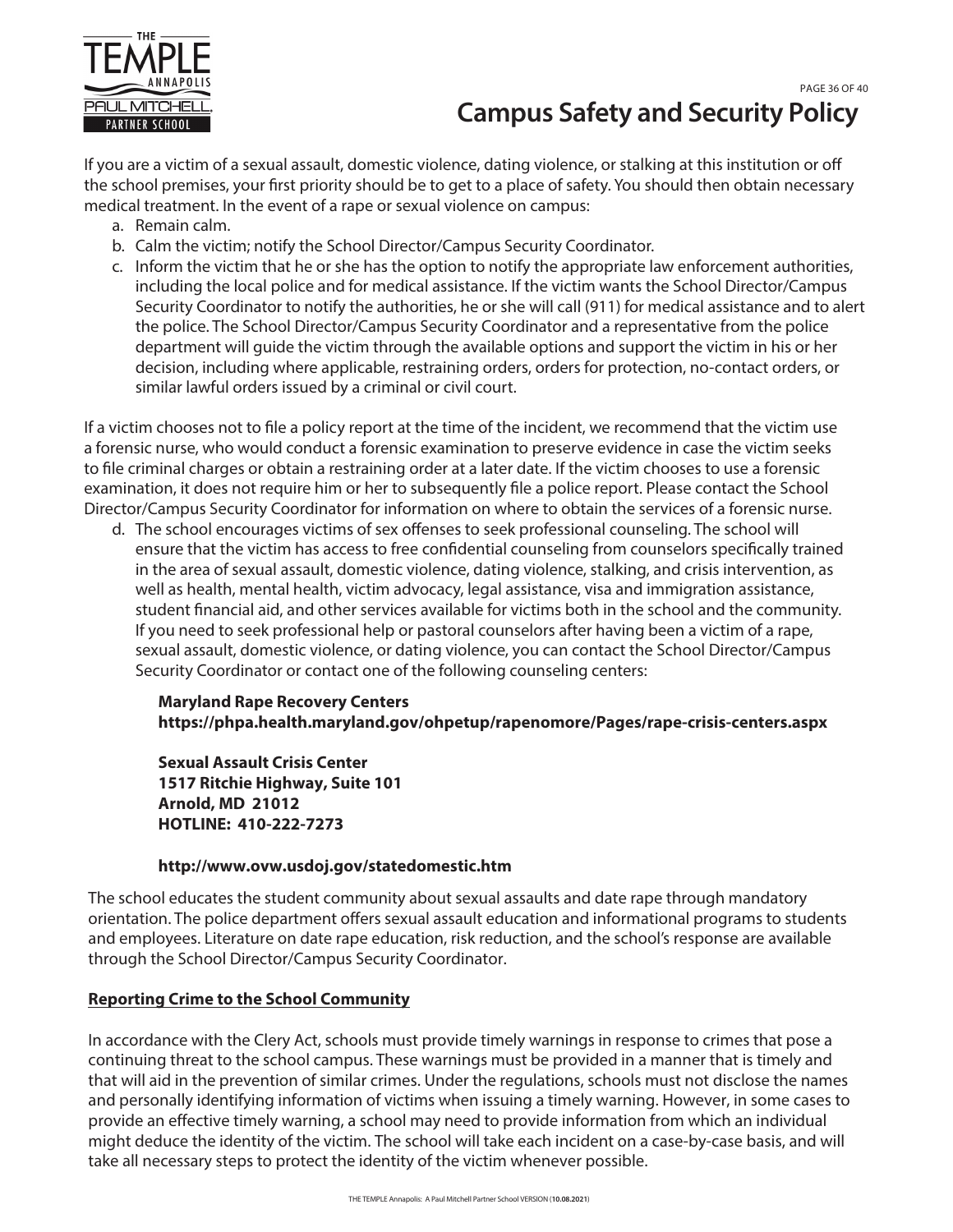

# **Campus Safety and Security Policy** PAGE 37 OF 40

Any records of the incident will be maintained by the School Director/Campus Security Coordinator. Only staff members who need to know will be apprised of the name(s) of the victim(s). The school is required to publish each year statistics for certain crimes that are reported to the school authorities or local police agencies, including incidents of sexual assault, domestic violence, dating violence, and stalking; however, the report only includes incidents and not the names or identifiable information about the victim(s).

| <b>Number of Incidents</b><br><b>Type of Crime On-Campus</b> |      |      | <b>Number of Arrests</b> |      |      |  |
|--------------------------------------------------------------|------|------|--------------------------|------|------|--|
| 2018                                                         | 2019 | 2020 | 2018                     | 2019 | 2020 |  |
|                                                              | 0    | 0    |                          | 0    |      |  |
|                                                              | 0    |      | 0                        | 0    |      |  |
| U                                                            | 0    | 0    | O                        | 0    |      |  |
| 0                                                            | 0    | 0    | O                        | 0    |      |  |
| 0                                                            | 0    | 0    |                          | 0    |      |  |
| 0                                                            | 0    | 0    | O                        | 0    |      |  |
| 0                                                            | 0    | 0    | O                        | 0    |      |  |
| 0                                                            | 0    | 0    | U                        | 0    |      |  |
| 0                                                            | 0    | 0    | U                        | 0    |      |  |
| 0                                                            | 0    | 0    |                          | 0    |      |  |
|                                                              | 0    |      |                          | 0    |      |  |
|                                                              |      |      |                          |      |      |  |

The crimes listed above occurred in the following areas of campus:

## **Not Applicable. None of the above crimes occured on campus during the reporting period.**

| <b>On-Campus Crimes Arrest and Disciplinary Referrals</b> |              |                | <b>Number of Incidents</b>                      |                | <b>Number of Arrests</b> |      |
|-----------------------------------------------------------|--------------|----------------|-------------------------------------------------|----------------|--------------------------|------|
|                                                           | 2018         | 2019           | 2020                                            | 2018           | 2019                     | 2020 |
| Dating Violence                                           |              |                | $\begin{matrix} 0 & 0 & 0 & 0 & 0 \end{matrix}$ |                |                          |      |
| Domestic Violence                                         | $\mathbf{U}$ | $\overline{0}$ | $\bigcap$                                       |                |                          |      |
| Stalking*                                                 | $\mathbf{U}$ | $\overline{0}$ | $\bigcap$                                       | $\overline{0}$ | $\left( \right)$         |      |

The crimes listed above occurred in the following areas of campus:

## **Not Applicable. None of the above crimes occured on campus during the reporting period.**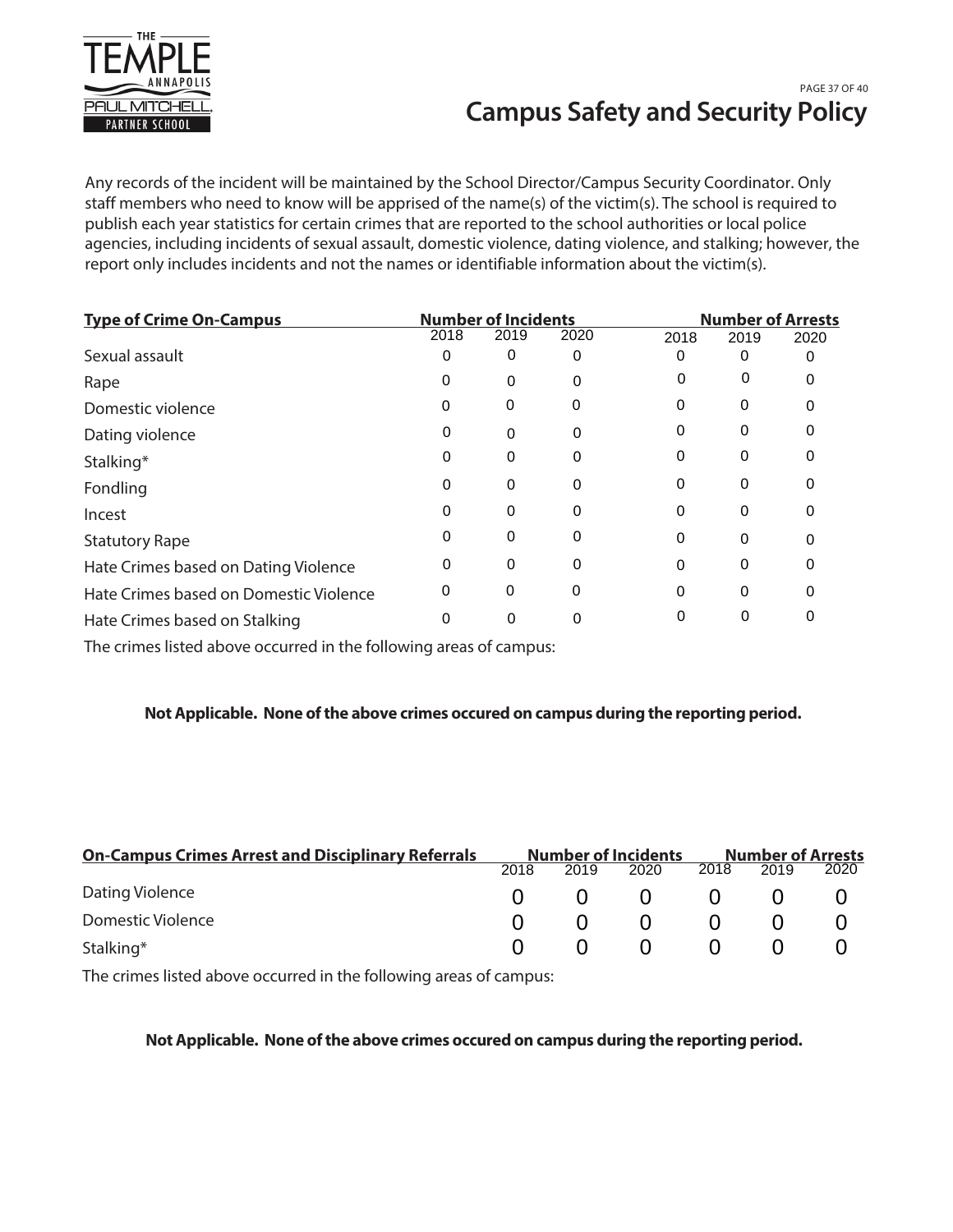

### **Public Property Crimes and Arrests and**

| <b>Disciplinary Referrals</b> |      |      | <b>Number of Incidents</b> |      | <b>Number of Arrests</b> |      |
|-------------------------------|------|------|----------------------------|------|--------------------------|------|
|                               | 2018 | 2019 | 2020                       | 2018 | 2019                     | 2020 |
| Dating Violence               |      |      |                            |      |                          |      |
| Domestic Violence             |      |      |                            |      |                          |      |
| Stalking*                     |      |      |                            |      |                          |      |

The crimes listed above occurred in the following areas of campus:

**Not Applicable. None of the above crimes occured on campus during the reporting period.**

## **Non-Campus Buildings and Property Crimes and Arrest**

| and Disciplinary Referrals |      |      | <b>Number of Incidents</b> |      |      | <b>Number of Arrests</b> |
|----------------------------|------|------|----------------------------|------|------|--------------------------|
|                            | 2018 | 2019 | 2020                       | 2018 | 2019 | 2020                     |
| Dating Violence            |      |      |                            |      |      |                          |
| Domestic Violence          |      |      |                            |      |      |                          |
| Stalking*                  |      |      |                            |      |      |                          |

The crimes listed above occurred in the following areas of campus:

#### **Not Applicable. None of the above crimes occured on campus during the reporting period.**

\*Stalking—stalking which crosses calendar years should be recorded in each and every year in which the stalking is reported to a campus security authority or local police.

The following crime reports were considered ''unfounded'' and subsequently withheld from its crime statistics during each of the following three most recent calendar years. Identify the unfounded crime and the year it occurred.

## **Not Applicable.**

All reported crimes must be reported. If the school has any crimes that were determined to be unfounded, the school must disclose that information. A school may not withhold, or subsequently remove, a reported crime from its crime statistics based on a decision by a court, coroner, jury, prosecutor, or other similar non-campus official. Only a sworn or commissioned law enforcement personnel may "unfound" a crime report for purposes of reporting under this section. The recovery of stolen property, the low value of stolen property, the refusal of the victim to cooperate with the prosecution, and the failure to make an arrest do not "unfound" a crime report. The school will retain any documentation that would support the "unfound" report of a crime to review by the U.S. Department of Education. Crimes reported must indicate whether the crime was on campus, in a non-campus building or property, or on a public property. When recording reports of stalking that include activities in more than one calendar year, the school will record a crime statistic for each year in which the course of conduct is reported to the local police or to the School Director/Campus Security Coordinator. The school will record each report of stalking as occurring at only the first location within the institution's Clery geography in which a perpetrator engaged in the stalking course of conduct or when the victim first became aware of the stalking. The statistics do not require the identification of the victim or the person accused of committing the crime.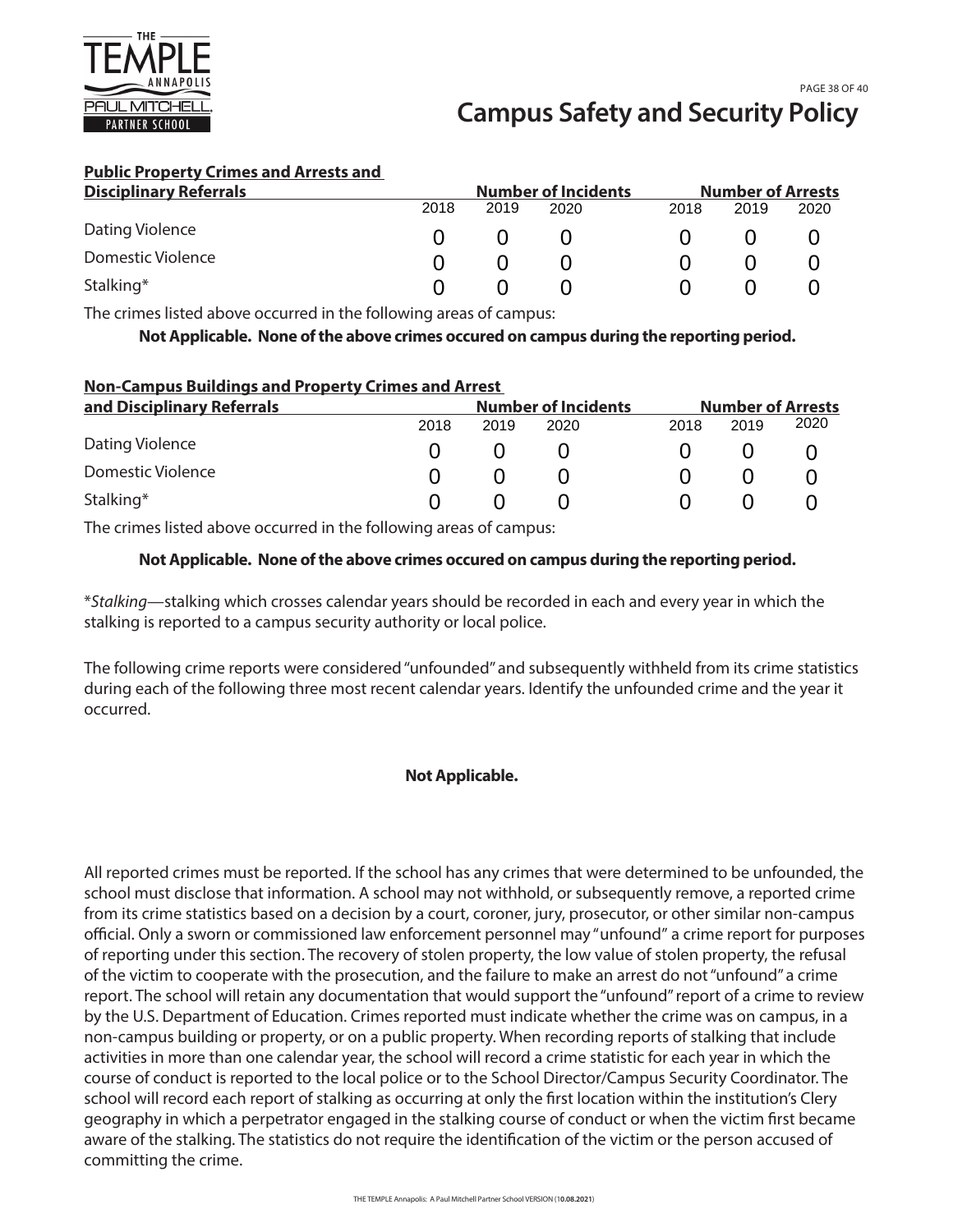

# **Campus Safety and Security Policy** PAGE 39 OF 40

# ACKNOWLEDGEMENT OF STUDENTS/STAFF:

I acknowledge that I have read and understand the policies and procedures explicated in this document titled:

"Campus Safety and Security Policy." I also acknowledge that I accept the conditions and responsibilities outlined within this document.

| Signature of Student/Employee: | Date: |
|--------------------------------|-------|
|                                |       |
| Signature of Administration:   | Date: |